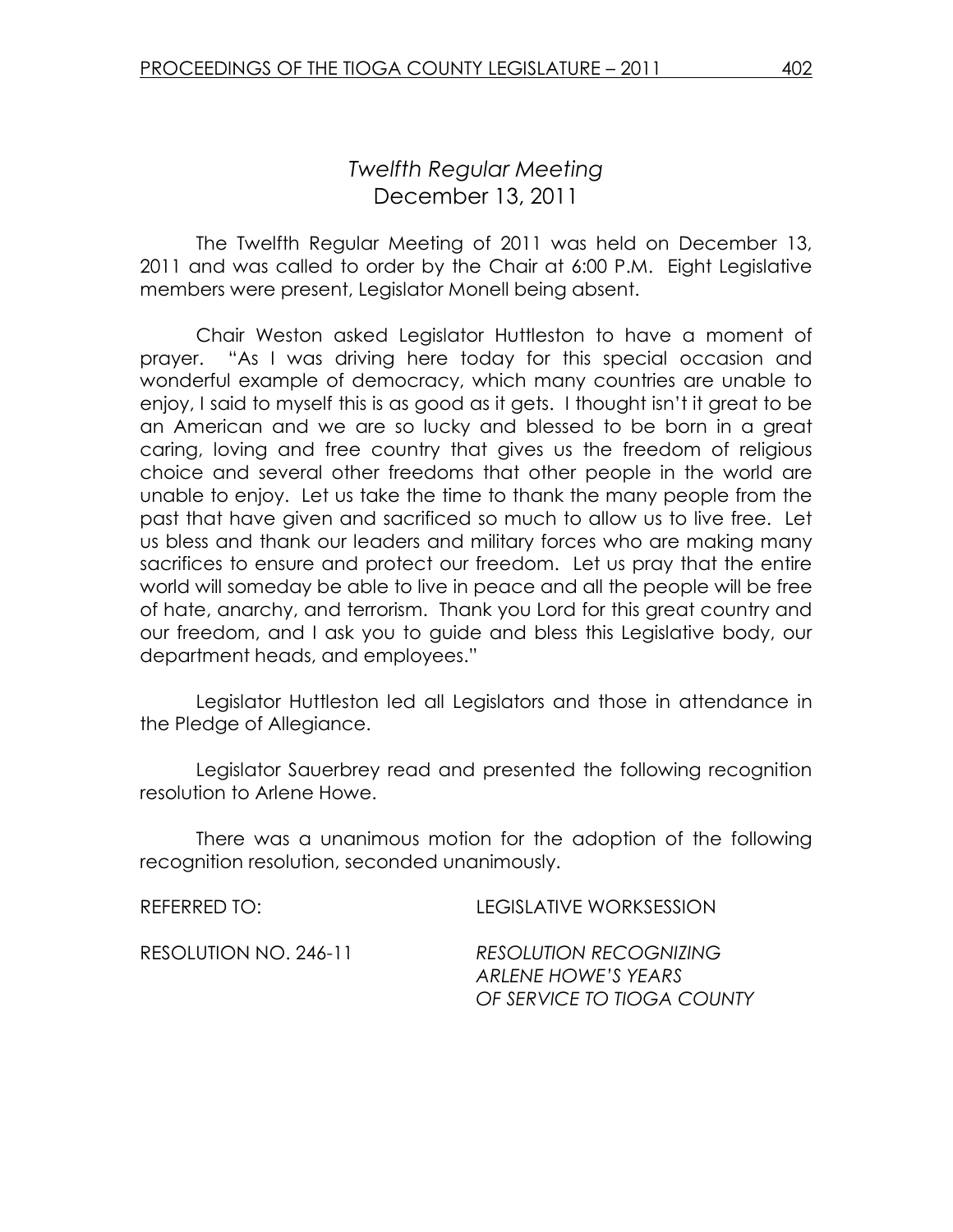WHEREAS: Arlene Howe was appointed to the position of Typist at the Department of Social Services on November 19, 1990 and then appointed Deputy Legislative Clerk of the Tioga County Legislature on May 24, 1993 and remained in this position for the remainder of her career; and

WHEREAS: Arlene Howe has been extremely dedicated in the performance of her duties and responsibilities over the years to the Legislative Office. She has earned the respect of her colleagues and peers throughout Tioga County; and

WHEREAS: Mrs. Howe retired on December 31, 2009 and has worked parttime as Deputy Legislative Clerk for the past two years; therefore be it

RESOLVED: That the Tioga County Legislature, on its own behalf, as well as on behalf of the citizens of Tioga County, express sincere gratitude to Arlene Howe for her years of dedicated service to the residents of Tioga County; and be it further

RESOLVED: That this resolution be spread upon the minutes of this meeting and a certified copy be presented to this outstanding employee, Arlene Howe.

ROLL CALL VOTE Unanimously Yes – Legislators Huttleston, McEwen, Weston, Quinlan, Roberts, Sauerbrey, Sullivan, and Hollenbeck.

No – None.

Absent – Legislator Monell.

## RESOLUTION ADOPTED UNANIMOUSLY.

 Legislative Clerk Maureen Dougherty spoke. "I want to thank Arlene for her years of service and dedication in helping me in the office and always being there, and she was pretty loyal about being there and not missing time or anything. She kept the accounts payable running and I do appreciate all the years and everything she has done. Thank you very much."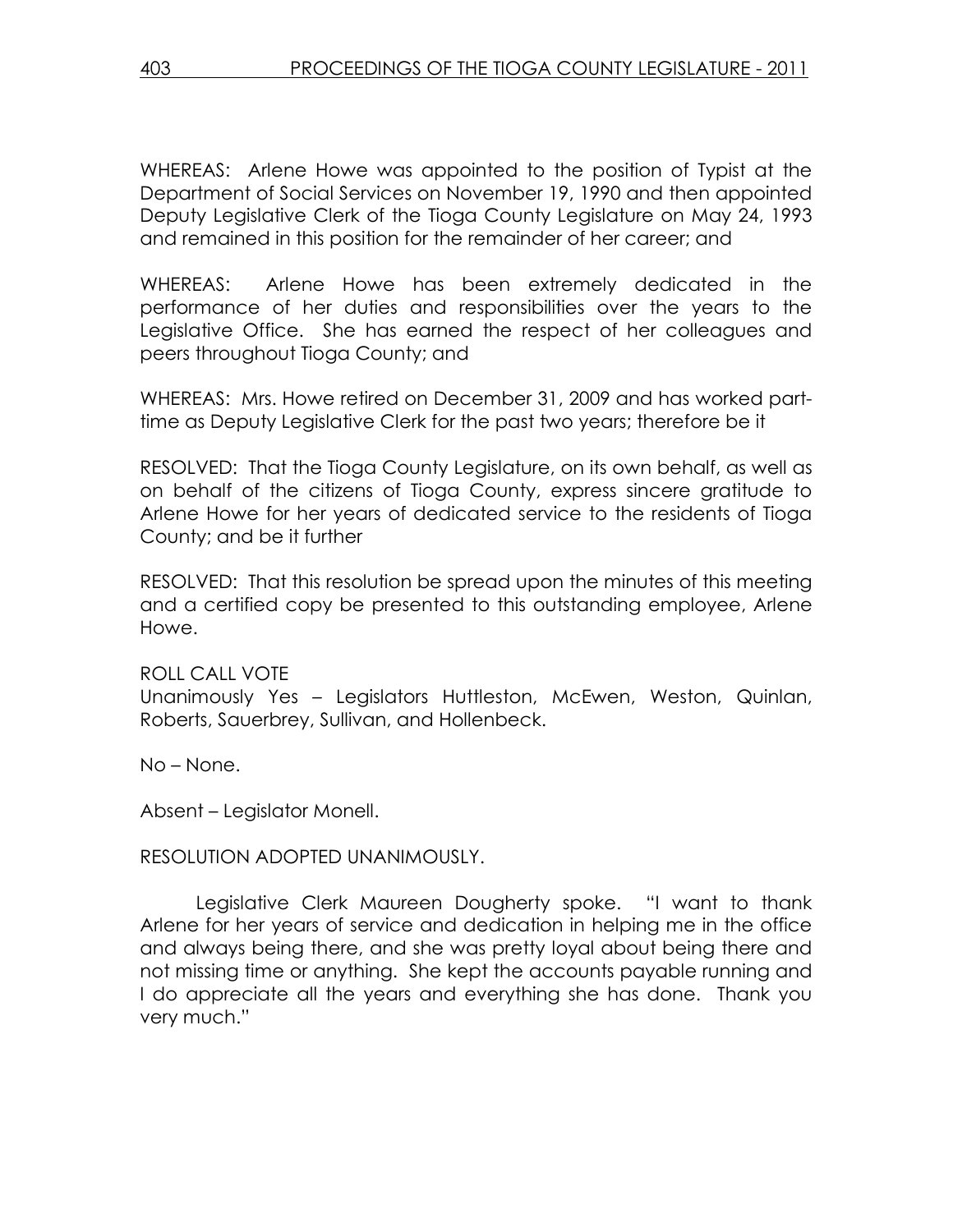Arlene Howe spoke. "I would like to say thank you to the County for giving me the opportunity to have worked here. Now I will find out what full time retirement is and now it is going to be up to someone else to keep my candy dish filled. Thank you."

 Legislator Huttleston read and presented the following recognition resolution to Peter Ward.

 There was a unanimous motion for the adoption of the following recognition resolution, seconded unanimously.

| REFERRED TO           | <b>HEALTH &amp; HUMAN SERVICES COMMITTEE</b>                                                                       |
|-----------------------|--------------------------------------------------------------------------------------------------------------------|
| RESOLUTION NO. 247-11 | <b>RECOGNITION OF</b><br>PETER L. WARD'S 16 YEARS OF<br>DEDICATED SERVICE TO THE TIOGA COUNTY<br>HEALTH DEPARTMENT |

WHEREAS: Peter L. Ward was elected Tioga County Legislator from January 1, 1996 through December 31, 2004; and

WHEREAS: Peter L. Ward, was appointed to the part-time position of Director of Weights and Measures on January 3, 2005 in the Tioga County Health Department; the position he still holds; and

WHEREAS: Peter L. Ward has been extremely dedicated, loyal and professional in the performance of his duties and responsibilities during the past years to the County and to the Public Health Department. He has earned the respect of his colleagues and peers throughout Tioga County; and

WHEREAS: Mr. Ward will retire on December 31, 2011; therefore be it

RESOLVED: That the Tioga County Legislature, on its own behalf, as well as on behalf of the citizens of Tioga County, express sincere gratitude to Peter L. Ward for his total of over 16 years of dedicated and loyal service to the residents of Tioga County; and be it further

RESOLVED: That this resolution be spread upon the minutes of this meeting and a certified copy be presented to this outstanding employee, Peter L. Ward.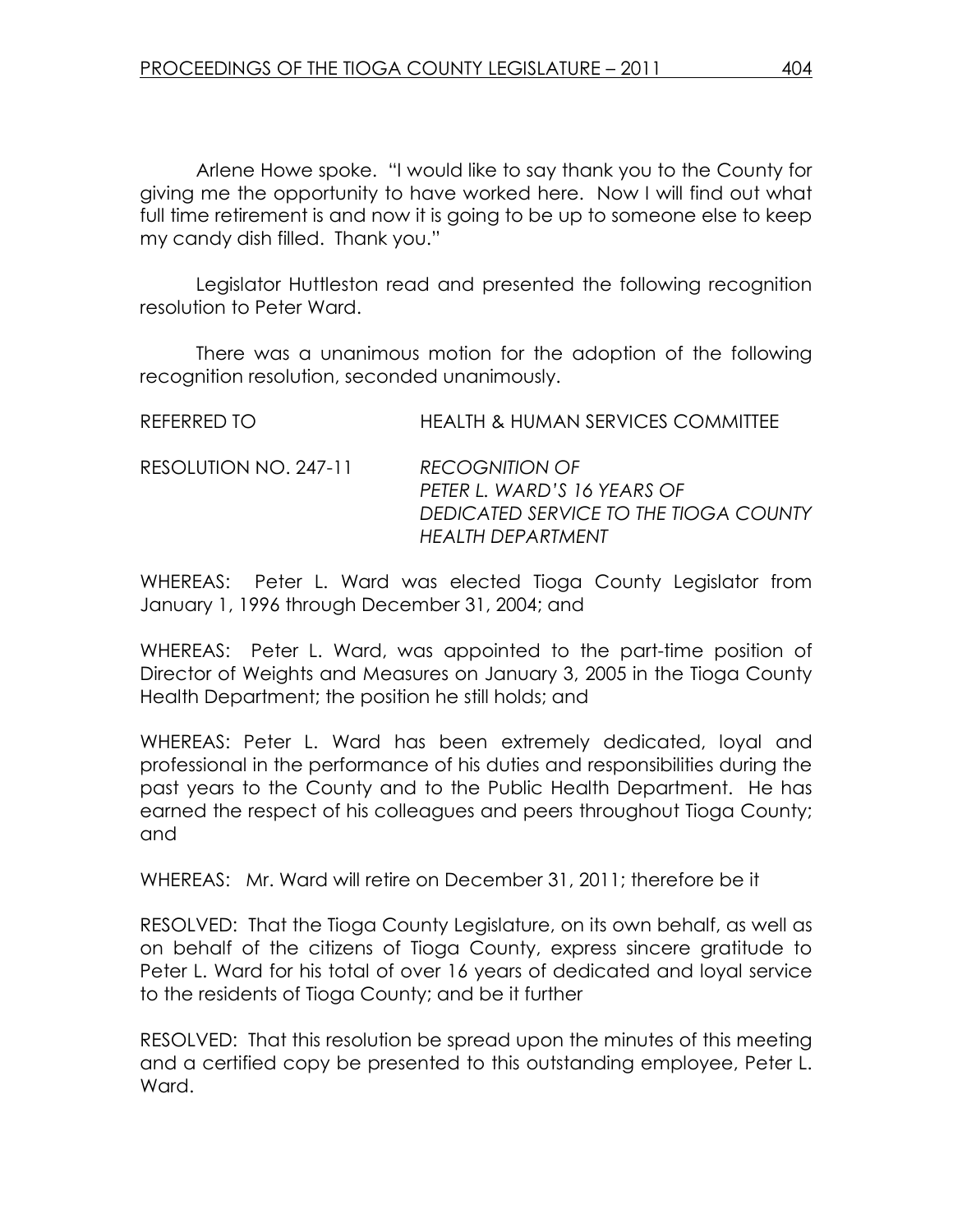Unanimously Yes – Legislators Huttleston, McEwen, Weston, Quinlan, Roberts, Sauerbrey, Sullivan, and Hollenbeck.

No – None.

Absent – Legislator Monell.

#### RESOLUTION ADOPTED UNANIMOUSLY.

 Legislator Huttleston spoke. "Pete Ward is a long-time farmer from Candor. I have known Peter and some of his family for a good many years. His Uncle used to sign all my plans, Howard Ward. I will say that Peter is a good Christian and he has always been a gentleman, and above all he has always been a good friend. Thank you Peter."

 Johannes Peeters, Public Health Director, spoke. "I just want to say these two gentlemen here are probably one of the original people that hired me to the job and I want to thank them both for doing that. It has been fun working for Tioga County. With Peter working for the Health Department, whenever I wanted to find out about how I ought to work with the Legislature, I would always rely on Peter to give me that information.

 "It is especially sad to see Peter leaving and retiring. If you had seen how the weights and measures was run when I first came and where it is today, it is all based on what Peter did and I really appreciated that. He has done a good job for weights and measures. He has always been an inspiration to me and working with the County, and I know he has been a good advocate for all the residents of the County. Peter, thank you."

 Peter Ward spoke. "Hans and I have that little thing, I hired him, but he is my boss. I told him when I took the job that I could be a good Indian. I have had good support from everyone I have worked with. We hired a lot of good people besides Hans and I have appreciated Denis McCann, the Finance man for the Health Department and his help. The list goes on and on.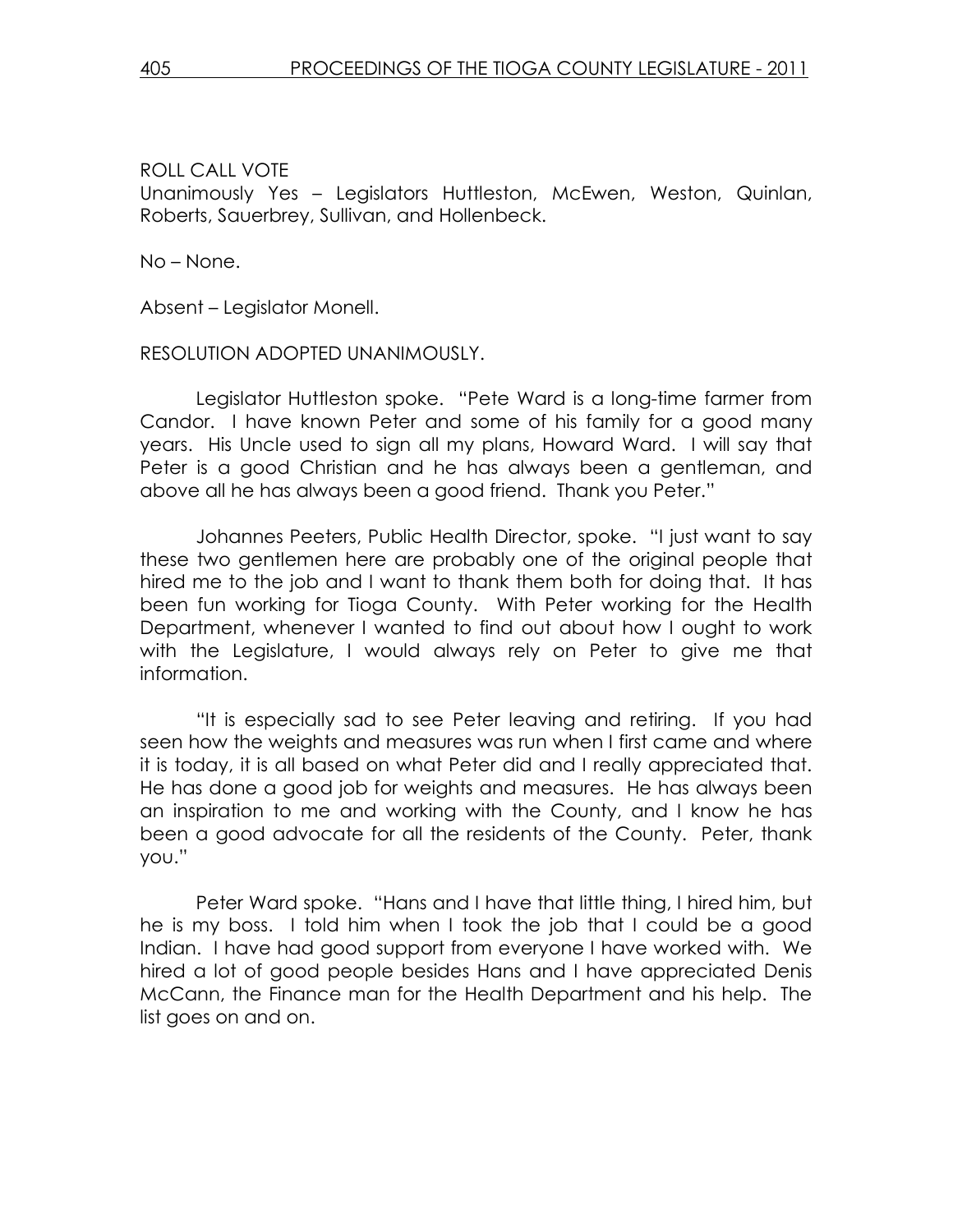"There is one thing I have to say and I do not want to offend anybody, but the Lord Jesus Christ has made it possible for me to do this. I am going to give you a little history. My father died just before his 75<sup>th</sup> birthday. My oldest sister died just before her 75<sup>th</sup> birthday. My brother died just before his  $75<sup>th</sup>$  birthday. I took this job just before my  $75<sup>th</sup>$ birthday."

 Chair Weston stated that the following recognition resolution on Kandi Saxton will just be noted.

 There was a unanimous motion for the adoption of the following recognition resolution, seconded unanimously.

| REFERRED TO:          | HEALTH & HUMAN SERVICES COMMITTEE                                                   |
|-----------------------|-------------------------------------------------------------------------------------|
| RESOLUTION NO. 248-11 | <b>RESOLUTION RECOGNIZING</b><br>KANDI SAXTON'S YEARS<br>OF SERVICE TO TIOGA COUNTY |

WHEREAS: Kandi Saxton was appointed to the position of Social Work Assistant II at the Department of Mental Hygiene on October 22, 2001 and remained in this position for over 10 years; and

WHEREAS: Kandi Saxton has been extremely dedicated in the performance of her duties and responsibilities over the years to the Mental Hygiene Department. She has earned the respect of her colleagues and peers throughout Tioga County; and

WHEREAS: Kandi has performed her duties as a Case Manager in a kind, caring and supportive manner; and

WHEREAS: Kandi has been a strong advocate for many of the severely and persistently mentally ill clients within the community and has assisted them in obtaining the services and attention that they need, and that they deserve; and

WHEREAS: Kandi has been a successful advocate for our clients with some of the larger and more impersonal systems of care; therefore be it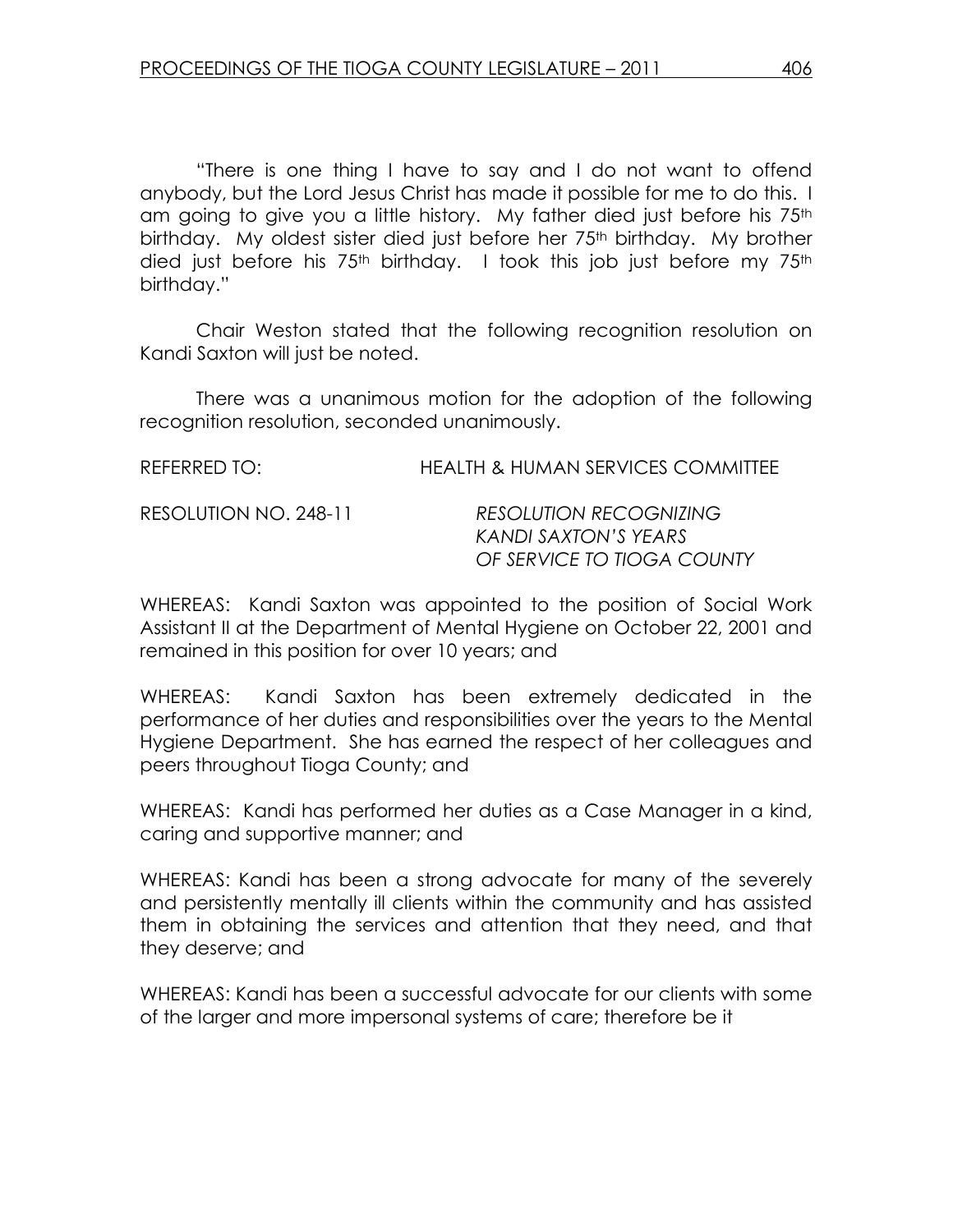RESOLVED: That the Tioga County Legislature, on its own behalf, as well as on behalf of the citizens of Tioga County, express sincere gratitude to Kandi Saxton for her years of dedicated service to the residents of Tioga County; and be it further

RESOLVED: That this resolution be spread upon the minutes of this meeting and a certified copy be presented to this outstanding employee, Kandi Saxton.

ROLL CALL VOTE

Unanimously Yes – Legislators Huttleston, McEwen, Weston, Quinlan, Roberts, Sauerbrey, Sullivan, and Hollenbeck.

No – None.

Absent – Legislator Monell.

RESOLUTION ADOPTED UNANIMOUSLY.

 Chair Weston stated that due to unforeseen circumstances the Employee of the 4<sup>th</sup> Quarter 2011 will not be presented until the January 2012 meeting.

The list of audited bills was submitted and is summarized as follows:

| Code  | Description                             | Equipment<br>Expense |
|-------|-----------------------------------------|----------------------|
| A1010 | Legislative Board                       | 127.26               |
| A1165 | District Attorney                       | 1,578.37             |
| A1170 | <b>Public Defender</b>                  | 3,916.06             |
| A1172 | <b>Assigned Counsel</b>                 | 20,273.76            |
| A1325 | <b>Treasurer</b>                        | 1,027.80             |
| A1345 | Purchasing                              | 92.48                |
| A1355 | Assessments                             | 4.69                 |
| A1364 | <b>Expense of County Owned Property</b> | 750.00               |
| A1410 | County Clerk                            | 625.90               |
| A1411 | Department of Motor Vehicles            | 131.97               |
| A1420 | Law                                     | 1,366.45             |
| A1430 | Personnel                               | 116.00               |
| A1450 | <b>Elections</b>                        | 16,976.78            |
| A1620 | <b>Buildings</b>                        | 51,359.69            |
| A1621 | <b>Buildings</b>                        | 22,820.85            |
| A1680 | Information Technology                  | 24,776.81            |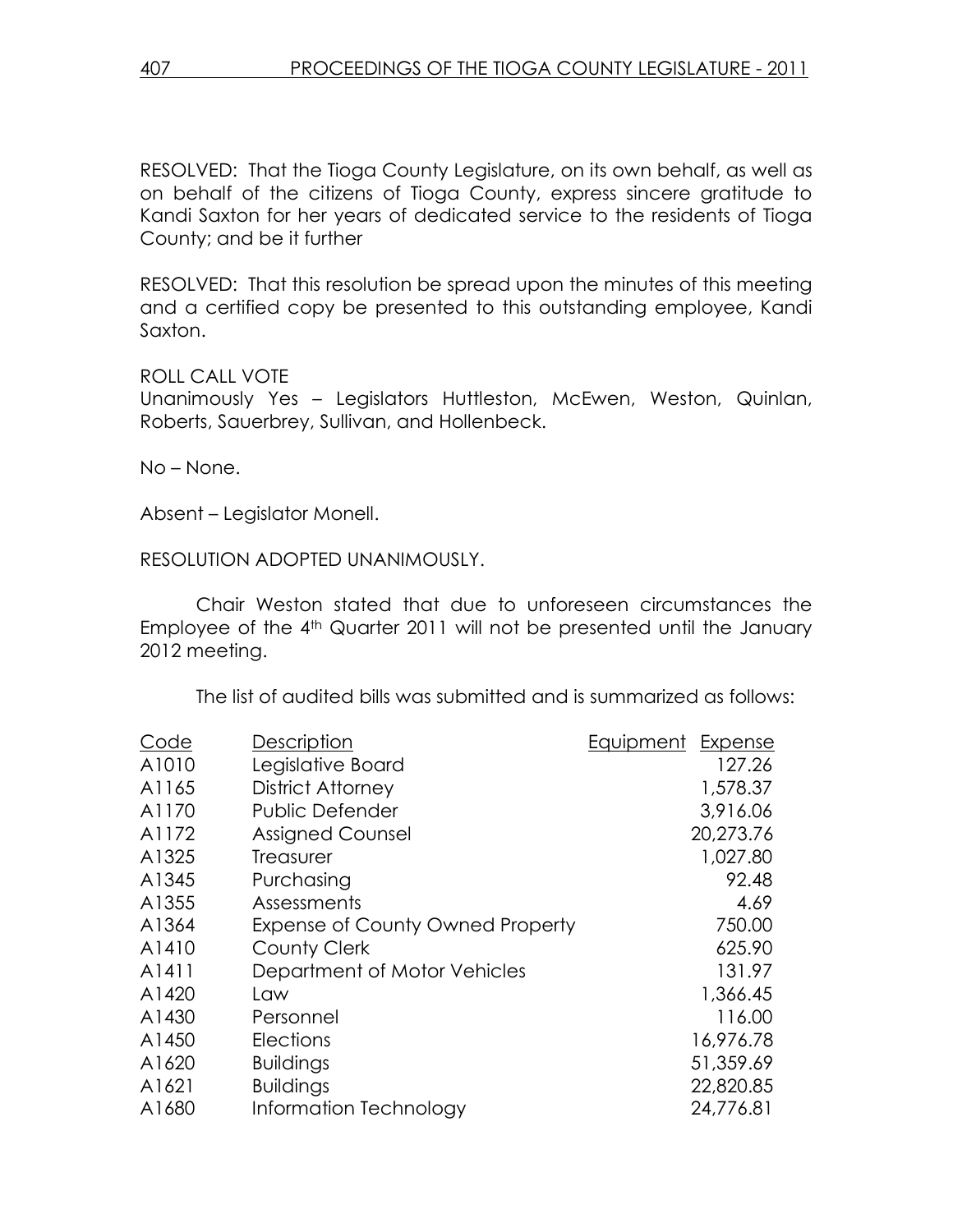| A2490                   | <b>Community College Tuition</b>         |        | 354,880.46 |
|-------------------------|------------------------------------------|--------|------------|
| A2960                   | Education of Handicapped Children        |        | 51,571.44  |
| A3020                   | Public Safety Comm E911 System           |        | 5,289.93   |
| A3110                   | <b>Sheriff</b>                           | 198.99 | 13,335.57  |
| A3140                   | Probation                                |        | 1,297.57   |
| A3146                   | Sex Offender Program                     |        | 8,766.67   |
| A3150                   | Jail                                     |        | 50,480.59  |
| A3315                   | Special Traffic Programs                 |        | 600.00     |
| A3410                   | Fire                                     |        | 10,496.40  |
| A3640                   | <b>Emergency Mgmt Office</b>             |        | 1,015.95   |
| A4010                   | <b>Public Health Nursing</b>             |        | 33,836.50  |
| A4011                   | <b>Public Health Administration</b>      |        | 11,221.01  |
| A4012                   | <b>Public Health Education</b>           |        | 83.71      |
| A4042                   | Rabies Control                           |        | 778.72     |
| A4044                   | Early Intervention                       |        | 28,051.75  |
| A4053                   | <b>Preventive/Primary Health Svcs</b>    |        | 1,378.08   |
| A4054                   | <b>Preventive Dental Services</b>        |        | 4,566.41   |
| A4062                   | Lead Poisoning Program                   |        | 273.00     |
| A4064                   | <b>Managed Care-Dental Services</b>      |        | 11,881.78  |
| A4070                   | Disease Control                          |        | 4,018.00   |
| A4090                   | <b>Environmental Health</b>              |        | 711.39     |
| A4210                   | Alcohol and Drug Services                |        | 20,658.79  |
| A4211                   | Council on Alcoholism                    |        | 9,923.66   |
| A4309                   | Mental Hygiene Co Admin                  |        | 12,129.63  |
| A4310                   | <b>Mental Health Clinic</b>              |        | 110,116.82 |
| A4320                   | <b>Crisis Intervention Services</b>      |        | 21,177.33  |
| A4321                   | Intensive Case Management                |        | 1,579.91   |
| A5630                   | <b>Bus Operations</b>                    |        | 23.28      |
| A6010                   | Social Services Administration           |        | 68,257.24  |
| A6141                   | <b>Energy Crisis Assistance Programs</b> |        | 1,200.00   |
| A6422                   | Economic Development                     |        | 1,937.93   |
| A6510                   | Veterans' Service                        |        | 35.00      |
| A6610                   | Sealer Weights & Measures                |        | 97.14      |
| A7310.41                | Youth Programs, Refundable               |        | 3,778.65   |
| A8020                   | Planning                                 |        | 90.91      |
| A9060                   | <b>Health Insurance</b>                  |        | 1,596.82   |
| <b>SOLID WASTE FUND</b> |                                          |        | 54,025.33  |
| <b>COUNTY ROAD FUND</b> |                                          |        | 32,928.91  |
|                         | <b>CONSOLDIATED HEALTH FUND</b>          |        | 70,825.35  |
| <b>CAPITAL FUND</b>     |                                          |        | 703,380.73 |
|                         | <b>LIABILITY INSURANCE FUND</b>          |        | 126.00     |
| <b>WORKERS' COMP</b>    |                                          |        | 1,300.00   |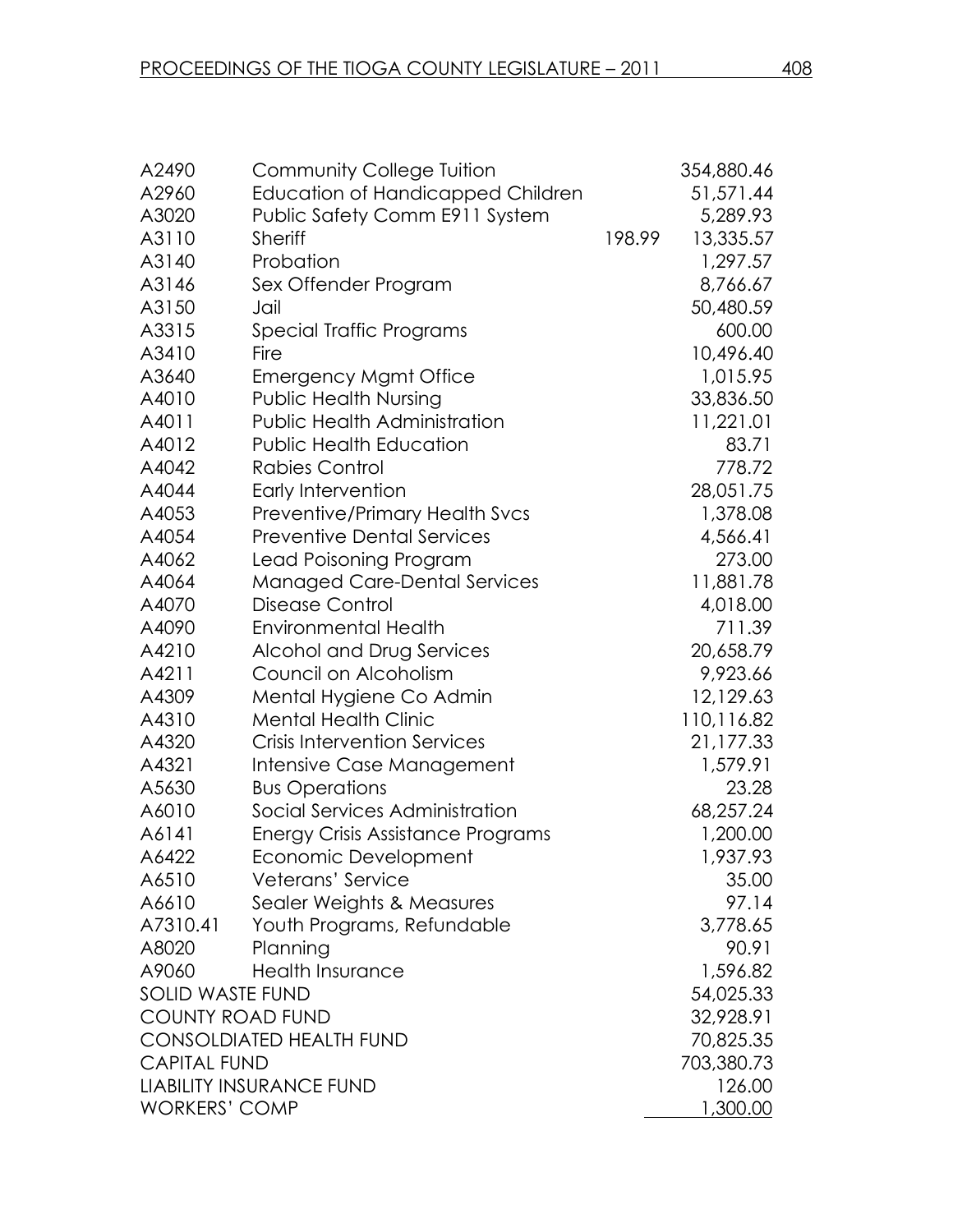#### GRAND TOTAL \$ 1,855,868.22

Legislator McEwen made a motion to approve the minutes of November 3, 15, 22, and 28, 2011, seconded by Legislator Hollenbeck, and carried.

Committee meeting reports are on file in the Legislative Clerk's Office and may be procured there by any interested person.

 Legislator Sullivan moved for the adoption of the following resolution, seconded by Legislator Sauerbrey.

REFERRED TO: LEGISLATIVE WORKSESSION

RESOLUTION NO. 249-11 FIX TIME OF ORGANIZATIONAL MEETING

RESOLVED: That the Organizational Meeting of this Legislature be held at 9:00 A.M., Tuesday, January 3, 2012.

ROLL CALL VOTE Yes – Legislators Huttleston, McEwen, Weston, Quinlan, Roberts, Sauerbrey, Sullivan, and Hollenbeck.

No – None.

Absent – Legislator Monell.

RESOLUTION ADOPTED UNANIMOUSLY.

 Legislator McEwen moved for the adoption of the following resolution, seconded by Legislator Sullivan.

REFERRED TO: FINANCE COMMITTEE

RESOLUTION NO. 250-11 ADOPT STATE EQUALIZATION REPORTS

RESOLVED: That the State Equalization Reports for County Tax be and the same hereby are approved, and that the County tax rates be the rates used in computing taxes in the several Towns.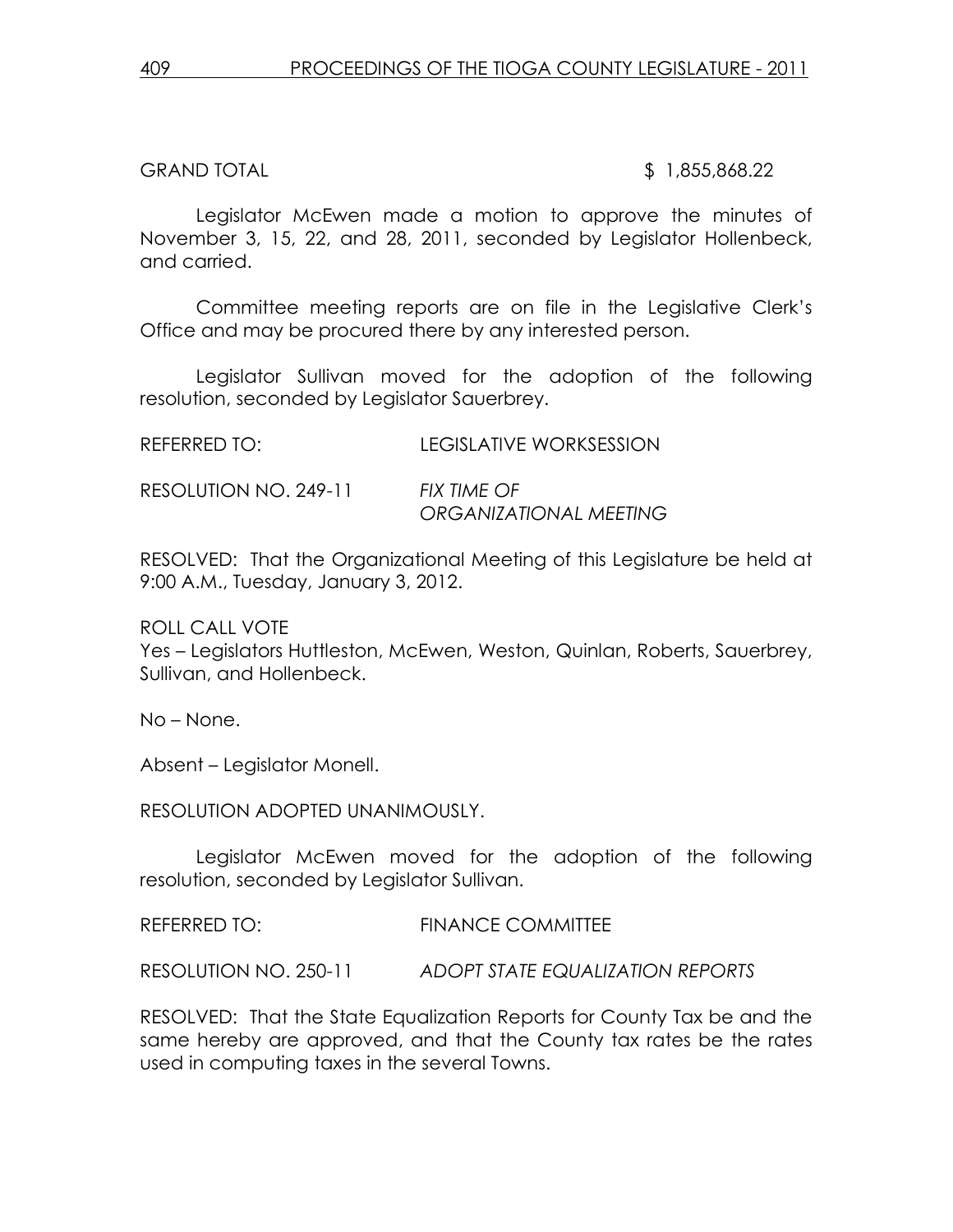Yes – Legislators Huttleston, McEwen, Weston, Quinlan, Roberts, Sauerbrey, Sullivan, and Hollenbeck.

No – None.

Absent – Legislator Monell.

RESOLUTION ADOPTED UNANIMOUSLY.

 Legislator McEwen moved for the adoption of the following resolution, seconded by Legislator Sullivan.

REFERRED TO: FINANCE COMMITTEE

RESOLUTION NO. 251-11 YEAR END TRANSFERS

RESOLVED: That unencumbered balances of appropriation accounts, unanticipated revenue fund balances in the amount equal to the sum of overdrawn appropriation accounts in all funds be, and hereby are appropriated to overdrawn accounts; and be it further

RESOLVED: That the County Treasurer is hereby authorized and directed to effect this resolution.

ROLL CALL VOTE Yes – Legislators Huttleston, McEwen, Weston, Quinlan, Roberts, Sauerbrey, Sullivan, and Hollenbeck.

No – None.

Absent – Legislator Monell.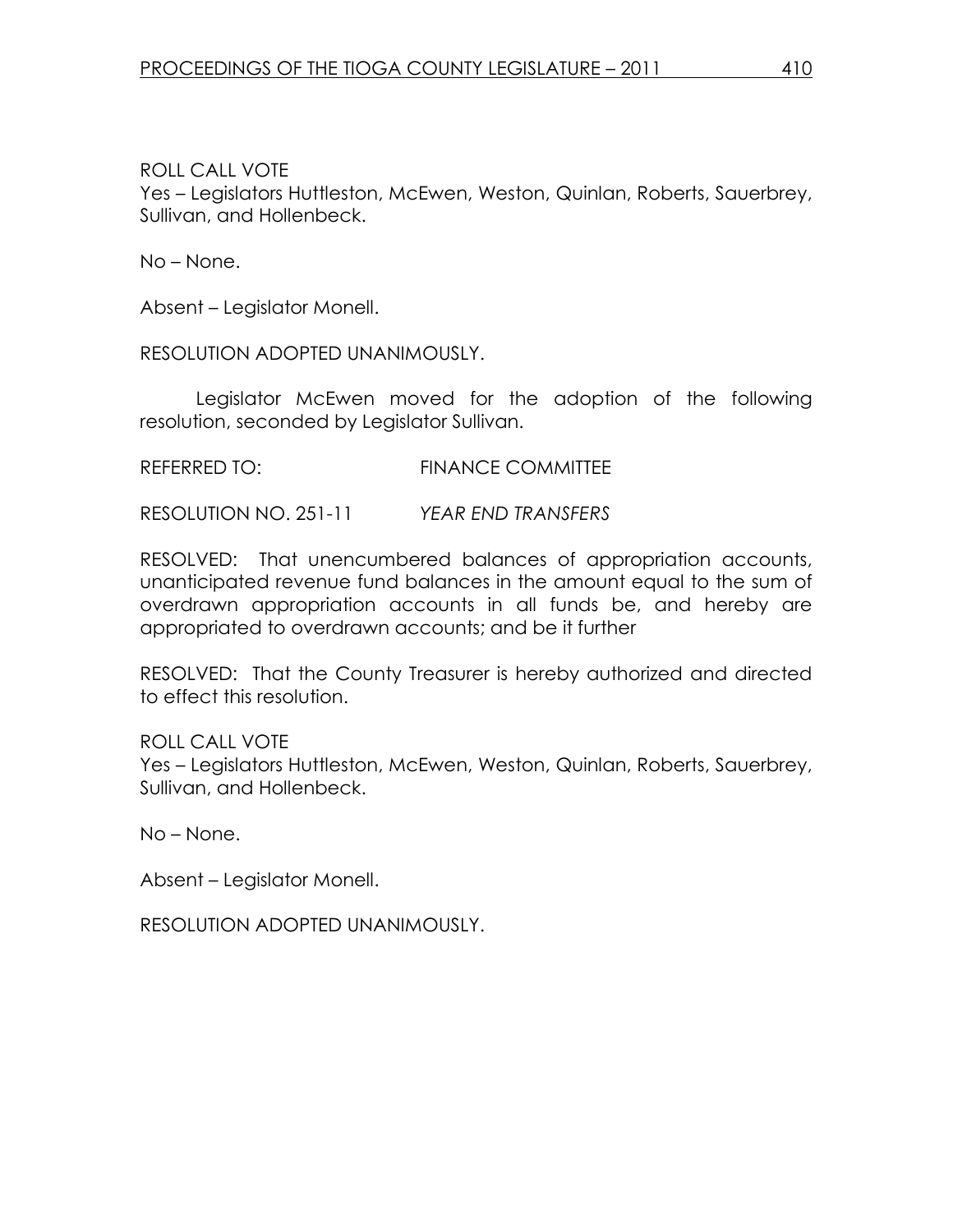Legislator McEwen moved for the adoption of the following resolution, seconded by Legislator Huttleston.

| REFERRED TO:          | <b>FINANCE COMMITTEE</b>                        |
|-----------------------|-------------------------------------------------|
| RESOLUTION NO. 252-11 | AUTHORIZE TREASURER TO<br><b>ENCUMBER FUNDS</b> |

RESOLVED: That the County Treasurer be and hereby is authorized to encumber whatever funds he deems necessary, subject to the approval of the Finance Committee; and be it further

RESOLVED: That said funds be encumbered before December 31, 2011 to allow proper coding of bills for payment in January.

ROLL CALL VOTE Yes – Legislators Huttleston, McEwen, Weston, Quinlan, Roberts, Sauerbrey, Sullivan, and Hollenbeck.

No – None.

Absent – Legislator Monell.

RESOLUTION ADOPTED UNANIMOUSLY.

 Legislator McEwen moved for the adoption of the following resolution, seconded by Legislator Sullivan.

RESOLUTION NO. 253-11 ADOPT COUNTY BUDGET FOR 2012, APPROPRIATIONS AND SALARY **SCHEDULE** 

RESOLVED: That the tentative budget for Tioga County for the year 2012 submitted by the Budget Officer on November 15, 2011 and approved by the Finance Committee be, and the same hereby is adopted as the official Budget for the year 2012; and be it further

RESOLVED: That the several amounts specified in such budget as to the total for the several objects as set forth in Schedule 1 therein be appropriated for such objects, effective January 1, 2012; and be it further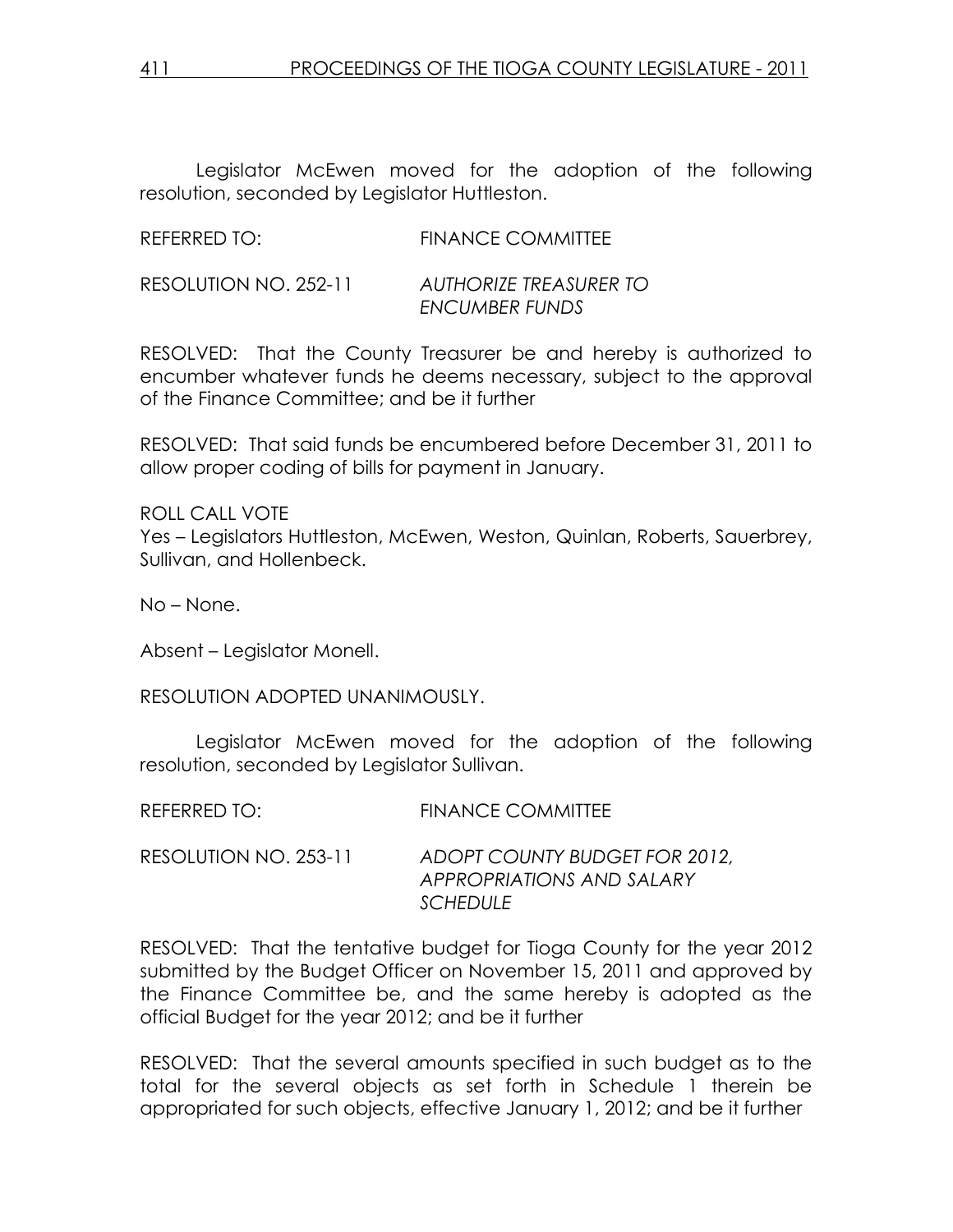RESOLVED: That the full time Salary Schedule 5 set forth in the budget be adopted effective January 1, 2012.

ROLL CALL VOTE

Yes – Legislators Huttleston, McEwen, Weston, Quinlan, Roberts, Sauerbrey, Sullivan, and Hollenbeck.

No – None.

Absent – Legislator Monell.

RESOLUTION ADOPTED UNANIMOUSLY.

 Legislator McEwen moved for the adoption of the following resolution, seconded by Legislator Sauerbrey.

REFERRED TO: FINANCE COMMITTEE

RESOLUTION NO. 254-11 TOWN TAX LEVY

WHEREAS: There has been presented to this Legislature a duly certified copy of the annual Budgets of each of the several Towns of the County of Tioga for the fiscal year beginning January 1, 2012; be it

RESOLVED: That there shall be, and there is, assessed against and levied upon and collected from the taxable property situate in the following Towns outside the incorporated Villages or partially located therein, the amounts indicated for Town purposes as specified in the Budgets of the respective Towns as follows:

| General Outside | Highway Outside |
|-----------------|-----------------|
|                 |                 |
| \$53,369.00     | 217,380.00      |
|                 |                 |
| 3,560.00        | 44,570.00       |
|                 | 1,656,694.00    |
| 32,250.00       | 395,853.00      |
|                 |                 |

**Further**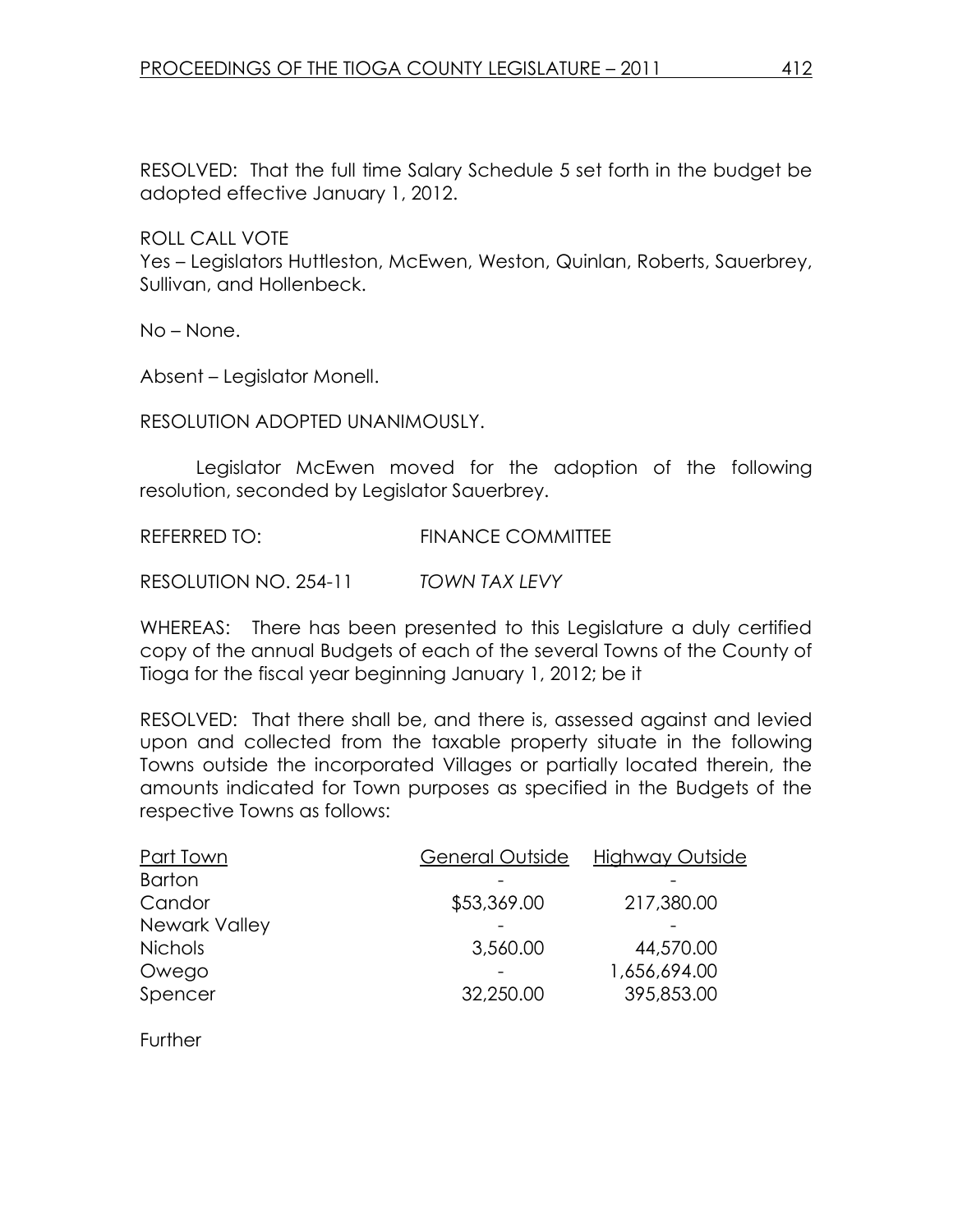RESOLVED: That there shall be and there hereby is, assessed against and levied upon and collected from the taxable property liable therefore within the respective Fire and Fire protection Districts in the Towns, the following amounts for the purposes of such Districts as specified on their annual Budgets:

| <b>Town of Berkshire</b><br><b>Berkshire Fire District</b><br>126,100.00<br>Town of Candor<br><b>Candor Fire District</b><br>419,600.00<br><b>Town of Newark Valley</b><br><b>Newark Valley Fire District</b><br>180,771.23<br><b>Town of Nichols</b><br>Lounsberry Fire Protection<br>3,000.00<br>Nichols Joint Fire Protection<br>135,400.00<br>Town of Owego<br><b>Apalachin Fire District</b><br>700,613.00<br>Owego Fire District<br>945,913.00<br><b>Newark Valley Fire District</b><br>26,288.77<br><b>Town of Richford</b><br><b>Richford Fire District</b><br>76,705.00<br>Town of Spencer<br>Spencer Fire Protection District<br>75,000.00<br>Town of Tioga<br><b>Tioga Fire District</b><br>180,469.00 | Town of Barton<br><b>Halsey Valley Fire Protection</b><br>Lockwood Fire Protection<br><b>Waverly Joint Fire Protection</b> | 15,931.00<br>37,000.00<br>250,347.00 |
|-------------------------------------------------------------------------------------------------------------------------------------------------------------------------------------------------------------------------------------------------------------------------------------------------------------------------------------------------------------------------------------------------------------------------------------------------------------------------------------------------------------------------------------------------------------------------------------------------------------------------------------------------------------------------------------------------------------------|----------------------------------------------------------------------------------------------------------------------------|--------------------------------------|
|                                                                                                                                                                                                                                                                                                                                                                                                                                                                                                                                                                                                                                                                                                                   |                                                                                                                            |                                      |
|                                                                                                                                                                                                                                                                                                                                                                                                                                                                                                                                                                                                                                                                                                                   |                                                                                                                            |                                      |
|                                                                                                                                                                                                                                                                                                                                                                                                                                                                                                                                                                                                                                                                                                                   |                                                                                                                            |                                      |
|                                                                                                                                                                                                                                                                                                                                                                                                                                                                                                                                                                                                                                                                                                                   |                                                                                                                            |                                      |
|                                                                                                                                                                                                                                                                                                                                                                                                                                                                                                                                                                                                                                                                                                                   |                                                                                                                            |                                      |
|                                                                                                                                                                                                                                                                                                                                                                                                                                                                                                                                                                                                                                                                                                                   |                                                                                                                            |                                      |
|                                                                                                                                                                                                                                                                                                                                                                                                                                                                                                                                                                                                                                                                                                                   |                                                                                                                            |                                      |
|                                                                                                                                                                                                                                                                                                                                                                                                                                                                                                                                                                                                                                                                                                                   |                                                                                                                            |                                      |

**Further**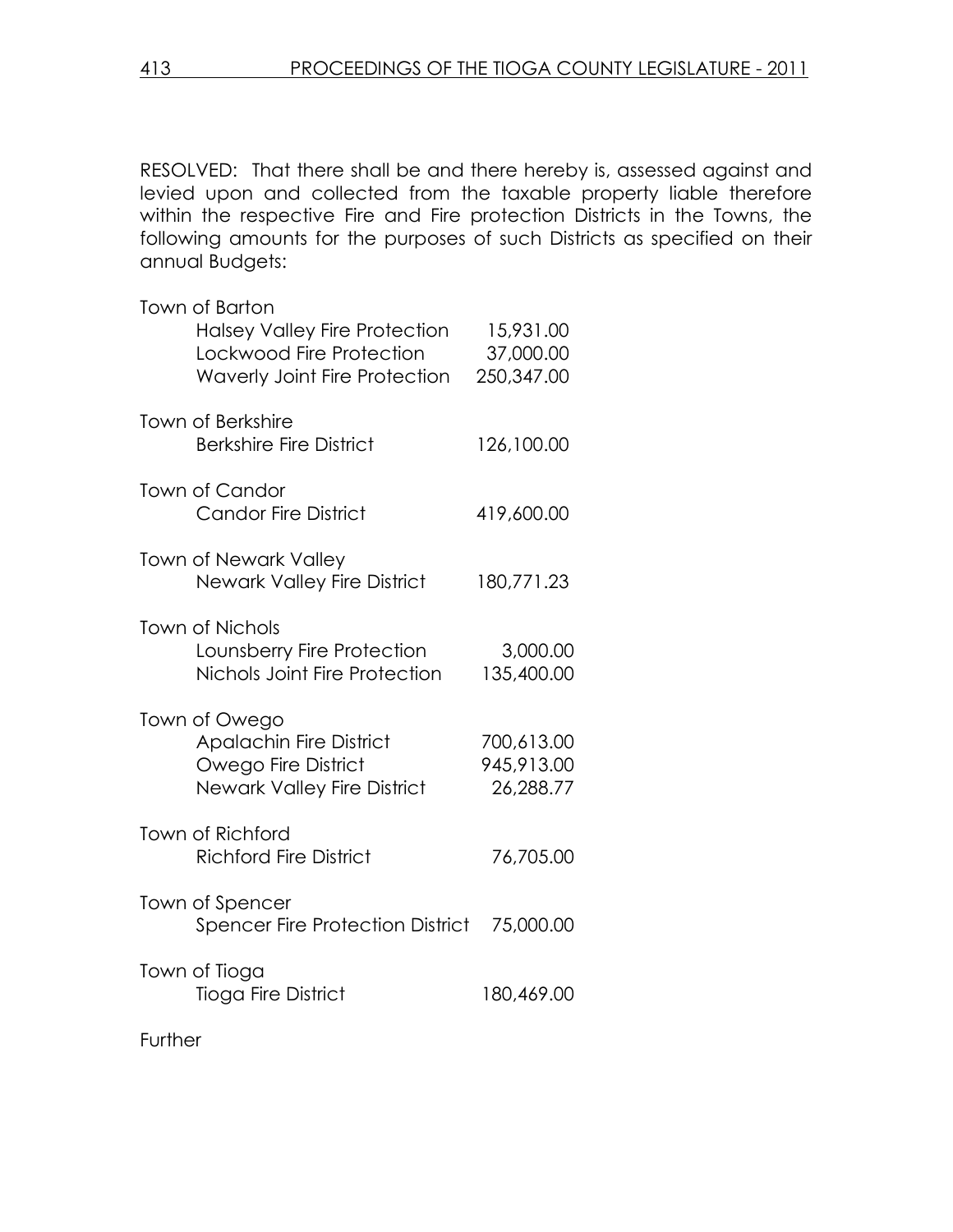RESOLVED: That there shall be, and there hereby is, assessed against and levied upon and collected from the taxable property liable therefore within certain sewer, water and lighting Districts in the Town of Owego and the amounts specified in their annual budgets as follows:

| Water District No. 4/Ext. 13 | 11,573.00 |
|------------------------------|-----------|
| Water District No. 4/Ext. 15 | 7,350.00  |
| Water District No. 4/Ext. 17 | 20,600.00 |
| Water District No. 4/Ext. 20 | 17,275.00 |
| Sewer District No. 2/Ext. 14 | 13,073.00 |
| Sewer District No. 2/Ext. 15 | 11,438.00 |
| Lighting District No. 1      | 5,669.00  |
| Lighting District No. 2      | 11,761.00 |
| Lighting District No. 3      | 10,233.00 |
| Lighting District No. 4A     | 602.00    |
| Lighting District No. 4B     | 1,891.00  |
| Lighting District No. 5      | 6,370.00  |
| Lighting District No. 6      | 15,433.00 |
| Lighting District No. 7      | 1,965.00  |
| Lighting District No. 8      | 1,274.00  |
| Lighting District No. 9      | 585.00    |
| Lighting District No. 10     | 818.00    |

#### **Further**

RESOLVED: That there shall be and there hereby is, assessed against and levied upon and collected from the taxable property liable therefore in the Town of Owego returned sewer and water rents in the amount of \$214,491.72; be it further

RESOLVED: That there shall be and there hereby is, assessed against and levied upon and collected from the taxable property liable therefore in the Town of Barton returned sewer and water rents in the amount of \$8,544.73; be it further

RESOLVED: That there shall be and there hereby is, assessed against and levied upon and collected from the taxable property liable therefore in the Town of Tioga returned sewer and water rents in the amount of \$27.56; be it further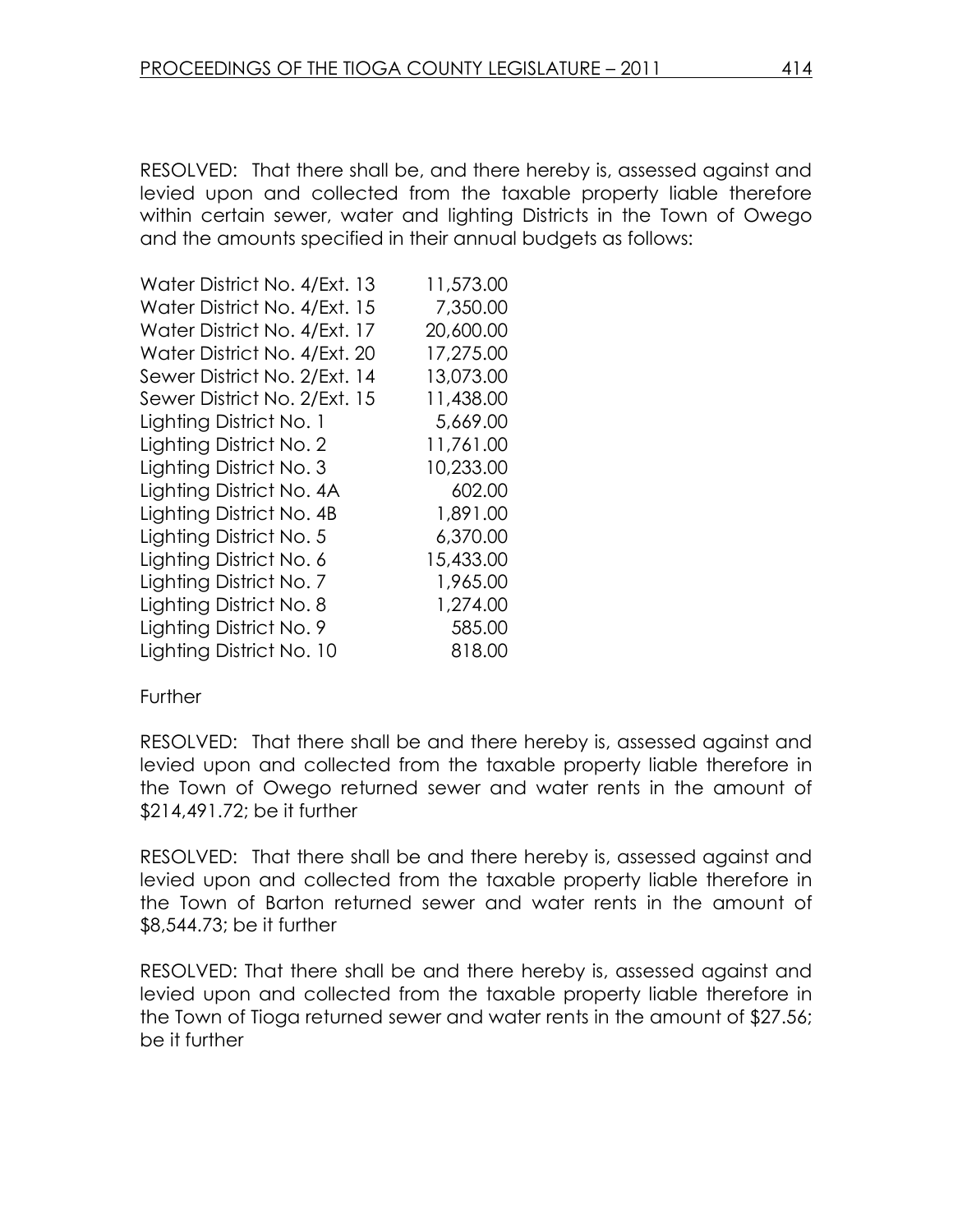RESOLVED: That the amounts to be raised by tax for all other purposes as specified in the several annual Budgets shall be, and they hereby are, assessed against and levied upon and collected from the taxable properties in the Towns except as otherwise provided by law as follows:

| Townwide             | General    | Highway    |
|----------------------|------------|------------|
| <b>Barton</b>        | 197,880.00 | 450,228.00 |
| <b>Berkshire</b>     | 85,395.00  | 323,550.00 |
| Candor               | 367,187.00 | 792,470.00 |
| <b>Newark Valley</b> | 265,728.00 | 304,300.00 |
| <b>Nichols</b>       | 98,239.00  | 238,350.00 |
| Owego                | 813,412.00 |            |
| Richford             | 138,237.00 | 410,275.00 |
| Spencer              | 292,225.00 | 60,501.00  |
| Tioga                | 221,406.00 | 518,276.00 |
|                      |            |            |

#### Further

RESOLVED: That such taxes and assessments, when collected, shall be paid to the Supervisors of the several Towns in the amounts as shown by this resolution for distribution by them in the manner provided by law.

#### ROLL CALL VOTE

Yes – Legislators Huttleston, McEwen, Weston, Quinlan, Roberts, Sauerbrey, Sullivan, and Hollenbeck.

No – None.

Absent – Legislator Monell.

RESOLUTION ADOPTED UNANIMOUSLY.

 Legislator McEwen moved for the adoption of the following resolution, seconded by Legislator Hollenbeck.

REFERRED TO: FINANCE COMMITTEE

RESOLUTION NO. 255-11 COUNTY TAX LEVY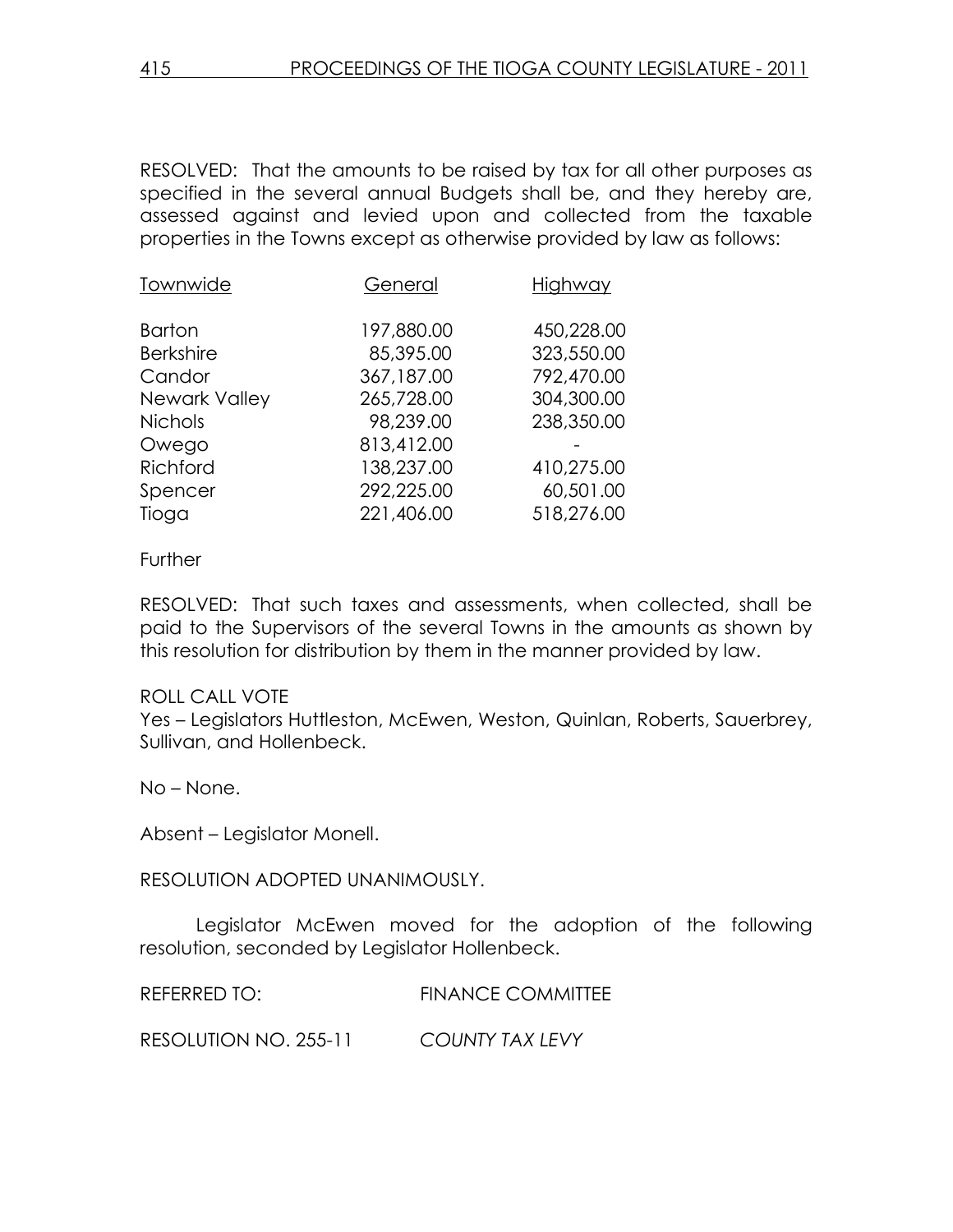WHEREAS: This Legislature by Resolution No. 253-11 dated December 13, 2011 adopted a Budget for the fiscal year 2012 and by Resolution No. 253- 11 dated December 13, 2011 has made appropriations for the conduct of the County Government during said fiscal year and has by resolution No. 254-11 dated December 13, 2011 levied the taxes required for the support of the Government of the several Towns; therefore be it

RESOLVED: That this Legislature hereby levies the following for recycling purposes, upon the taxable real property liable therefore, in the County upon valuation as heretofore equalized by it.

| Barton               | 127,547.10 |
|----------------------|------------|
| <b>Berkshire</b>     | 23,129.06  |
| Candor               | 97,078.75  |
| <b>Newark Valley</b> | 66,833.40  |
| <b>Nichols</b>       | 45.738.44  |
| Owego                | 405,121.80 |
| Richford             | 23,000.09  |
| Spencer              | 62,866.19  |
| Tioga                | 80,093.17  |
|                      |            |

Total 931,408.00

And be it further

RESOLVED: That pursuant to Section 360 of the County Law and Section 900 of the Real Property Tax Law, this Legislature hereby levied the following for County purposes, excluding Solid Waste set forth above, upon the taxable real property in the County upon valuation as heretofore equalized by it.

Upon all the taxable property liable for the support of County Government, the sum of \$20,596,898.00 and in addition thereto upon the real property liable therefore, and following taxes:

| For Returned Village Taxes                     | 413,081.53   |
|------------------------------------------------|--------------|
| For School Tax Returned                        | 3,163,665.03 |
| For Deficits from prior years' taxes           | 883.69       |
| For Reimbursement of Erroneous taxes, etc.     | 10,732.06    |
| All of the forgoing being subject to           |              |
| Credit for excess collection the prior year of | 57.18        |

**Further**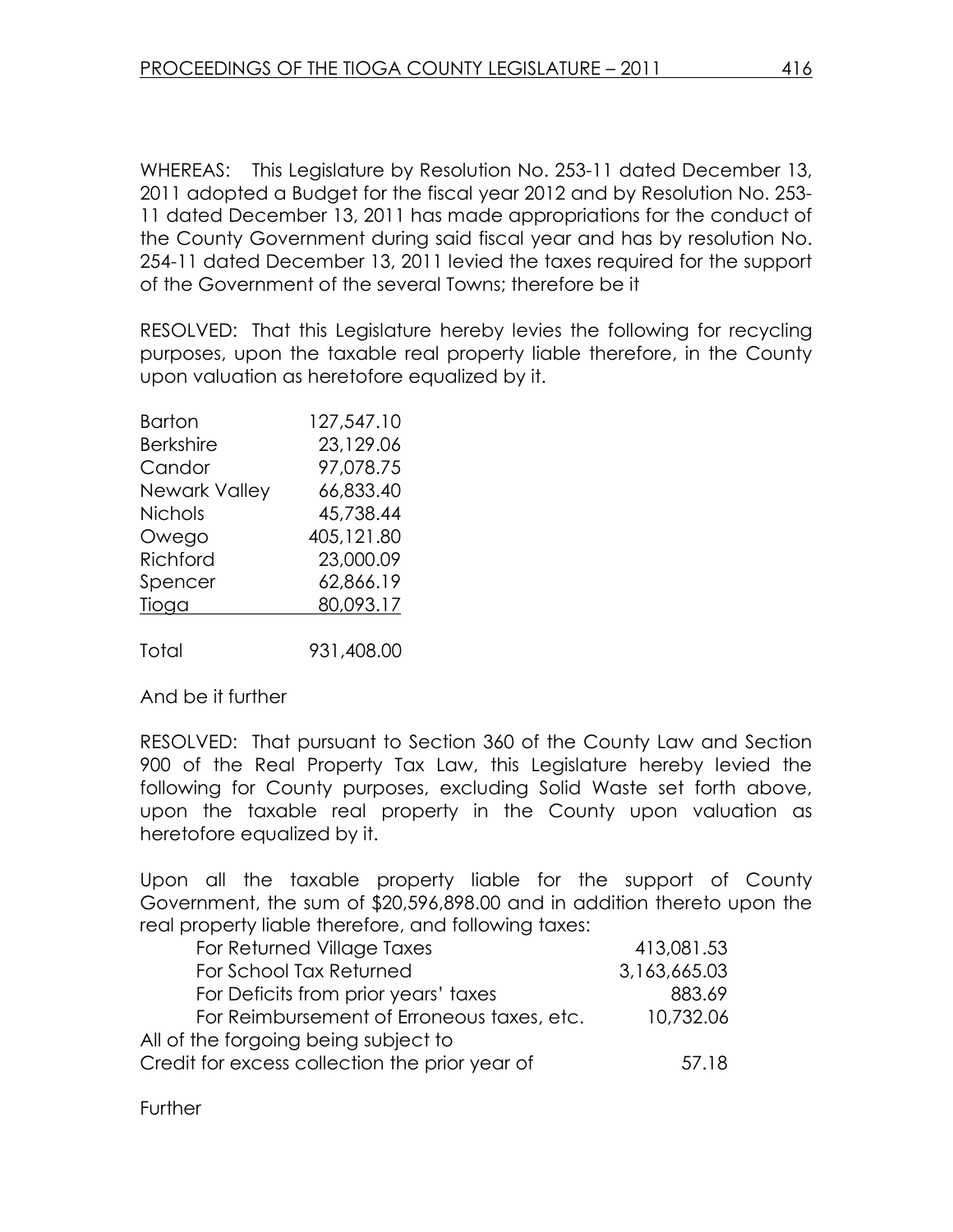RESOLVED: That the County Treasurer's Department be directed to extend the taxes as aforesaid and also the taxes for Town purposes set forth in Resolution No. 254-11 on the rolls of the several Towns against each parcel of property set forth in said rolls, and that the Chair and the Clerk of the County Legislature be directed and empowered to execute under the seal of this Legislature the several Tax warrants for the collection of said taxes, and to cause the several tax rolls with said warrants annexed to be delivered to the Collectors of the several Tax Districts of the County on or before December 31, 2011; and be it further

RESOLVED: That the tax rates for each of the Towns, excluding Solid Waste, are as follows:

| <b>Barton</b>    | Out | 8.629   |
|------------------|-----|---------|
|                  | In  | 8.629   |
| <b>Berkshire</b> |     | 8.685   |
| Candor           | Out | 116.983 |
|                  | In  | 116.983 |
| Newark Valley    | Out | 12.943  |
|                  | In  | 12.943  |
| <b>Nichols</b>   | Out | 30.666  |
|                  | In  | 30.666  |
| Owego            | Out | 10.605  |
|                  | In  | 10.605  |
| Richford         |     | 6.717   |
| Spencer          | Out | 8.521   |
|                  | In  | 8.521   |
| Tioga            |     | 114.919 |

## ROLL CALL VOTE

Yes – Legislators Huttleston, McEwen, Weston, Quinlan, Roberts, Sauerbrey, Sullivan, and Hollenbeck.

No – None.

Absent – Legislator Monell.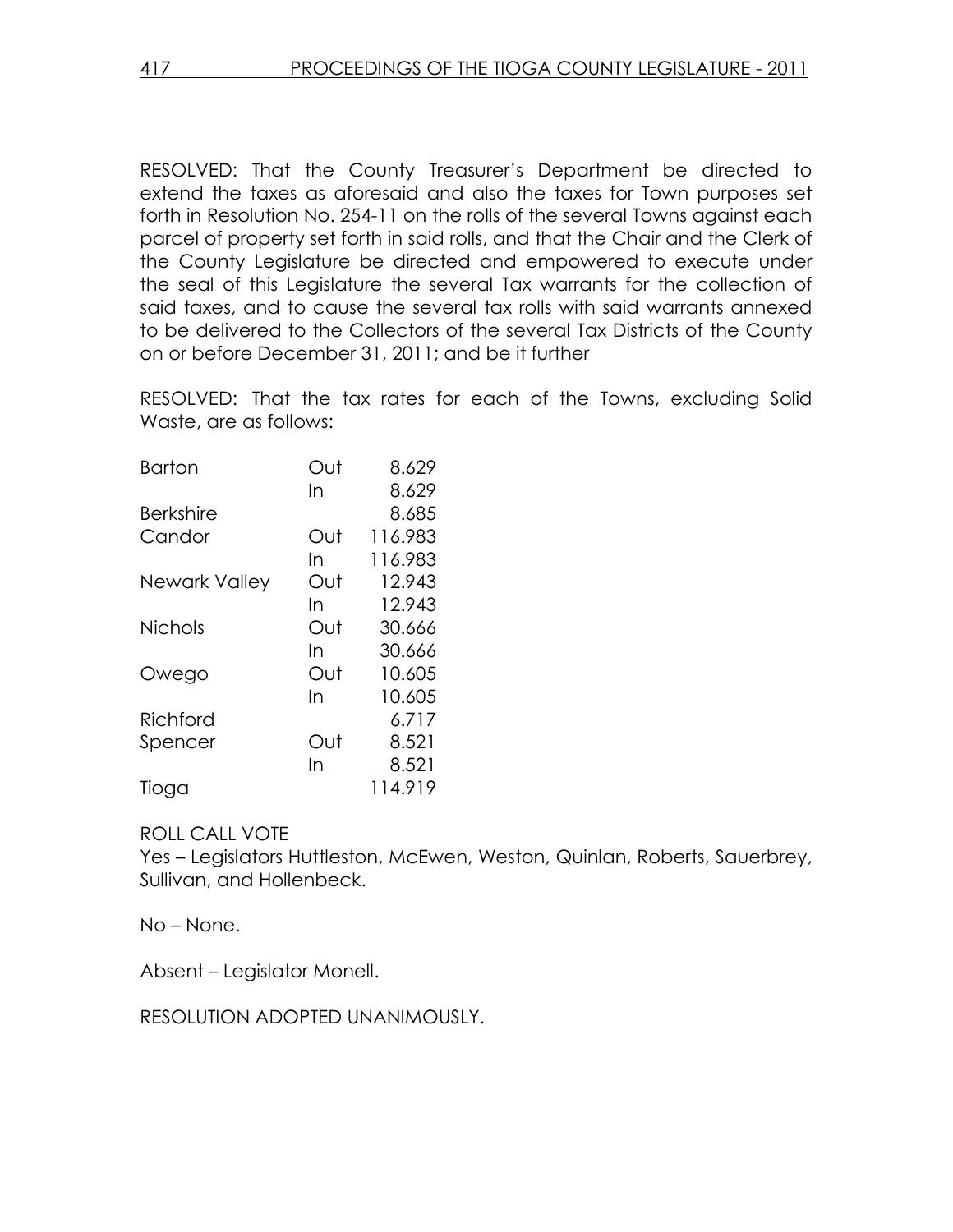Legislator Huttleston moved for the adoption of the following resolution, seconded by Legislator Hollenbeck.

| REFERRED TO:          | <b>HEALTH &amp; HUMAN SERVICES COMMITTEE</b><br><b>FINANCE COMMITTEE</b> |
|-----------------------|--------------------------------------------------------------------------|
| RESOLUTION NO. 256-11 | APPROPRIATION OF FUNDS<br>PUBLIC HEALTH                                  |

WHEREAS: Tioga County Health Department (TCHD) has received additional American Recovery and Reinvestment Act Immunization funding through the NYS Department of Health; and

WHEREAS: The funding is specifically earmarked for TCHD to purchase equipment and software items related to improved clinic services billing; and

WHEREAS: Appropriation of funds requires Legislative approval; therefore be it

RESOLVED: That funding be appropriated as follows:

From: A4401.00 Federal Funds \$4,238

To: A4053.20-130 Preventive & Primary Health: Equipment \$4,238

ROLL CALL VOTE

Yes – Legislators Huttleston, McEwen, Weston, Quinlan, Roberts, Sauerbrey, Sullivan, and Hollenbeck.

No – None.

Absent – Legislator Monell.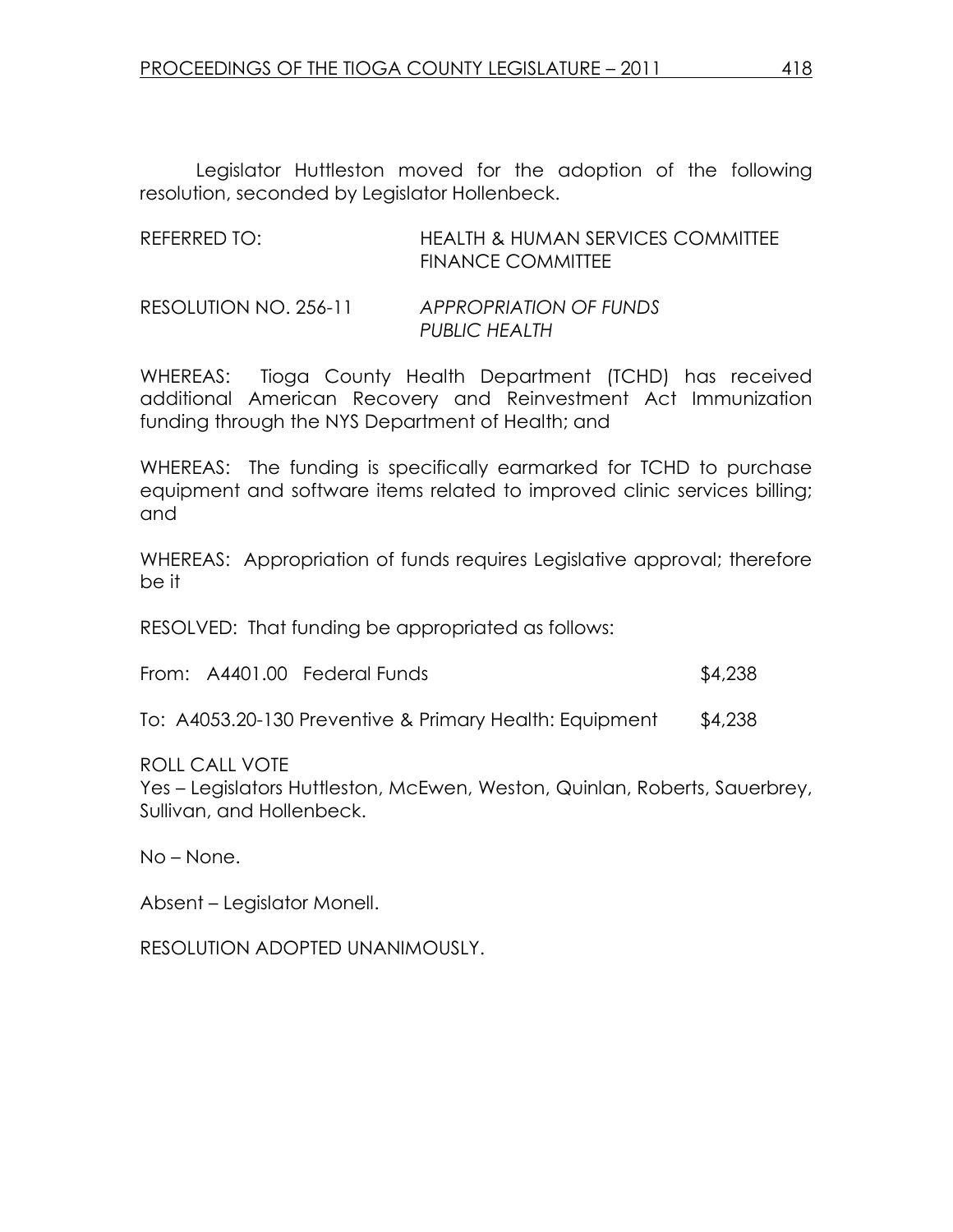Legislator McEwen moved for the adoption of the following resolution, seconded by Legislator Sullivan.

REFERRED TO: FINANCE/LEGAL

RESOLUTION NO. 257–11 APPROPRIATE FUNDS TROPICAL LEE STORM WATER DAMAGE TO COUNTY **FACILITIES** 

WHEREAS: The County has suffered severe damages during the September Tropical Lee Storm water disaster, and

WHEREAS: The County has already appropriated and spent \$1,500,000 to replace items lost and cover expenses related to cleanup, and

WHEREAS: There will be claims made to FEMA, SEMO and our insurance for reimbursement of related expenses, and

WHEREAS: There is a system in place for the tracking and documentation of these expenses, and

WHEREAS: Reimbursements of expenditures will take several months, therefore be it

RESOLVED: That the sum of \$1,500,000 be appropriated for transfer as follows:

| General Fund                           |             |
|----------------------------------------|-------------|
| From:                                  |             |
| A599 Appropriated Fund Balance         | \$1,500,000 |
| To:                                    |             |
| A9950.93 Transfer to Capital All Other | \$1,500,000 |
| And                                    |             |
| Capital Fund                           |             |
| From:                                  |             |
| H5031.30 Interfund Revenue All Other   | \$1,500,000 |
| To:                                    |             |
| H1625.20 Tropical Storm Lee Disaster   | \$1,500,000 |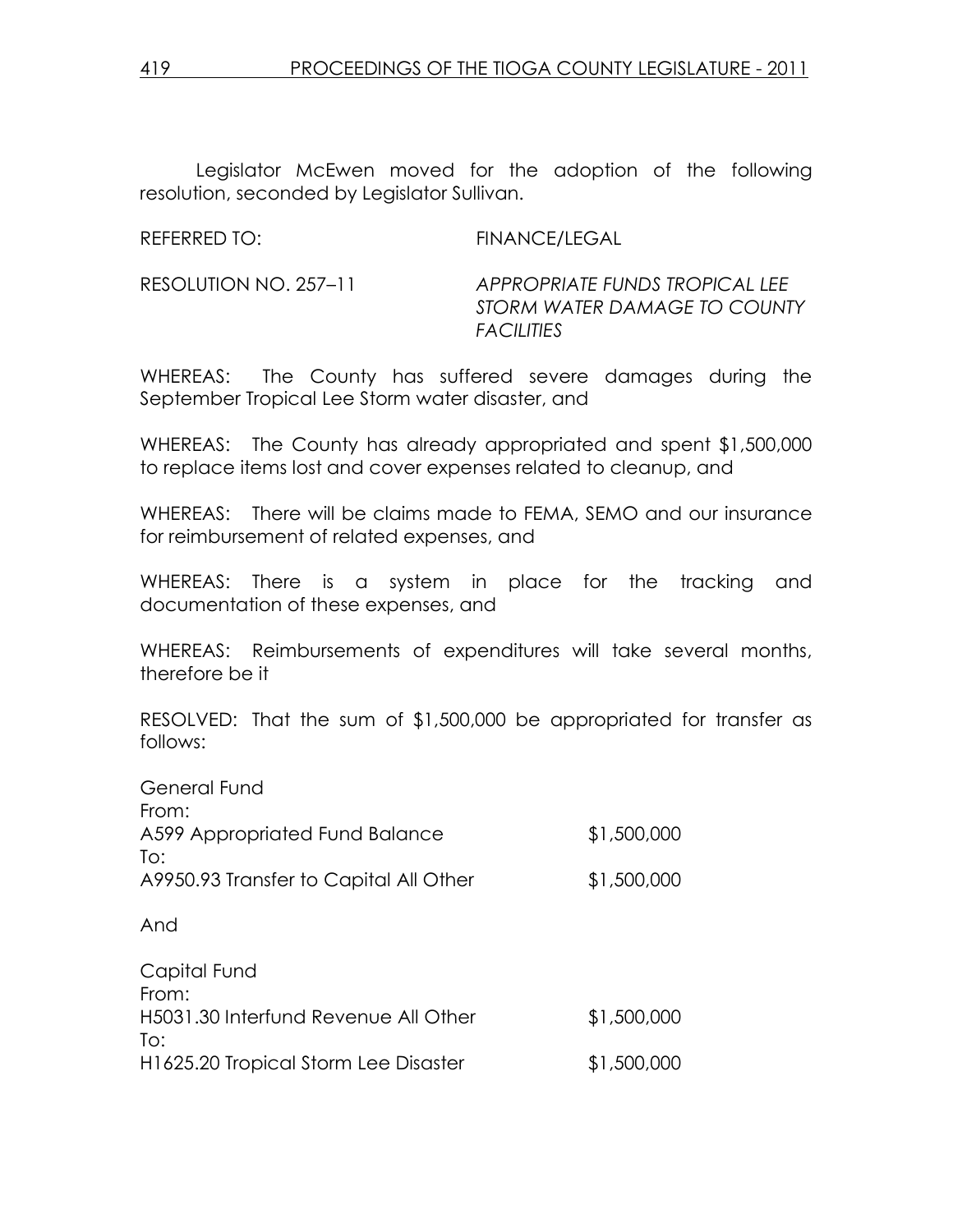Yes – Legislators Huttleston, McEwen, Weston, Quinlan, Roberts, Sauerbrey, Sullivan, and Hollenbeck.

No – None.

Absent – Legislator Monell.

RESOLUTION ADOPTED UNANIMOUSLY.

 Legislator Sauerbrey moved for the adoption of the following resolution, seconded by Legislator McEwen.

RESOLUTION NO. 258-11 TRANSFER OF FUNDS HAZARD MITIGATION

WHEREAS: The Emergency Management Office has received a grant in the amount \$70,000 to renew the County's Hazard Mitigation Plan; and

WHEREAS : The EMO budget will not be sufficient to handle the \$17,500 local share required in the grant and needs to have funds transferred; therefore be it

RESOLVED: That the amount of \$17,500 be transferred from Planning Personnel Account A8020.10-20 to Hazard Mitigation Plan Account A3957.40-590.

ROLL CALL VOTE

Yes – Legislators Huttleston, McEwen, Weston, Quinlan, Roberts, Sauerbrey, Sullivan, and Hollenbeck.

No – None.

Absent – Legislator Monell.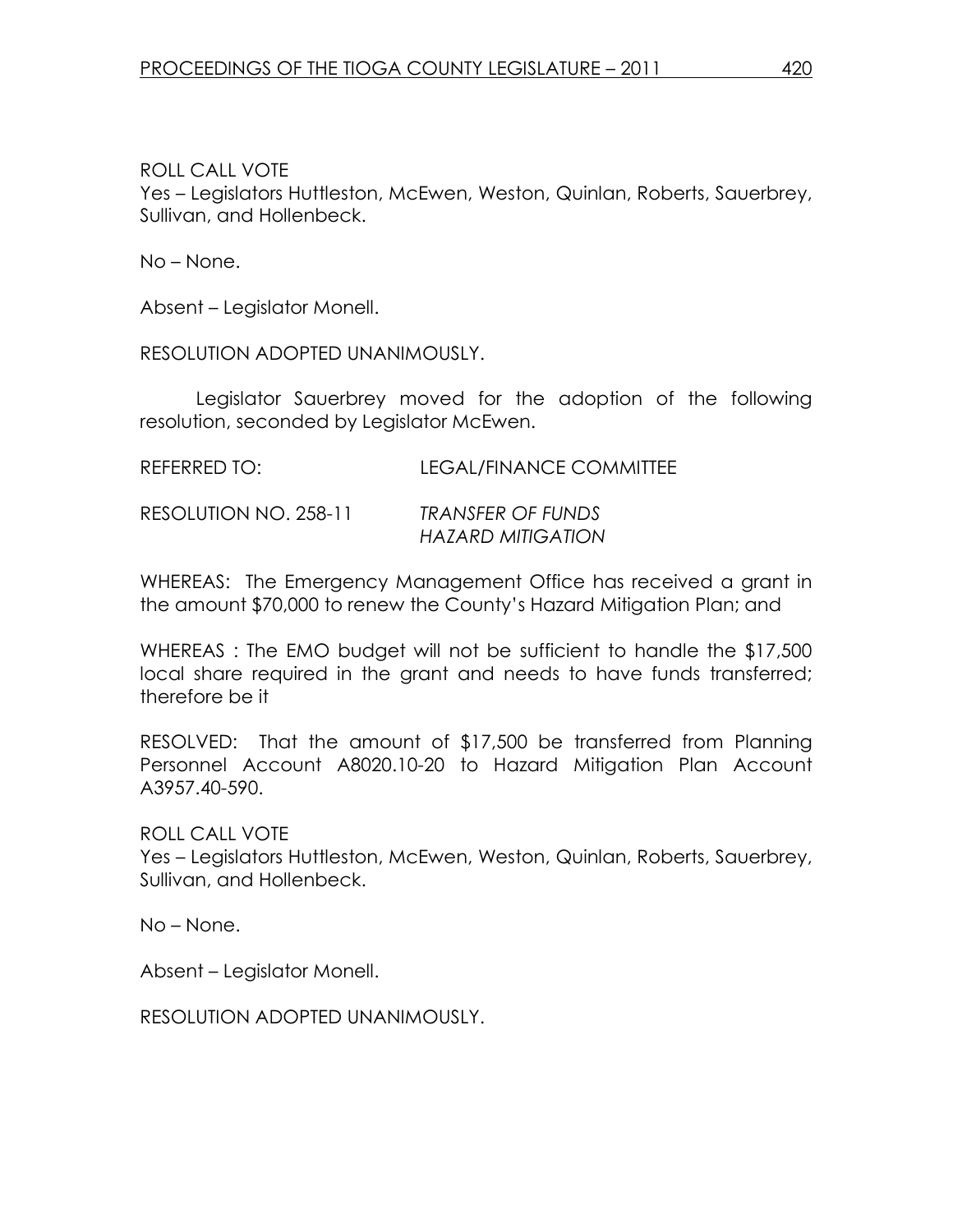Legislator Huttleston moved for the adoption of the following resolution, seconded by Legislator Hollenbeck.

| REFERRED TO:          | LEGISLATIVE WORKSESSION                                                                      |
|-----------------------|----------------------------------------------------------------------------------------------|
| RESOLUTION NO. 259-11 | AUTHORIZE CONTRACT BETWEEN<br><b>TWIN TIER PATHOLOGY</b><br>ASSOCIATES, PC, AND TIOGA COUNTY |

WHEREAS: Beginning January 1, 2012 Twin Tier Pathology Associates, PC will provide services for autopsies, laboratory testing, x-rays, and use of morgue facilities for Tioga County; and

WHEREAS: The contract calls for \$800.00 to be paid to Pathologists, \$400.00 for morgue fees, and various other fees depending on tests, xrays, etc. that are needed; therefore be it

RESOLVED: That the Tioga County Legislature authorizes the Tioga County Chair to sign a contract, upon approval of the County Attorney, with Twin Tier Pathology Associates, PC for services rendered to Tioga County at the costs listed above and for a term of 1/1/12 through 12/31/12.

ROLL CALL VOTE Yes – Legislators Huttleston, McEwen, Weston, Quinlan, Roberts, Sauerbrey, Sullivan, and Hollenbeck.

No – None.

Absent – Legislator Monell.

#### RESOLUTION ADOPTED UNANIMOUSLY.

 Legislator Sullivan moved for the adoption of the following resolution, seconded by Legislator McEwen.

REFERRED TO: INFORMATION TECHNOLOGY COMMITTEE RESOLUTION NO. 260–11 PROVISION OF PRINTING SERVICES

**CONTRACT** 

WHEREAS: The Tioga County desires to enter into a contract for the provision of printing services; and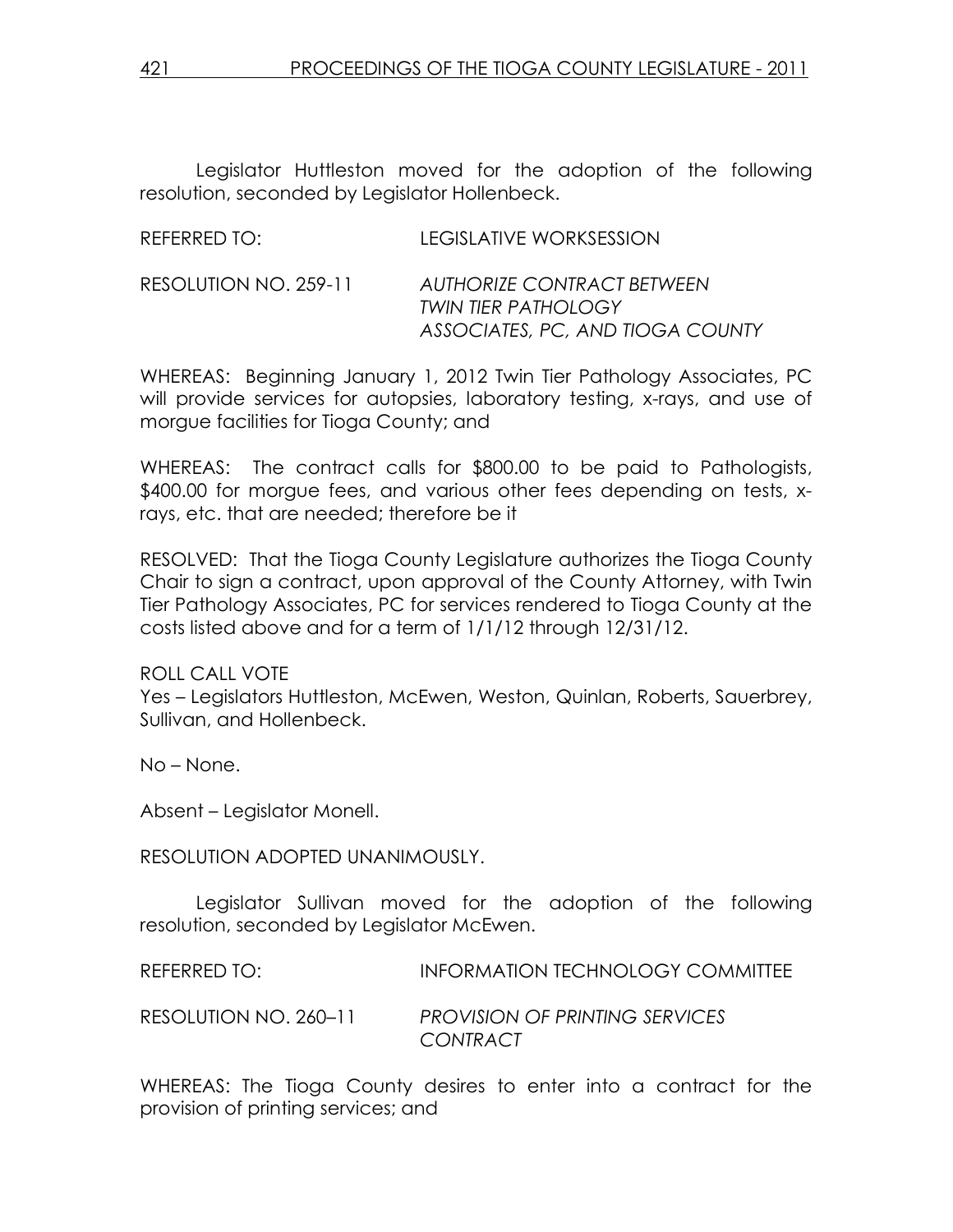WHEREAS: Tioga County prepared and advertised Bid package Pur # 2012-01 for the provision of printing services; and

WHEREAS: Tioga County received one bid for the provision of printing services; and

WHEREAS: Smith-Ingalls-French of 75 Travis Avenue, PO. Box 1920, Binghamton, New York 13902 was the only responsive and responsible bidder; therefore be it

RESOLVED: That the Tioga County Legislature retain Smith-Ingalls-French of 75 Travis Avenue, PO, Box 1920, Binghamton, New York 13902 for the provision of printing services in accordance with all of the requirements of Bid package Pur # 2012-01 for the period January 1, 2012 through December 31, 2012.

ROLL CALL VOTE Yes – Legislators Huttleston, McEwen, Weston, Quinlan, Roberts, Sauerbrey, Sullivan, and Hollenbeck.

No – None.

Absent – Legislator Monell.

RESOLUTION ADOPTED UNANIMOUSLY.

 Legislator Roberts moved for the adoption of the following resolution, seconded by Legislator Sauerbrey.

| REFERRED TO:          | <b>PUBLIC WORKS COMMITTEE</b>                                                     |
|-----------------------|-----------------------------------------------------------------------------------|
| RESOLUTION NO. 261-11 | <b>AGREEMENT AMENDMENT</b><br>CASELLA WASTE MANAGEMENT<br><b>HAULING CONTRACT</b> |

WHEREAS: Casella Waste Management of New York, Inc. d/b/a Superior Disposal was awarded Tioga County's hauling contract for a three year period which began February 1, 2011, said bid being \$34.20 per ton with a minimum of 20 tons per load; and

WHEREAS: Barton Transfer was flooded from Tropical Storm Lee and closed due to said flooding; and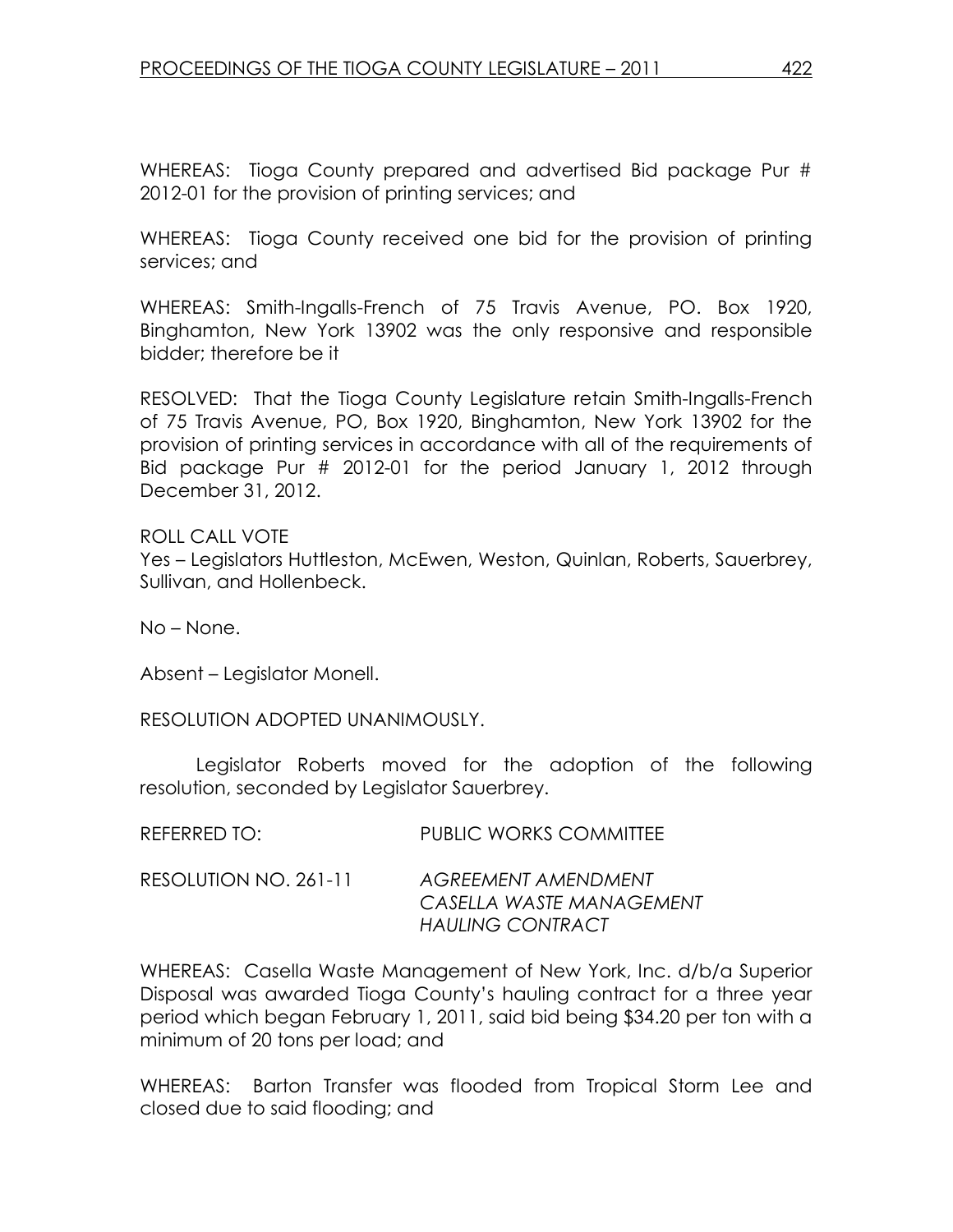WHEREAS: The Tioga County Legislature temporarily opened the Barton Transfer Station for bagged garbage only until December 31, 2011, which is being collected in roll offs; therefore be it

RESOLVED: That the Tioga County Legislature hereby amend the February 1, 2011 agreement with Casella to reflect the change in hauling of municipal solid waste.

ROLL CALL VOTE

Yes – Legislators Huttleston, McEwen, Weston, Quinlan, Roberts, Sauerbrey, Sullivan, and Hollenbeck.

No – None.

Absent – Legislator Monell.

RESOLUTION ADOPTED UNANIMOUSLY.

 Legislator Roberts moved for the adoption of the following resolution, seconded by Legislator Sullivan.

REFERRED TO: PUBLIC WORKS COMMITTEE

RESOLUTION NO. 262-11 FILING OF AN APPLICATION FOR STATE ASSISTANCE FROM THE HOUSEHOLD HAZARDOUS WASTE (HHW) STATE ASSISTANCE PROGRAM AND SIGNING OF THE ASSOCIATED STATE CONTRACT, UNDER THE APPROPRIATE LAWS OF NEW YORK STATE.

WHEREAS: The State of New York provides financial aid for household hazardous waste programs; and

WHEREAS: Tioga County, herein called the MUNICIPALITY, has examined and duly considered the applicable laws of the State of New York and the Municipality deems it to be in the public interest and benefit to file an application under these laws; and

WHEREAS: it is necessary that a Contract by and between THE PEOPLE OF THE STATE OF NEW YORK, herein called the STATE, and the MUNICIPALITY be executed for such STATE Aid; now therefore be it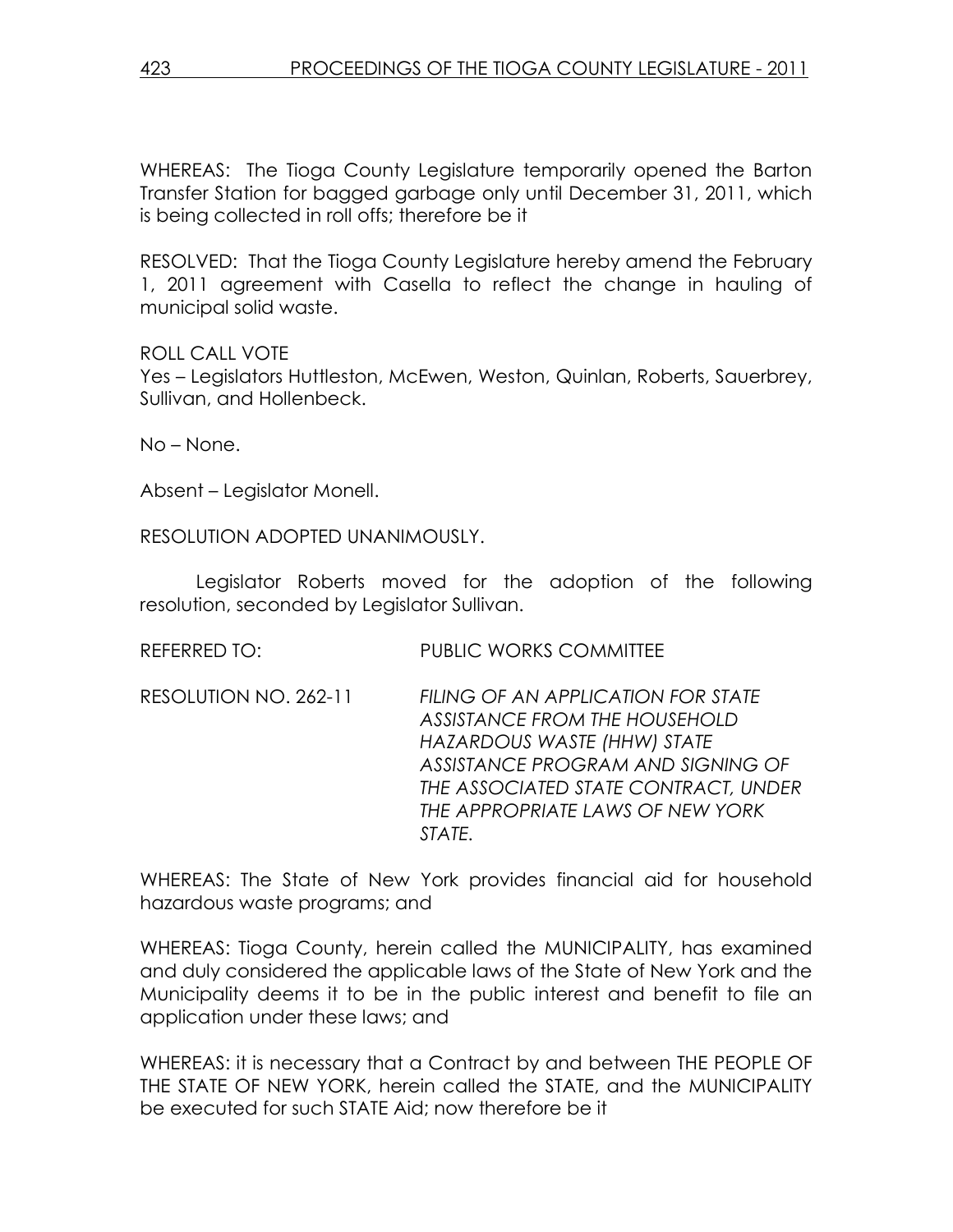## RESOLVED BY THE TIOGA COUNTY LEGISLATURE:

- 1. That the filing of an application in the form required by the State of New York in conformity with the applicable laws of the State of New York including all understanding and assurances contained in said application is hereby authorized.
- 2. That Tioga County's Legislative Chair, or his/her designee is directed and authorized as the official representative of the MUNICIPALITY to act in connection with the application and to provide such additional information as may be required and to sign the resulting contract if said application is approved by the State;
- 3. That the Municipality agrees that it will fund the entire cost of said household hazardous waste program and will be reimbursed by the State for the State share of such costs.
- 4. That four (4) Certified Copies of this Resolution be prepared and sent to the NYSDEC together with a complete application.
- 5. That this resolution shall take effect immediately.

## ROLL CALL VOTE

Yes – Legislators Huttleston, McEwen, Weston, Quinlan, Roberts, Sauerbrey, Sullivan, and Hollenbeck.

No – None.

Absent – Legislator Monell.

RESOLUTION ADOPTED UNANIMOUSLY.

 Legislator McEwen moved for the adoption of the following resolution, seconded by Legislator Hollenbeck.

REFERRED TO: LEGAL/FINANCE COMMITTEE RESOLUTION NO. 263-11 AUTHORIZE BIDDING OUT OF BARTON TRANSFER STATION, REAL PROPERTY AND SOLID WASTE MANAGEMENT PERMIT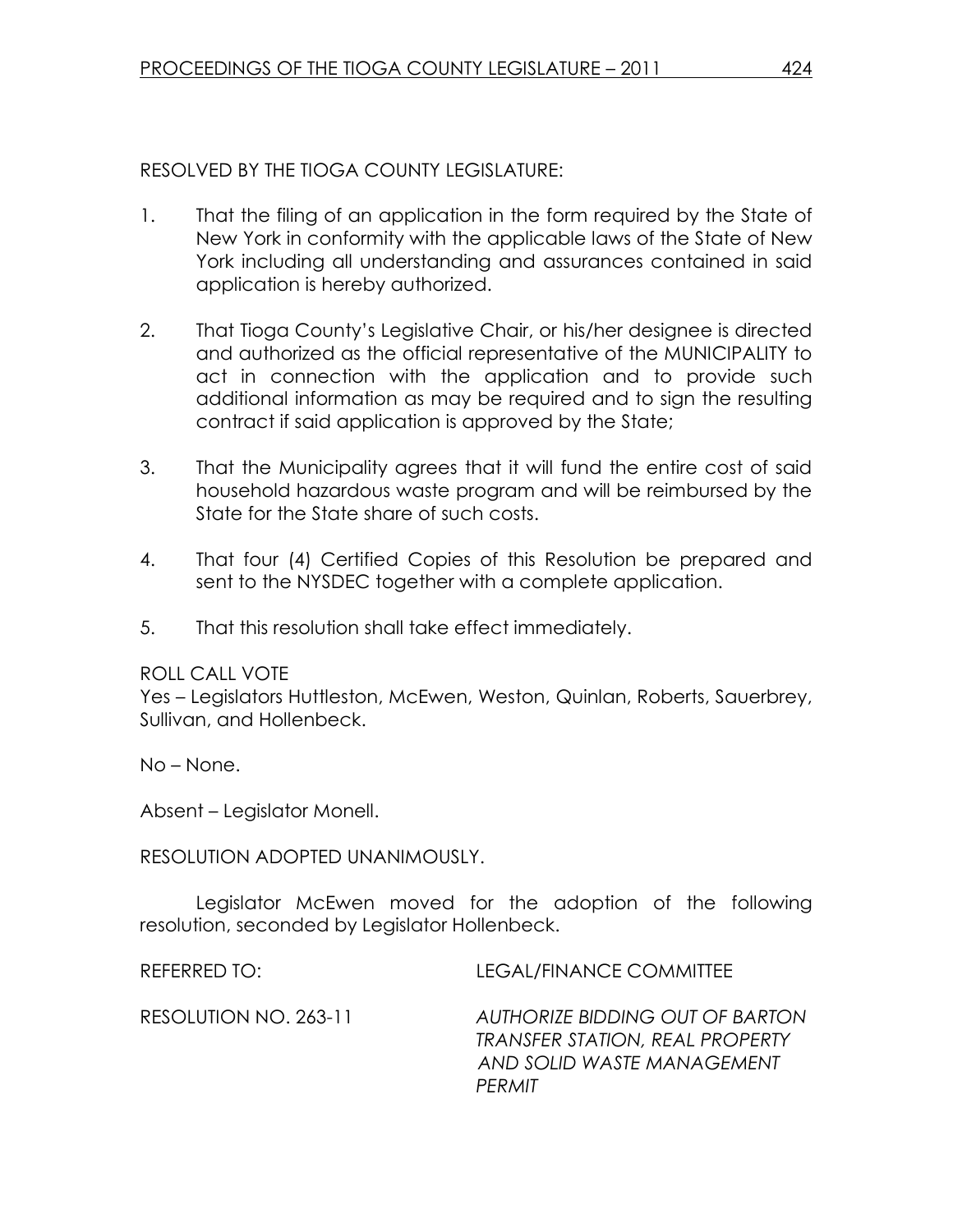WHEREAS: The Barton Transfer Station has suffered extensive damage due to Tropical Storm Lee; and

WHEREAS: It appears that is no longer in the best interests of the taxpayers of Tioga County to operate the Barton Transfer Station inasmuch as the cost exceeds the projected revenue; and

WHEREAS: If the Barton Transfer Station is not fully reopened by Tioga County, it would appear that the Real Property upon which it is situated would no longer be necessary for public use; and

WHEREAS: The Tioga County Legislature wishes to seek purchasers for the Barton Transfer Station and its New York State DEC Solid Waste Management Permit together with the real property upon which it is situated; and

WHEREAS: NYS County Law Section 215(6) provides that the property may be sold only to the highest responsible bidder after public advertisement; therefore be it

RESOLVED: That the Tioga County Legislature authorizes and directs that the a Bid Package be prepared and publicly advertised to offer for sale the Barton Transfer Station, its NYS DEC Solid Waste Management Permit, and the real property upon which it is situated; and be it further

RESOLVED: That the County Attorney be authorized to retain the services of Coughlin and Gerhart LLP, retroactive to November 17, 2011, to assist in all aspects of the bidding and sale of the Barton Transfer Station.

ROLL CALL VOTE

Yes – Legislators Huttleston, McEwen, Weston, Quinlan, Roberts, Sauerbrey, Sullivan, and Hollenbeck.

No – None.

Absent – Legislator Monell.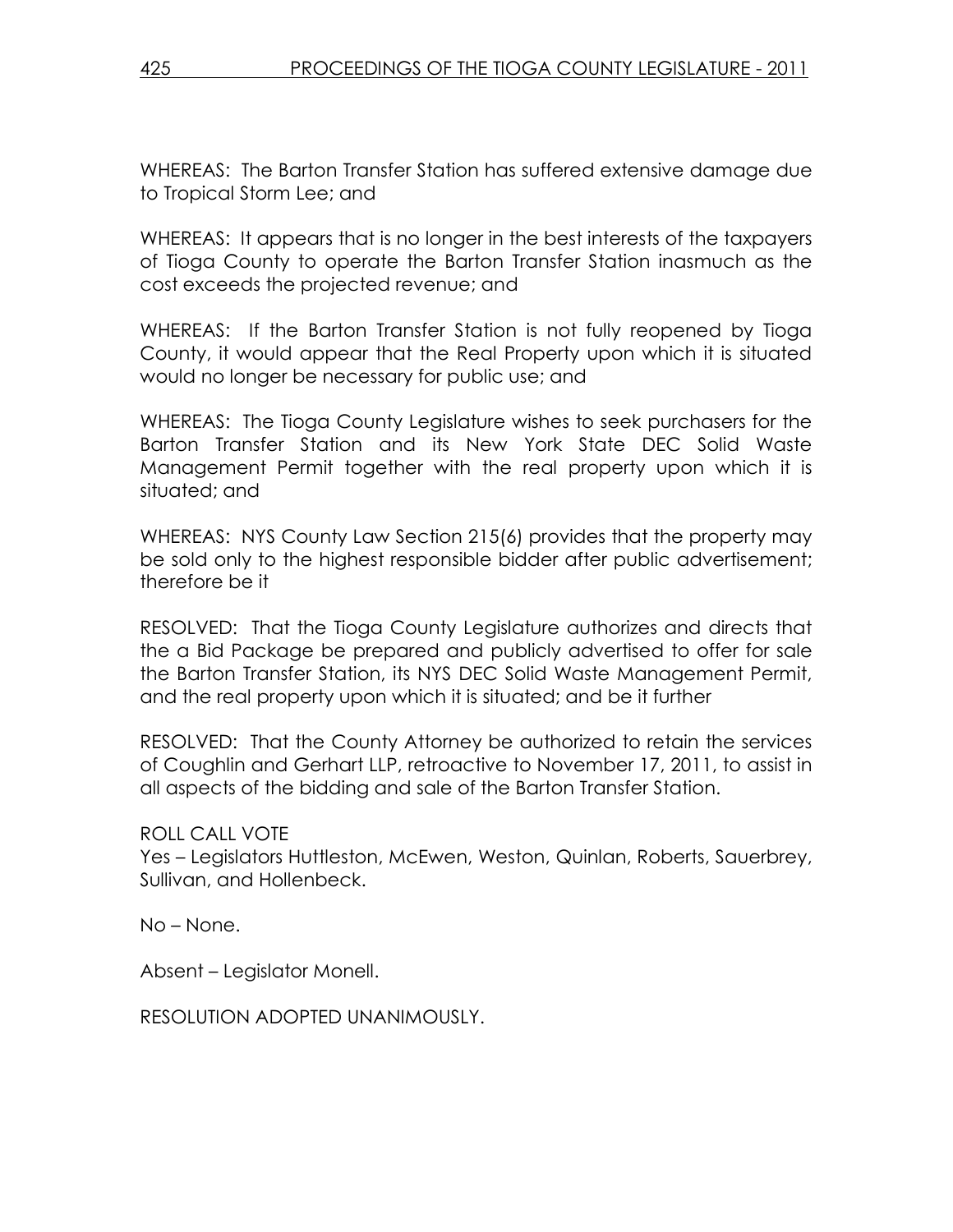Legislator Sauerbrey moved for the adoption of the following resolution, seconded by Legislator McEwen.

REFERRED TO: PUBLIC SAFETY COMMITTEE

RESOLUTION NO. 264-11 RESOLUTION TO APPROVE A CONTRACT BETWEEN THE TIOGA COUNTY PROBATION DEPT. AND THE FAMILY AND CHILDREN'S SOCIETY TO PROVIDE ADULT SEXUAL OFFENDER TREATMENT **SERVICES** 

WHEREAS: The Legislature approved a contract between Tioga County Probation Department and The Family and Children's Society for the provision of adult sex offender treatment in 2012; and

WHEREAS: The Family and Children's Society is continuing to offer a sexual offender treatment program for a maximum of 20 adult sex offenders at any point in time to Tioga County Probation for \$110,880 annually; now therefore be it

RESOLVED: That the Probation Director is approved to contract with The Family and Children's Society to provide adult sexual offender treatment services in the amount of up to \$110,880 annually.

ROLL CALL VOTE

Yes – Legislators Huttleston, McEwen, Weston, Quinlan, Roberts, Sauerbrey, Sullivan, and Hollenbeck.

No – None.

Absent – Legislator Monell.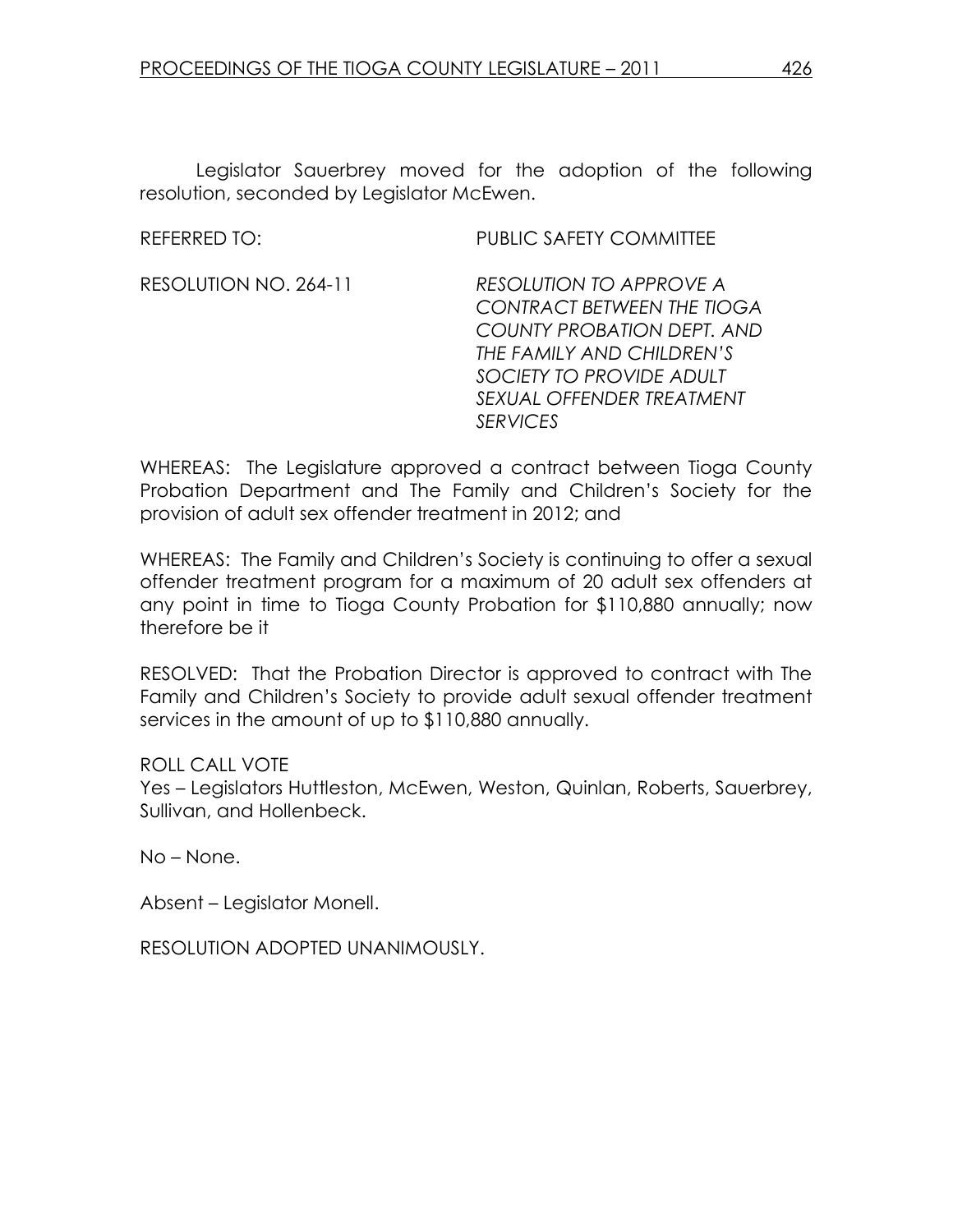Legislator McEwen moved for the adoption of the following resolution, seconded by Legislator Hollenbeck.

| REFERRED TO: | <b>LEGAL/SAFETY COMMITTEE</b> |
|--------------|-------------------------------|
| DFA          | P <sub>1</sub>                |

#### RESOLUTION NO. 265-11 RENEW CONTRACT PARTNERS IN SAFETY, INC. (CDL DRUG & ALCOHOL TESTING)

WHEREAS: Federal Law requires random drug and alcohol testing of CDL drivers performing "safety sensitive" tasks; and

WHEREAS: The Safety Department has coordinated with several of the Towns and Villages within Tioga County to have this testing done by an outside agency since 1995; and

WHEREAS: All the municipalities involved, including the County are in agreement that the contract should be renewed; therefore be it

RESOLVED: That the Tioga County Legislature authorizes the Chair of the Legislature, pending approval by the County Attorney, to renew the contract with Partners in Safety, Inc. for random drug and alcohol testing in accordance with Federal regulations at the following rates indicated:

Complete DOT Random Testing Program \$43.00 Per Employee Per Year

To Include:

- Random Selection of Employees (50% for drug, 10% for alcohol)
- All Random Drug & Alcohol Tests
- Record Management
- DOT Audit Assistance
- Requiatory Updates
- Blind Specimen Submissions
- MIS Reports
- Supervisor Training for Reasonable Cause
- Collection Site Management

ADDITIONAL CHARGES: For pre-employment, post-accident, reasonable cause or follow-up tests performed during business hours:

Drug Test (at lab or office of Partners in Safety): \$46.00 per test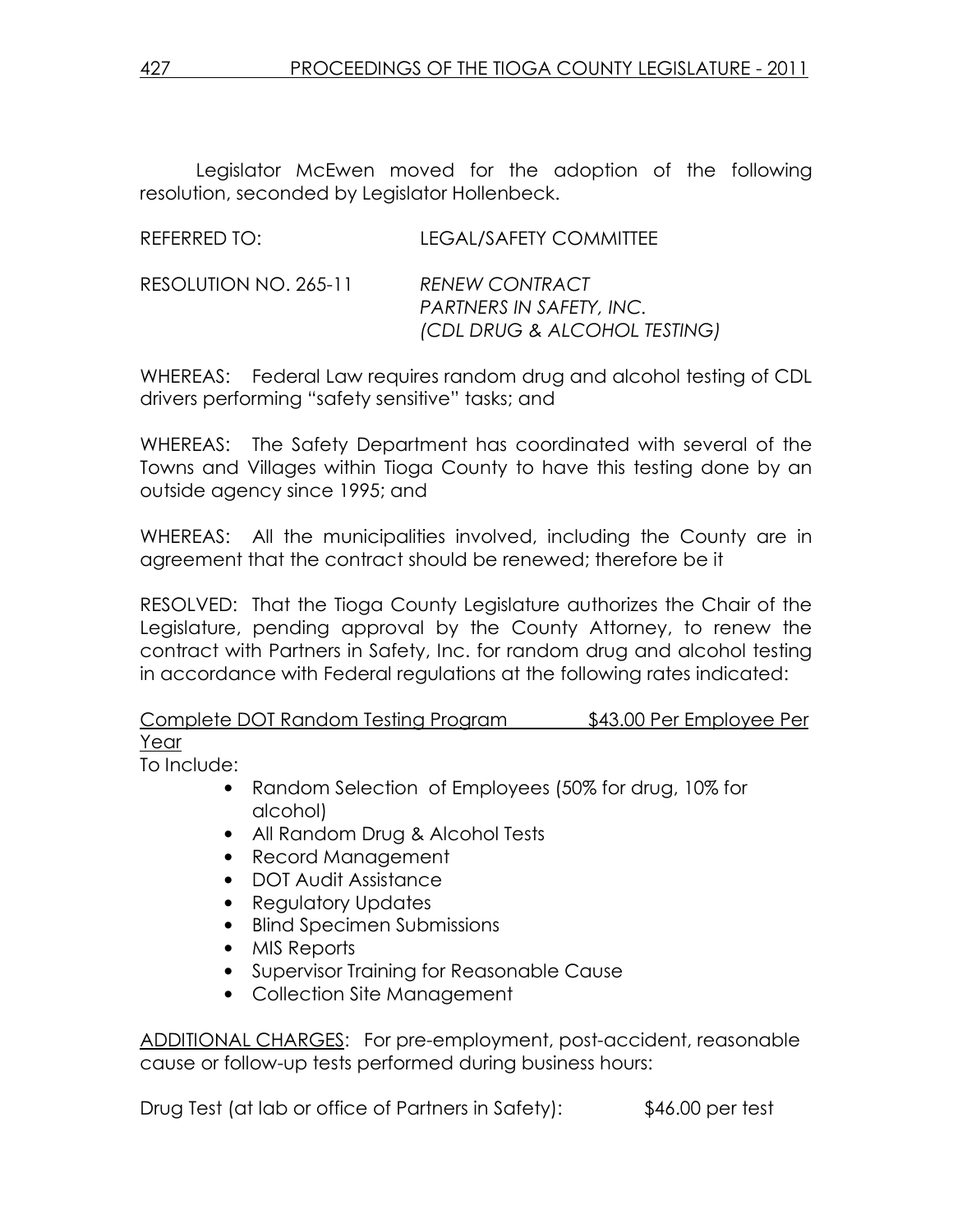Drug Test (at Walk-In Medical Facilities, Hospitals, etc.): \$76.00 per test Return to Duty/Follow-Up drug test including observed Specimen collection performed at: Offices of Partners in Safety: Approved walk-in Medical facility  $$76.00$ Breath Alcohol Test:  $$40.00$  per test DOT/19A Physicals (at the office of Partners in Safety): \$50.00 per person

| <b>Emergency Service</b>                                                | $$125$ per hour           |
|-------------------------------------------------------------------------|---------------------------|
|                                                                         | Minimum 2 hours           |
|                                                                         | plus the cost of the test |
| Split Specimen Testing (re-test of positive specimen by other SAMHSA    |                           |
| certified lab, including shipping and maintenance of chain of custody;  |                           |
| only when requested by employee within 72 hours of MRO's notification): |                           |
|                                                                         | \$250.00                  |
| On-site 19A/DOT physicals available upon reauest (minimum volume        |                           |

iable upon request (minimum volur required).

Additional services are billed monthly. Payment is due prior to the 30th of the month following the month in which services were provided.

and be it further

RESOLVED: That this contract shall be effective January 1, 2012 - December 31, 2012.

ROLL CALL VOTE Yes – Legislators Huttleston, McEwen, Weston, Quinlan, Roberts, Sauerbrey, Sullivan, and Hollenbeck.

No – None.

Absent – Legislator Monell.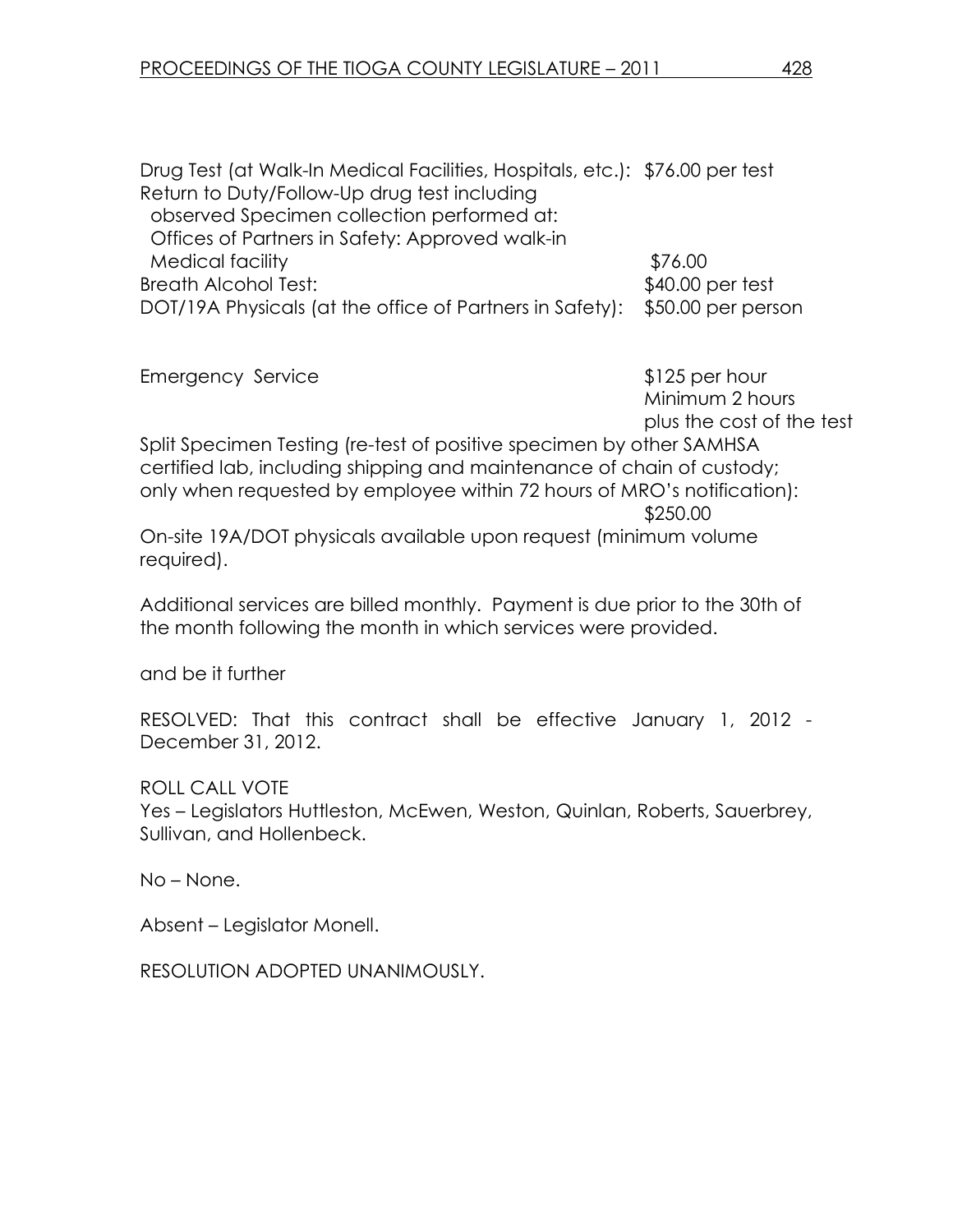Legislator Sullivan moved for the adoption of the following resolution, seconded by Legislator Sauerbrey.

| <b>REFERRED TO:</b>   | <b>LEGISLATIVE WORKSESSION</b>                                                                                                                       |
|-----------------------|------------------------------------------------------------------------------------------------------------------------------------------------------|
| RESOLUTION NO. 266-11 | AMEND RESOLUTION 215-11 AND<br>242-11 TO AUTHORIZE THE<br><b>SUBMISSION OF MITIGATION</b><br><b>GRANT APPLICATION</b><br><b>EMERGENCY MANAGEMENT</b> |

WHEREAS: Resolution 242-11 requires amendment, which resolution was previously amended by Resolution 215-11; and

WHEREAS: Resolution 242-11 appointed the Director of Emergency Management the Point of Contact for the State Office of Emergency Management (SOEM) and FEMA and the Point of Contact should be the Director of Tioga County Soil and Water Conservation District; therefore be it

RESOLVED: That Resolution 242-11 be hereby amended to appoint Wendy Walsh, Director of Tioga County Soil and Water Conservation as the Point of Contact for the State Office of Emergency Management (SOEM) and FEMA; and be it further

RESOLVED: That the remainder of Resolutions 215-11 and 242-11 shall remain in full force and effect.

ROLL CALL VOTE

Yes – Legislators Huttleston, McEwen, Weston, Quinlan, Roberts, Sauerbrey, Sullivan, and Hollenbeck.

No – None.

Absent – Legislator Monell.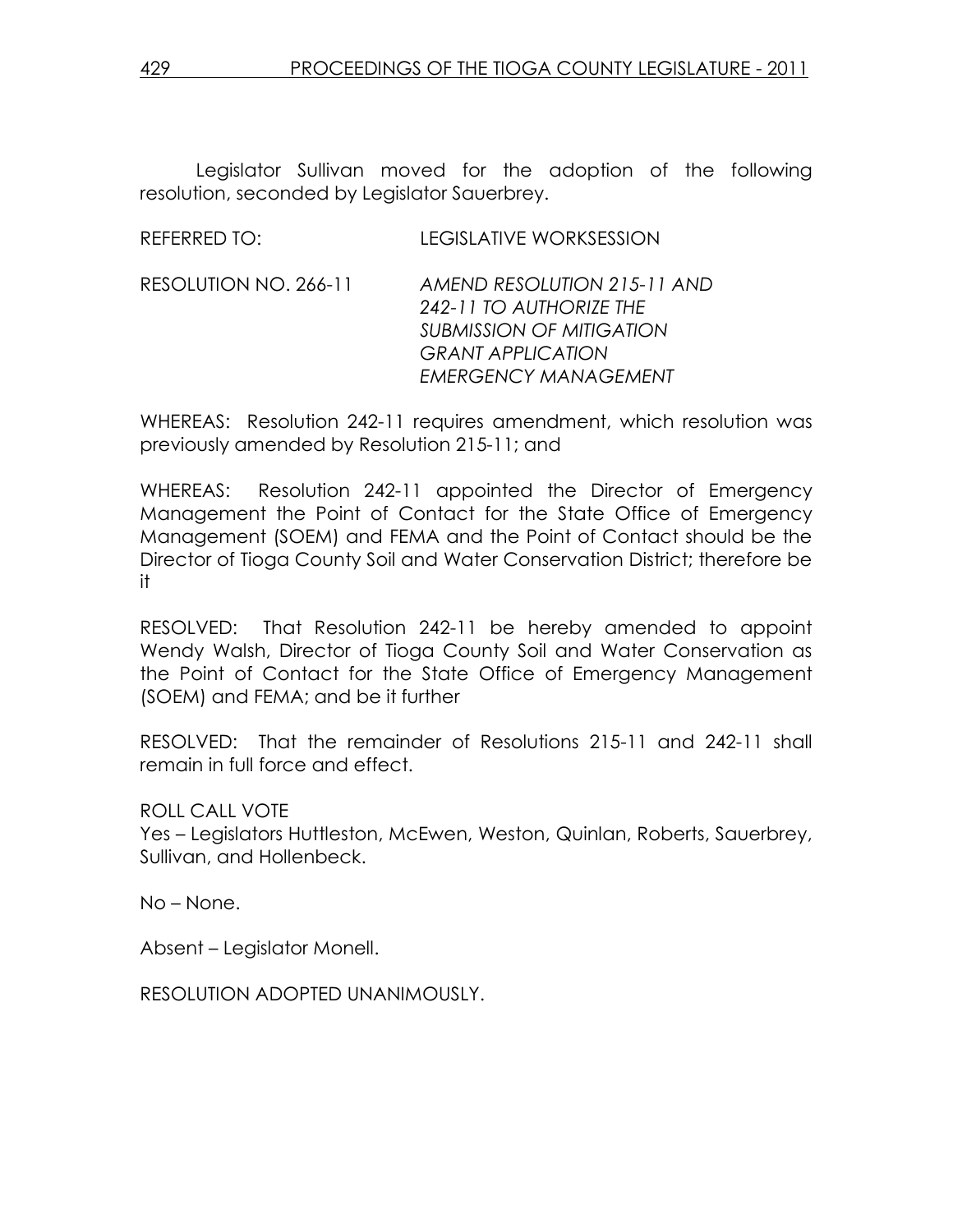Legislator Sauerbrey moved for the adoption of the following resolution, seconded by Legislator Sullivan.

REFERRED TO: PUBLIC SAFETY COMMITTEE

RESOLUTION NO. 267-11 AUTHORIZE THE SUBMISSION OF HOMELAND SECURITY GRANT **APPLICATION** EMERGENCY MANAGEMENT

WHEREAS: The Office of Homeland Security has issued a grant of \$75,142 to the Tioga County Office of Emergency Management. The grant will be used for the purchase of equipment to strengthen the command and control function of the Emergency Operation Center and to hire a consultant to update the county's All Hazards Emergency Comprehensive Plan; and

WHEREAS: The Tioga County Emergency Management Office has to submit an application for this funding; and

WHEREAS: Tioga County protocol is to seek permission prior to submitting said application; therefore be it

RESOLVED: That the Tioga County Emergency Management Office apply for this grant.

ROLL CALL VOTE Yes – Legislators Huttleston, McEwen, Weston, Quinlan, Roberts, Sauerbrey, Sullivan, and Hollenbeck.

No – None.

Absent – Legislator Monell.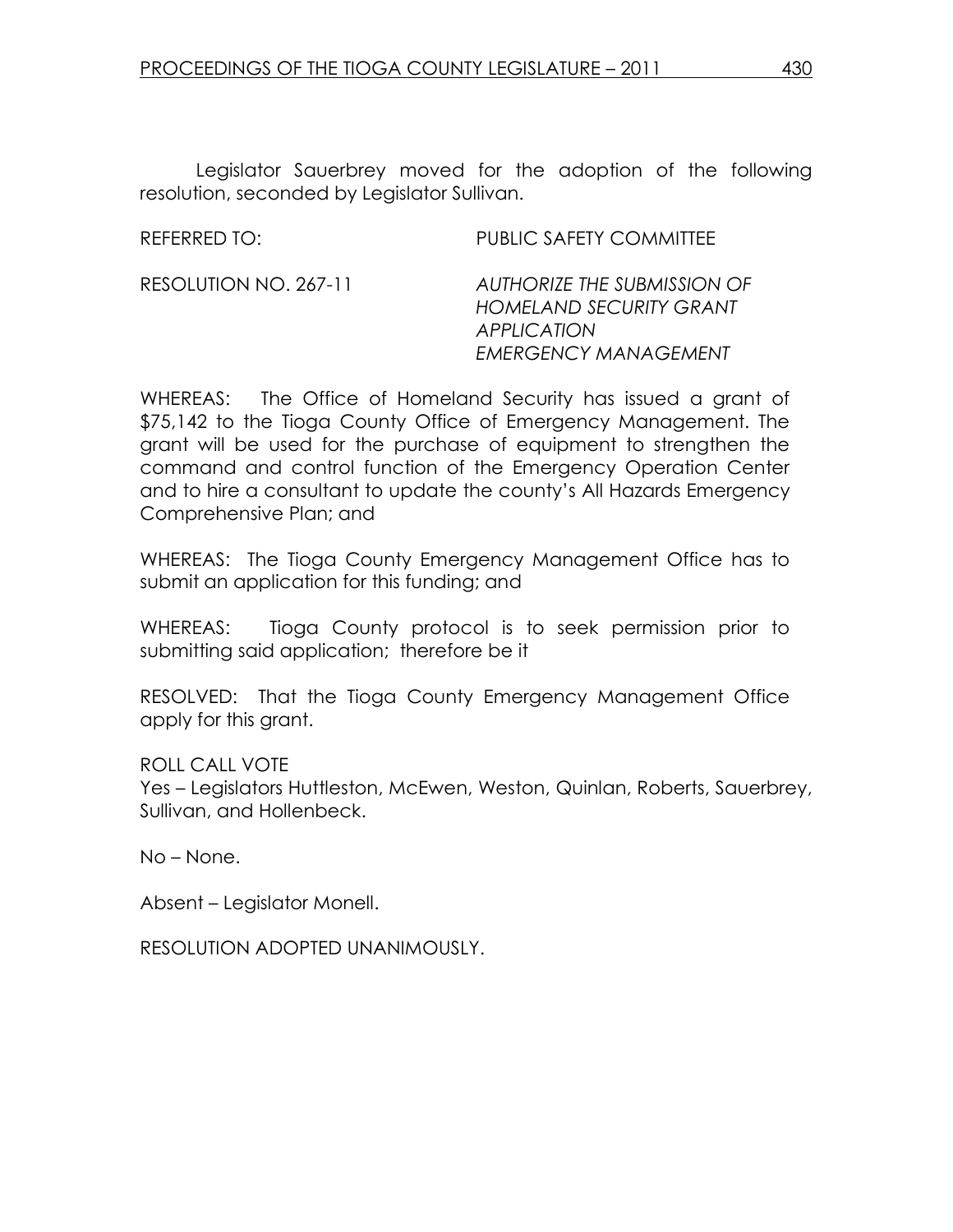Legislator Sauerbrey moved for the adoption of the following resolution, seconded by Legislator Sullivan.

| REFERRED TO:          | PUBLIC SAFETY COMMITTEE                                                            |
|-----------------------|------------------------------------------------------------------------------------|
| RESOLUTION NO. 268-11 | AUTHORIZE THE SUBMISSION OF<br><b>GRANT APPLICATION</b><br><b>SHERIFF'S OFFICE</b> |

WHEREAS: The NYS Office of Homeland Security has announced the FY'11 State Law Enforcement Terrorism Prevention Program (SLETPP) for Tioga County Law Enforcement; and

WHEREAS: Applications for these monies must be received no later than December 31, 2011; and

WHEREAS: County Policy #47 requires that a resolution be approved before any such grant applications are submitted; therefore be it

RESOLVED: That the Tioga County Sheriff's Office be authorized to submit the appropriate grant application for the purpose of securing this funding, and authorizes the Chair of the Legislature to sign such application.

ROLL CALL VOTE Yes – Legislators Huttleston, McEwen, Weston, Quinlan, Roberts, Sauerbrey, Sullivan, and Hollenbeck.

No – None.

Absent – Legislator Monell.

RESOLUTION ADOPTED UNANIMOUSLY.

 Legislator Huttleston moved for the adoption of the following resolution, seconded by Legislator Hollenbeck.

| REFERRED TO:          | <b>HEALTH &amp; HUMAN SERVICES</b>                                           |
|-----------------------|------------------------------------------------------------------------------|
| RESOLUTION NO. 269-11 | APPROVE PUBLIC TRANSPORTATION<br><b>BUS ROUTE CHANGES</b><br>SOCIAL SERVICES |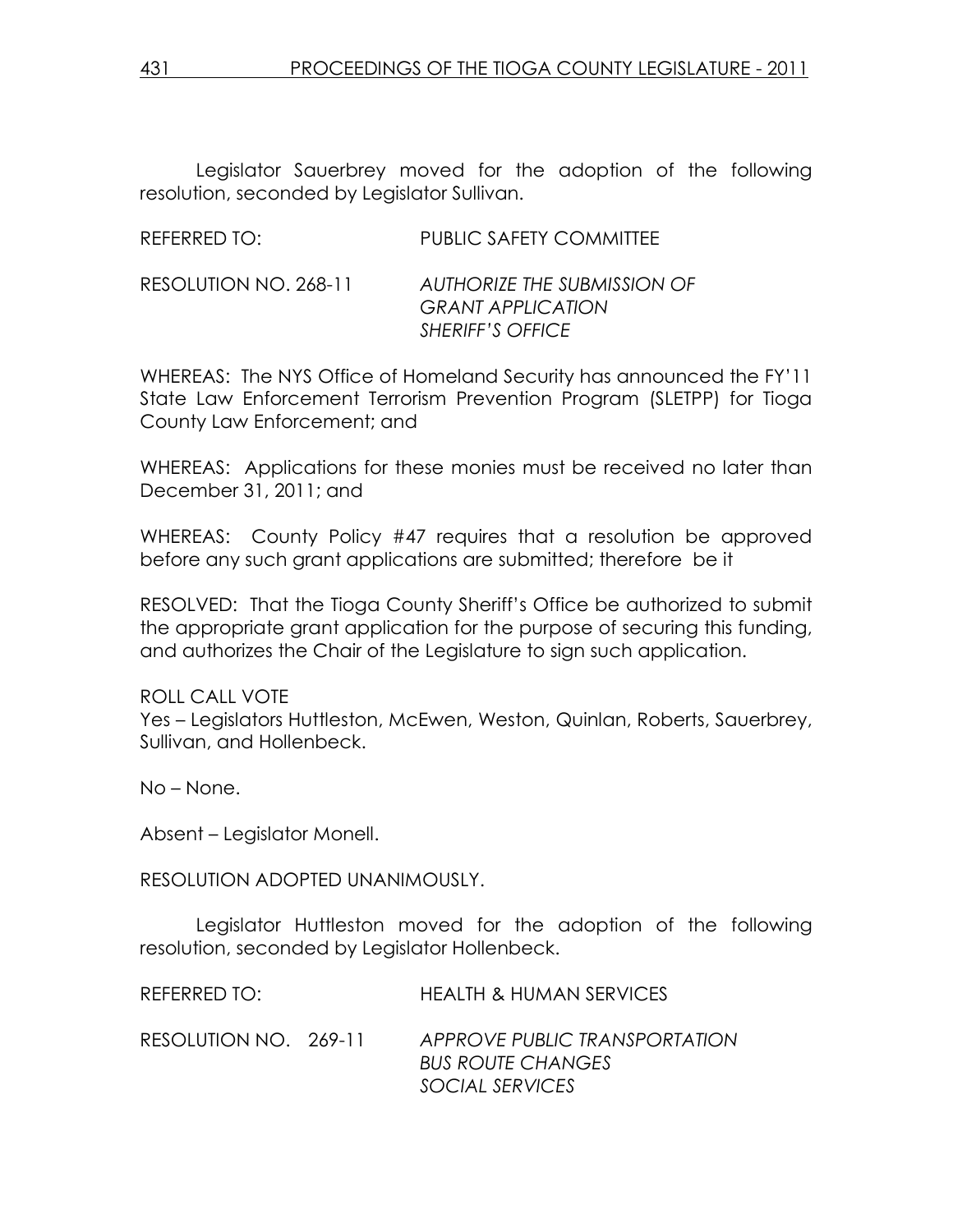WHEREAS: Tompkins Consolidated Area Transit, Inc. has decided to eliminate service in Tioga County via Route 38 to Newark Valley; and

WHEREAS: It has been determined that Ride Tioga can continue this service at no additional cost, by eliminating other service with low ridership or where other options are available to riders; and

WHEREAS: Adjustments to some fixed routes will enhance ridership and accommodate current riders; therefore be it

RESOLVED: That the Department of Social Services be authorized to make the following fixed route changes, effective January 15, 2012:

- 1. Eliminate Route #7 from Nichols to Waverly;
- 2. Eliminate Route #2 Owego to Spencer;
- 3. Add two AM and PM commuter runs from Owego to Ithaca via Route 38 and 79;
- 4. Adjust start time on Route 3 Owego to Ithaca.

## ROLL CALL VOTE

Yes – Legislators Huttleston, McEwen, Weston, Quinlan, Roberts, Sauerbrey, Sullivan, and Hollenbeck.

No – None.

Absent – Legislator Monell.

RESOLUTION ADOPTED UNANIMOUSLY.

 Legislator Roberts moved for the adoption of the following resolution, seconded by Legislator Sullivan.

| REFERRED TO:          | PUBLIC WORKS                                                                                               |
|-----------------------|------------------------------------------------------------------------------------------------------------|
| RESOLUTION NO. 270-11 | <b>INCREASE DELTA ENGINEERING</b><br>SERVICES FEE FOR DESIGN OF<br><b>GRIDLEYVILLE CROSSING RD. BRIDGE</b> |

WHEREAS: Resolution 87-11 awarded the Design Services Contract to Delta Engineers, Endwell, NY for the Design Services of the Gridleyville Crossing Rd. Bridge (BIN: 3335090) in the amount of \$69,997 to be paid out of Gridleyville Crossing Rd. Bridge account H2011.10; and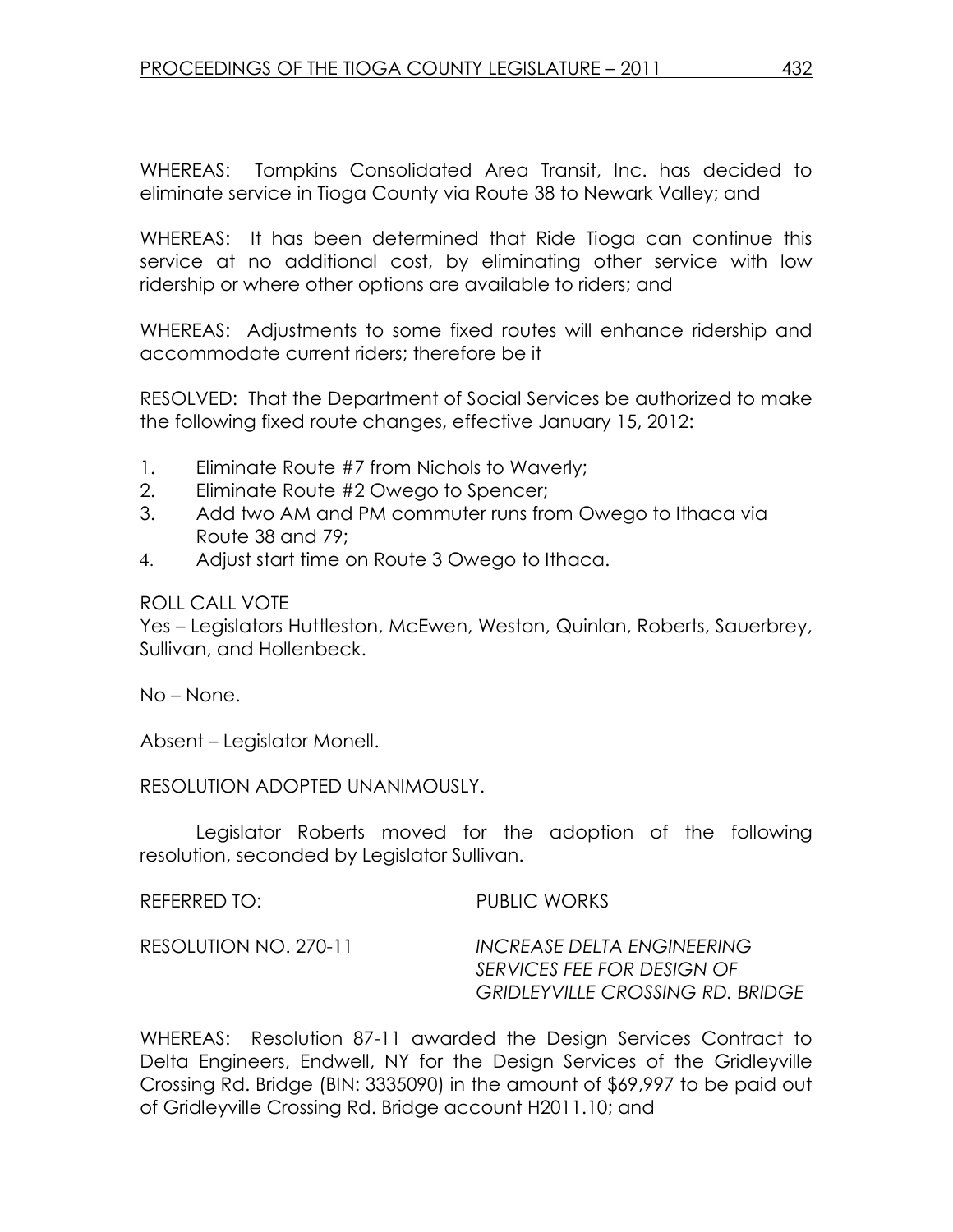WHEREAS: Detailed inspection has revealed the need for further work on the Gridleyville Crossing Rd. Bridge, which will change this project from a rehabilitation to a reconstruction; and

WHEREAS: The design effort for this project has increased as follows: Steel Framing Plan Girder Elevations and Details Diaphragm Details Moment/sheer tables/Design Load Tables Design of New Steel Beams Preparation of Dec/ACOE Permit including back-up drawings & Impact quantities (Now required for scour mitigation work at pier)

Therefore be it

RESOLVED: That the Tioga County Legislature authorizes the design fee to be increased for Delta Engineers, Endwell, NY in the amount of \$8,800 to be paid out of the Gridleyville Crossing Rd. Bridge Account H2011.10.

## ROLL CALL VOTE

Yes – Legislators Huttleston, McEwen, Weston, Quinlan, Roberts, Sauerbrey, Sullivan, and Hollenbeck.

No – None.

Absent – Legislator Monell.

RESOLUTION ADOPTED UNANIMOUSLY.

 Legislator Huttleston moved for the adoption of the following resolution, seconded by Legislator Hollenbeck.

REFERRED TO: HEALTH & HUMAN SERVICES COMMITTEE

RESOLUTION NO. 271-11 APPOINT MEMBER TO THE TIOGA COUNTY BOARD OF HEALTH

WHEREAS: Section 344 of the Public Health Law requires that members of the Board of Health shall serve six (6) year staggered terms; and

WHEREAS: Mark Corey, MD, resigned from the Board of Health 7/31/2011; and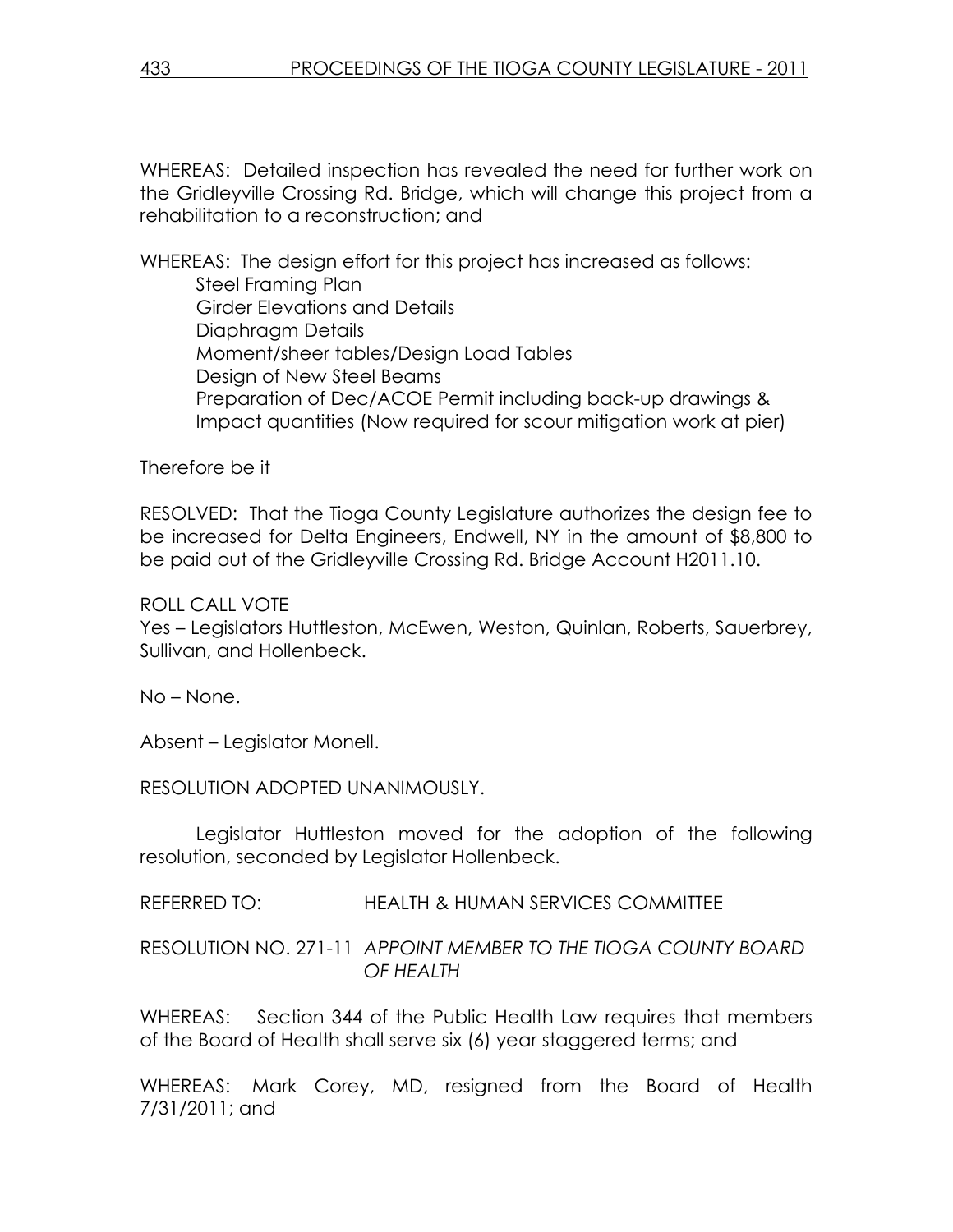WHEREAS: The appointed term for Mark Corey, MD, on the Board of Health expires 12/31/2014; and

WHEREAS: Vincent Leonti, MD, has agreed to fill the unexpired term of Mark Corey, MD; therefore be it

RESOLVED: That Vincent Leonti, MD, be appointed to the Board of Health to fill the unexpired term of Mark Corey, MD, for a term of 7/31/2011- 12/31/2014.

ROLL CALL VOTE

Yes – Legislators Huttleston, McEwen, Weston, Quinlan, Roberts, Sauerbrey, Sullivan, and Hollenbeck.

No – None.

Absent – Legislator Monell.

RESOLUTION ADOPTED UNANIMOUSLY.

 Legislator Sullivan moved for the adoption of the following resolution, seconded by Legislator McEwen.

REFERRED TO: ED&P COMMITTEE

RESOLUTION NO. 272-11 REAPPOINT MEMBERS TO THE TIOGA COUNTY PLANNING BOARD

WHEREAS: Three members terms on the Tioga County Planning Board expire as of 12/31/11; and

WHEREAS: The Village of Owego has nominated Georgeanne Eckley to serve another term as their representative; and

WHEREAS: The Town of Candor has nominated Gary Henry, Jr. to serve another term as their representative; and

WHEREAS: The Town of Newark Valley has nominated Heidi Mann to serve another term as their representative, therefore be it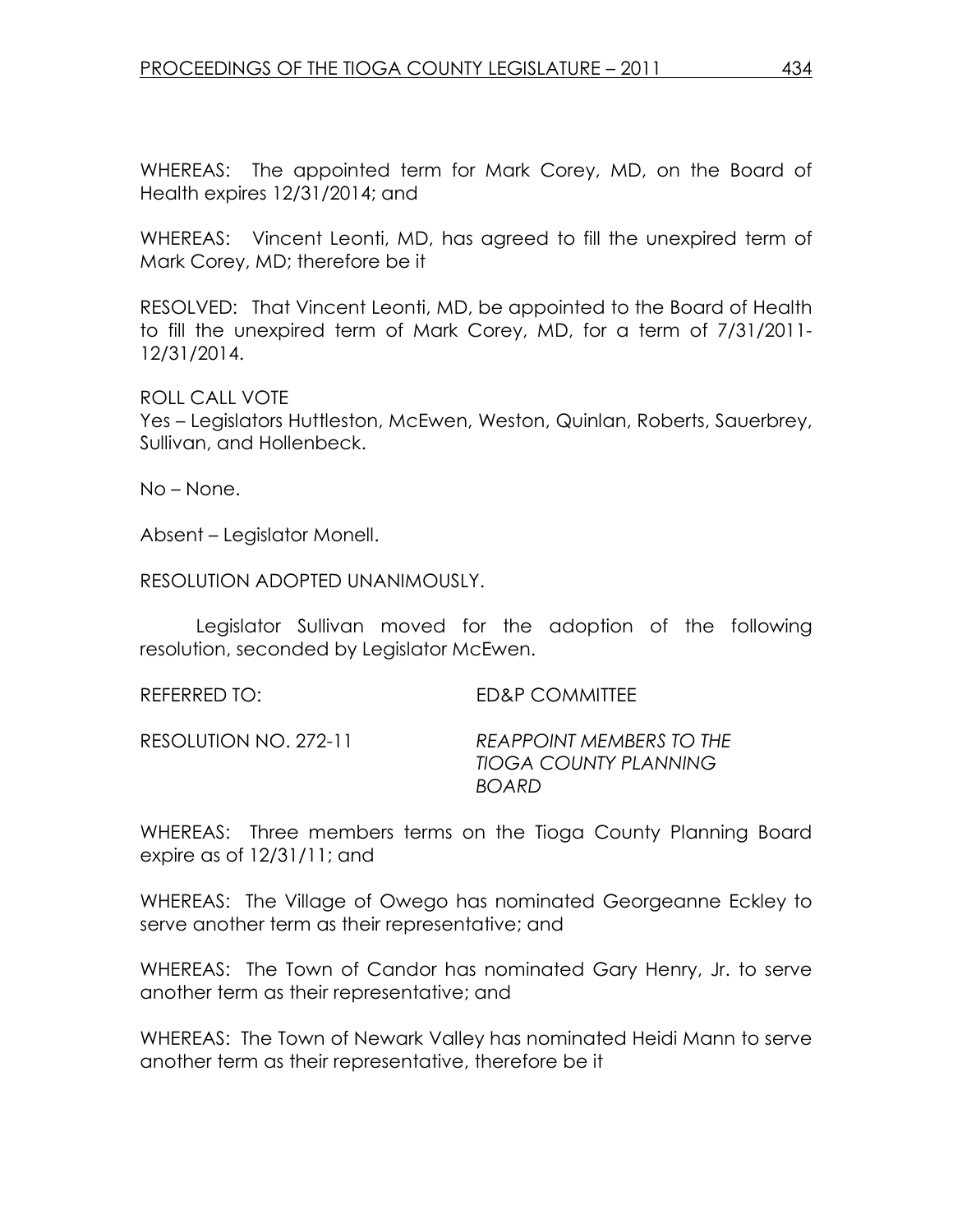RESOLVED: That the Tioga County Legislature reappoint Georgeanne Eckley, Gary Henry, Jr. and Heidi Mann to the Tioga County Planning Board, all to serve 3-year terms of  $1/1/12 - 12/31/14$ .

ROLL CALL VOTE

Yes – Legislators Huttleston, McEwen, Weston, Quinlan, Roberts, Sauerbrey, Sullivan, and Hollenbeck.

No – None.

Absent – Legislator Monell.

RESOLUTION ADOPTED UNANIMOUSLY.

 Legislator Sullivan moved for the adoption of the following resolution, seconded by Legislator Hollenbeck.

REFERRED TO: INFORMATION TECHNOLOGY COMMITTEE

RESOLUTION NO. 273-11 AMEND RESOLUTION 488-93, AS AMENDED BY RESOLUTION NO. 241-10, AS AMENDED BY RESOLUTION 181-11 GIS ADVISORY BOARD

WHEREAS: The Tioga County GIS Advisory Board, created per resolution 488-93, serves to provide oversight and guidance to GIS activities in Tioga County including issues such as personnel, hardware and software resources, alternative program funding, application development and GIS program prioritization; and

WHEREAS: Resolution No. 241-10 amended resolution No. 488-93 to add the GIS Manager to the GIS Advisory Board and appoint as Chair; and

WHEREAS: Resolution No. 181-11 amended resolution No. 488-93 to appoint the current 12 members of the GIS Advisory Board with designees as the members sometimes cannot be available to attend meetings and would like to have a designee appointed to attend in their place if unavailable; and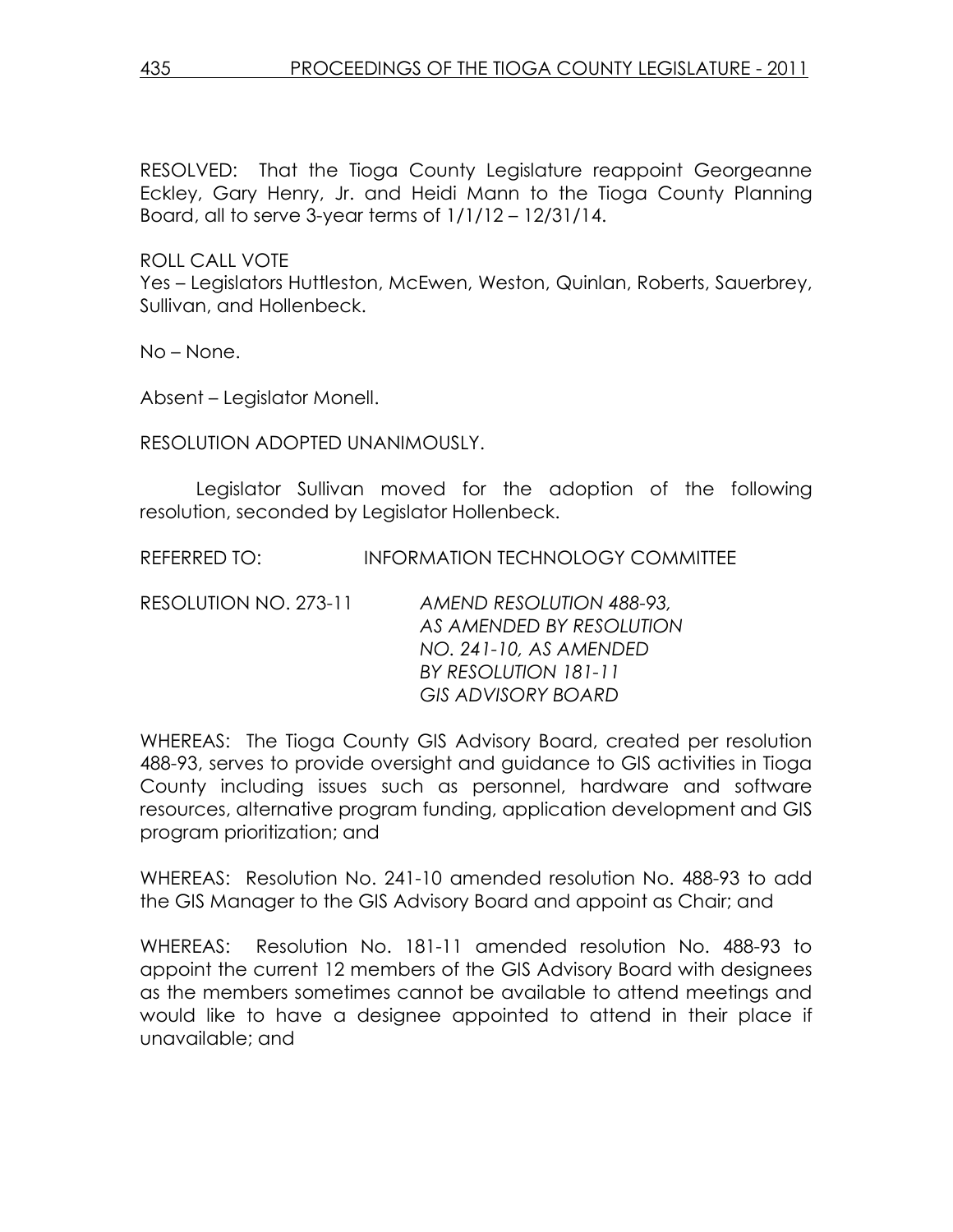WHEREAS: The GIS Board would like to additionally appoint members from the Probation Department and Board of Elections or their designees to the GIS Advisory Board for terms of office; therefore be it

RESOLVED: That Resolution No. 181-11 be amended to appoint members from the Probation Department and Board of Elections or their designees to the GIS Advisory Board as follows:

Board of Election Directors or designees TERM OF OFFICE Probation Department Director or designee TERM OF OFFICE

#### ROLL CALL VOTE

Yes – Legislators Huttleston, McEwen, Weston, Quinlan, Roberts, Sauerbrey, Sullivan, and Hollenbeck.

No – None.

Absent – Legislator Monell.

#### RESOLUTION ADOPTED UNANIMOUSLY.

Legislator McEwen introduced Local Law Introductory No. F of 2011:

County of Tioga

Local Law No. of the Year 2011.

A Local Law Amending Local Law No. 1 of the year 1974 Creating the Office of Public Defender and Assistant Public Defender in Tioga County.

Be It Enacted by the Legislature of the County of Tioga as follows:

## SECTION 1:

That from the effective date hereinafter set forth the term of office for said Office of Public Defender is hereby fixed with Group One of the Tioga County Legislators pursuant to Local Law No. 2 of the year 2011.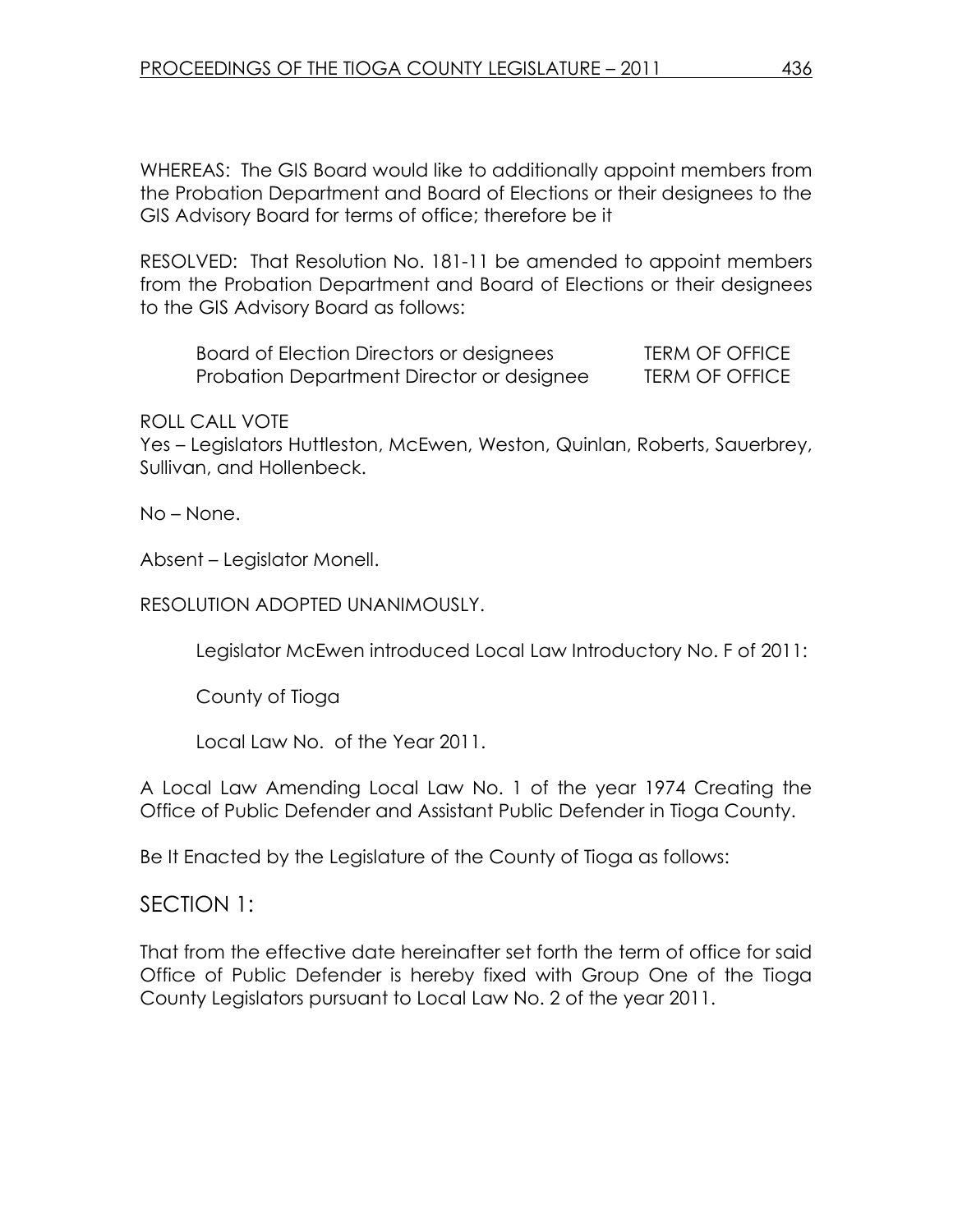SECTION 2:

That the remainder of Local Law No. 1 of the year 1974 remains in full force and effect.

SECTION 3:

This Local Law shall become effective upon filing with the Secretary of State.

 Legislator McEwen moved for the adoption of the following resolution, seconded by Legislator Sullivan.

| REFERRED TO:           | <b>FINANCE/LEGAL COMMITTEE</b>                                                   |
|------------------------|----------------------------------------------------------------------------------|
| RESOLUTION NO. 274 -11 | <b>SCHEDULE PUBLIC HEARING</b><br><b>LOCAL LAW INTRODUCTORY</b><br>NO. F OF 2011 |

RESOLVED: That a public hearing shall be held on Local Law Introductory No. F of 2011 A Local Law amending Local Law No. 1 of the year 1974 Creating the Office of Public Defender and Assistant Public Defender in Tioga County in the Edward D. Hubbard Auditorium of the Tioga County Office Building, 56 Main Street, Owego, New York 13827 on Thursday, December 22, 2011 at 10:00 A.M. All persons desiring to present written or oral comments may do so at said time.

ROLL CALL VOTE

Yes – Legislators Huttleston, McEwen, Weston, Quinlan, Roberts, Sauerbrey, Sullivan, and Hollenbeck.

No – None.

Absent – Legislator Monell.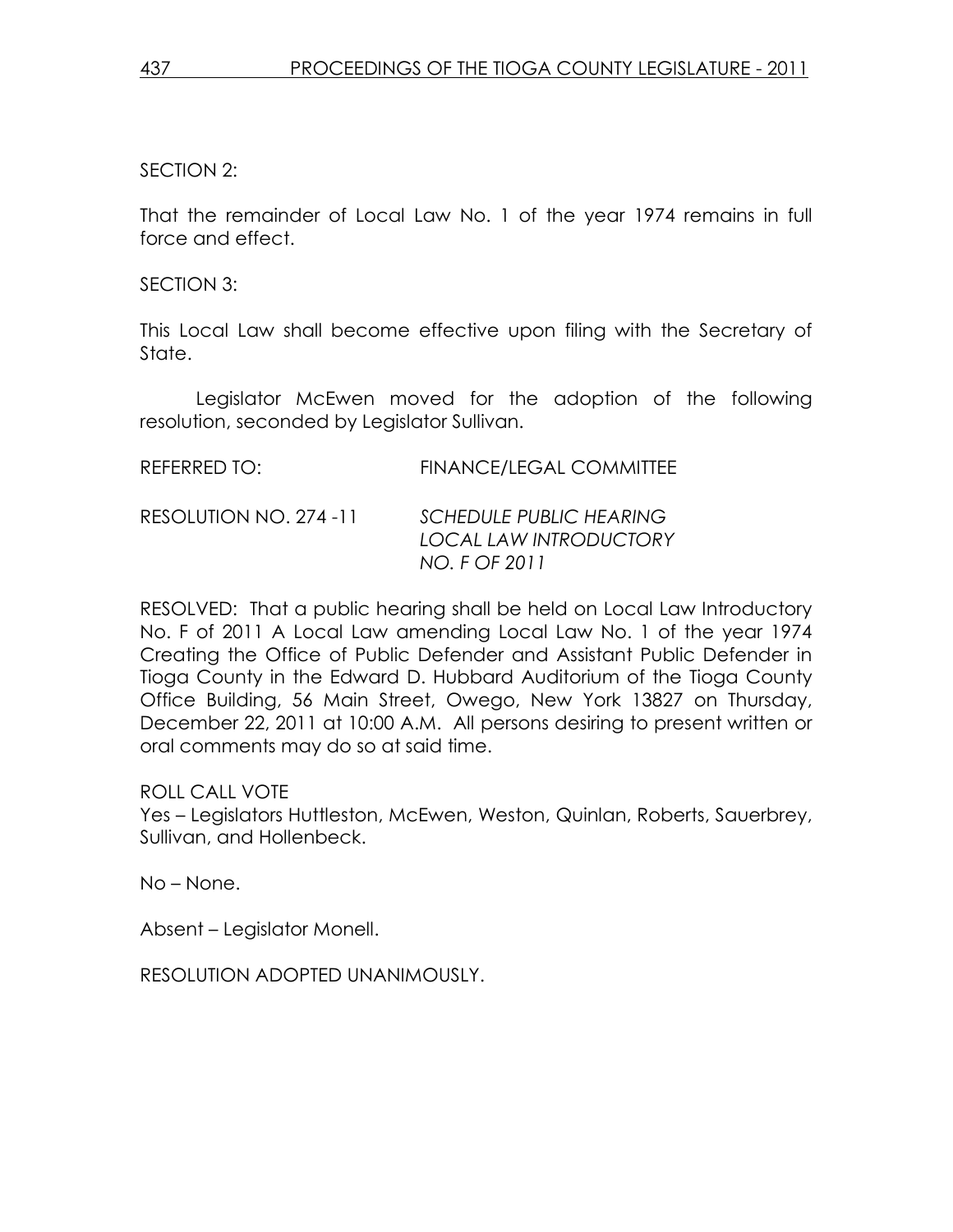Legislator Hollenbeck moved for the adoption of the following resolution, seconded by Legislator Sullivan.

| REFERRED TO:           | PERSONNEL COMMITTEE               |
|------------------------|-----------------------------------|
| RESOLUTION NO. 275 -11 | <b>AUTHORIZE PURCHASE OF SPEC</b> |

#### CIFIC AND. AGGREGATE STOP-LOSS FOR CONSOLIDATED HEALTH INSURANCE PROGRAM

WHEREAS: The Tioga County Consolidated Municipal Health Insurance Program's (TCCMHIP) specific and aggregate stop-loss policies expire December 31, 2011; and

WHEREAS: TCCMHIP continues to experience rising health insurance costs and large claims incurred by individual members; and

WHEREAS: The continuance of both specific and aggregate stop-loss coverage help to limit exposure to the TCCMHIP; therefore be it

RESOLVED: That the Tioga County Legislature authorizes the Chair of the Legislature to purchase specific and aggregate stop-loss retroactive to December 5, 2011, subject to review by the County Attorney, from an A Rated or better Insurance Company who can provide the best coverage not to exceed a cost of \$425,000 dependent on enrollment, for the Tioga County Consolidated Municipal Health Insurance Program for the period of January 1, 2012 through December 31, 2012.

## ROLL CALL VOTE

Yes – Legislators Huttleston, McEwen, Weston, Quinlan, Roberts, Sauerbrey, Sullivan, and Hollenbeck.

No – None.

Absent – Legislator Monell.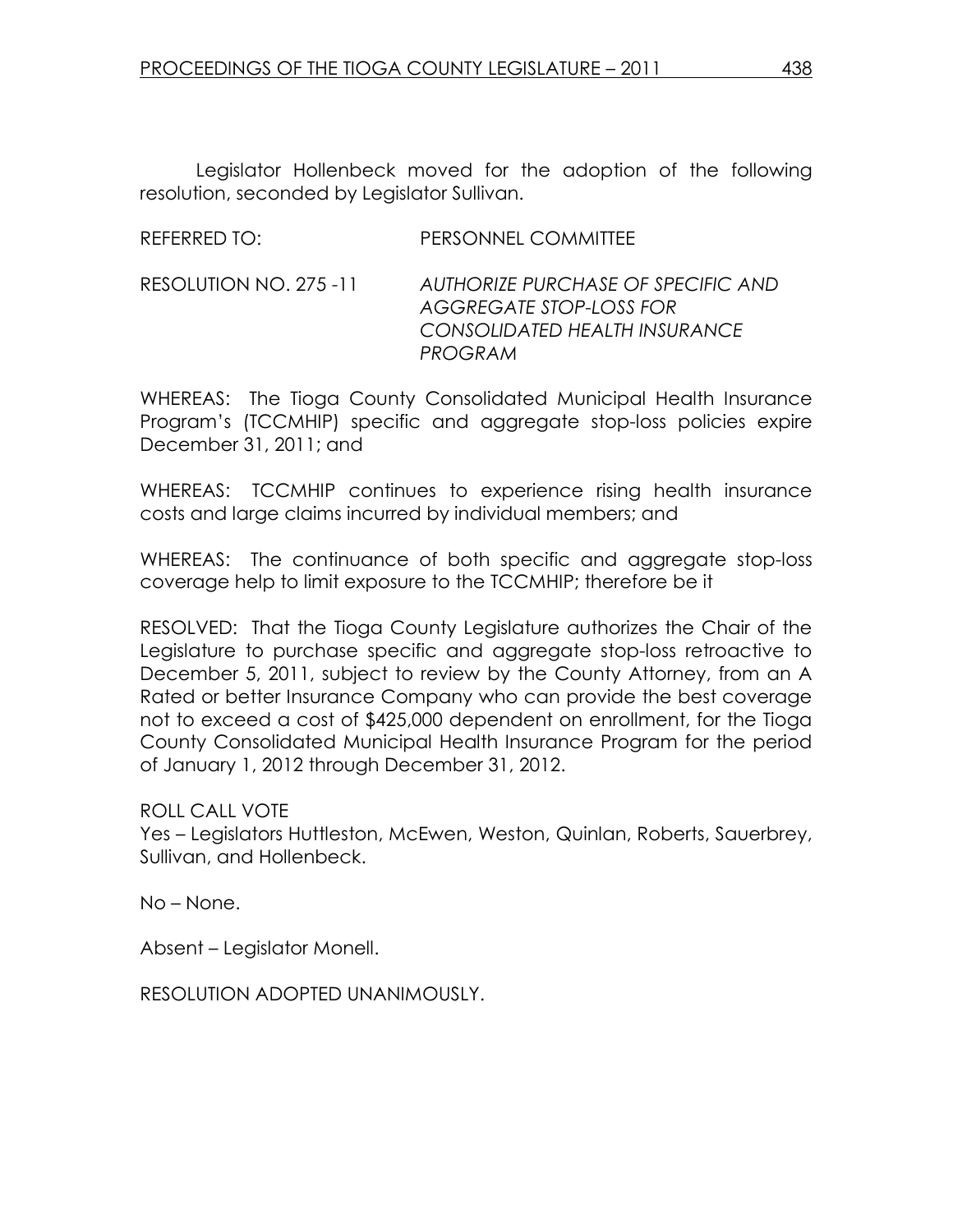Legislator Hollenbeck moved for the adoption of the following resolution, seconded by Legislator Sullivan.

| REFERRED TO:          | PERSONNEL COMMITTEE                                   |
|-----------------------|-------------------------------------------------------|
| RESOLUTION NO. 276-11 | AUTHORIZE CONTRACT WITH CSEA<br>EMPLOYEE BENEFIT FUND |

WHEREAS: The current collective bargaining agreement between CSEA and the County allows for CSEA to select a Dental insurance plan for their membership; and

WHEREAS: The employees will pay 100% of the cost for said plan via payroll deductions; and

WHEREAS: THE CSEA requested an opportunity to select a Vision plan as well, with the same conditions applying, to which the County agreed; and

WHEREAS: The CSEA has selected the Solstice Dental and Solstice Vision plans available from the CSEA Employee Benefit Fund; and

WHEREAS: These same plans will be offered on a voluntary basis to eligible Non-Union employees; and

WHEREAS: CSEA Employee Benefit Fund requires the County sign a contract which addresses the financial aspects of the Solstice Dental and Solstice Vision plans; therefore be it

RESOLVED: That the Chair of the Legislature is hereby authorized to sign a contract with CSEA Employee Benefit Fund for the purpose of facilitating the Solstice Dental and Solstice Vision plans, for the period of January1, 2012 through December 31, 2012.

ROLL CALL VOTE

Yes – Legislators Huttleston, McEwen, Weston, Quinlan, Roberts, Sauerbrey, Sullivan, and Hollenbeck.

No – None.

Absent – Legislator Monell.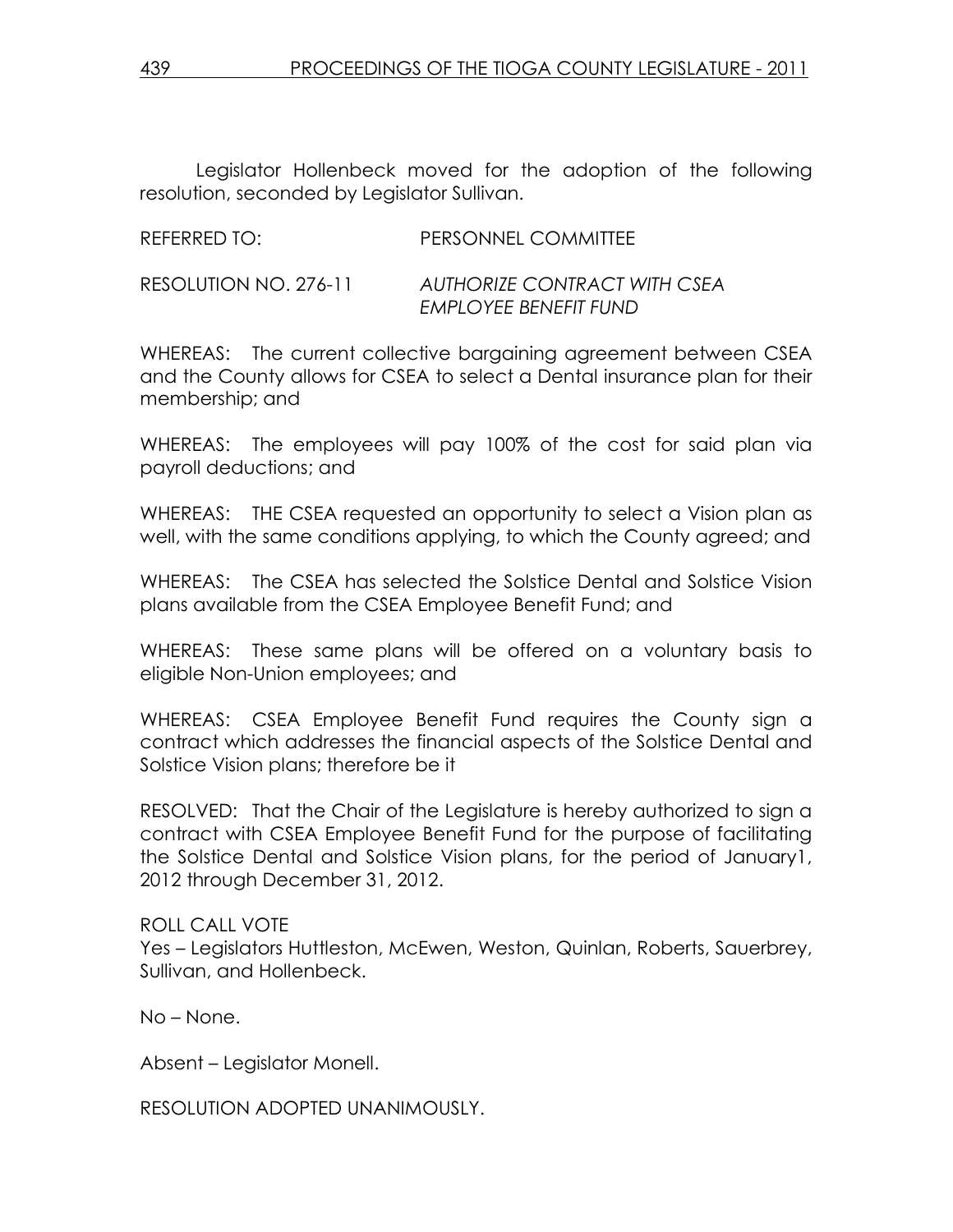Legislator Hollenbeck moved for the adoption of the following resolution, seconded by Legislator Sauerbrey.

| REFERRED TO:           | PERSONNEL COMMITTEE                                           |
|------------------------|---------------------------------------------------------------|
| RESOLUTION NO. 277 -11 | AMEND RESOLUTION # 269-10<br>EXTEND HIRING DELAY THROUGH 2012 |

WHEREAS: Resolution #269-10 amended Resolution #224-10, thereby establishing a 90-day delay in backfilling vacancies; and

WHEREAS: Tioga County has saved significant money by prohibiting vacancies from being filled immediately; and

WHEREAS: The County Legislature would like to continue this practice through 2012 as one step toward controlling the 2012 County Budget; therefore be it

RESOLVED: That Resolution #269-10 is hereby amended to be effective through December 31, 2012.

ROLL CALL VOTE Yes – Legislators Huttleston, McEwen, Weston, Quinlan, Roberts, Sauerbrey, Sullivan, and Hollenbeck.

No – None.

Absent – Legislator Monell.

RESOLUTION ADOPTED UNANIMOUSLY.

 Legislator Hollenbeck moved for the adoption of the following resolution, seconded by Legislator Sullivan.

REFERRED TO: PERSONNEL COMMITTEE RESOLUTION NO. 278-11 SUSPEND RESOLUTION #195-09, AMEND RESOLUTION #412-01, PART-TIME, SEASONAL, AND TEMPORARY HOURLY RATES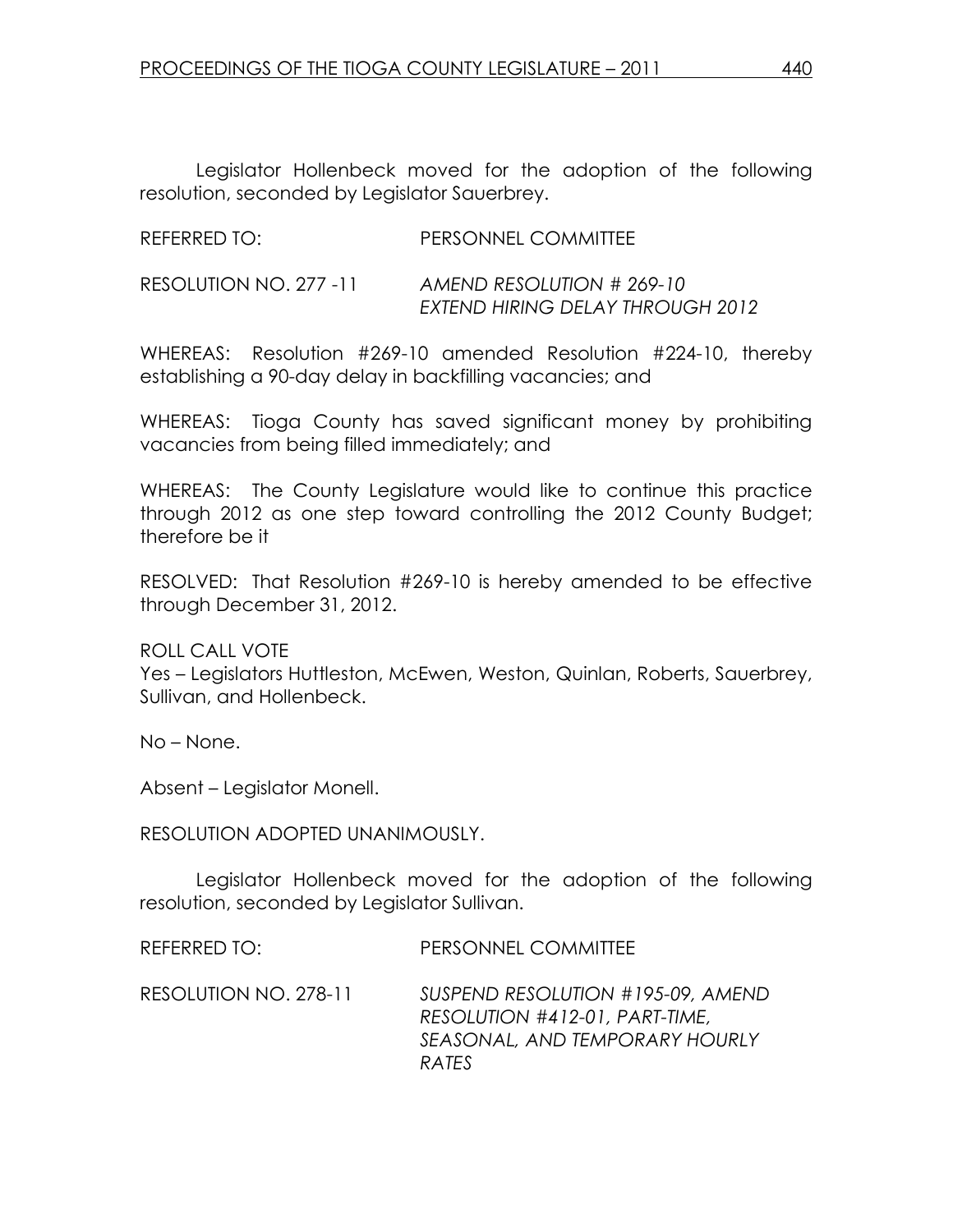WHEREAS: Resolution #195-09 froze the hourly rates for part-time, seasonal and temporary positions at the 2009 rates; and

WHEREAS: Resolution #412-01 established that part-time, seasonal and temporary rates would be determined by pro-rating the full-time comparable title, then subtracting 3%; and

WHEREAS: The County Legislature believes that these employees are due an increase in 2012 after no increases for 3 years; and

WHEREAS: Instead of increasing the wages to 3% less than the pro-rated 2012 amount, the Legislature prefers to give an increase reflective of the change in Consumer Price Index (CPI); therefore be it

RESOLVED: That Resolution #195-09 is herby suspended; and be it further

RESOLVED: That resolution # 412-01 be amended that effective January 1, 2012, all part-time, temporary and seasonal hourly rates shall be increased by 1.6%, in accordance with the 2010 change in CPI; and be it further

RESOLVED: That an additional adjustment of 2.8% shall be added effective January 1, 2012, in accordance with the year-to-date change in CPI for 2011.

## ROLL CALL VOTE

Yes – Legislators Huttleston, Weston, Quinlan, Sauerbrey, Sullivan, and Hollenbeck.

No – Legislators McEwen and Roberts.

Absent – Legislator Monell.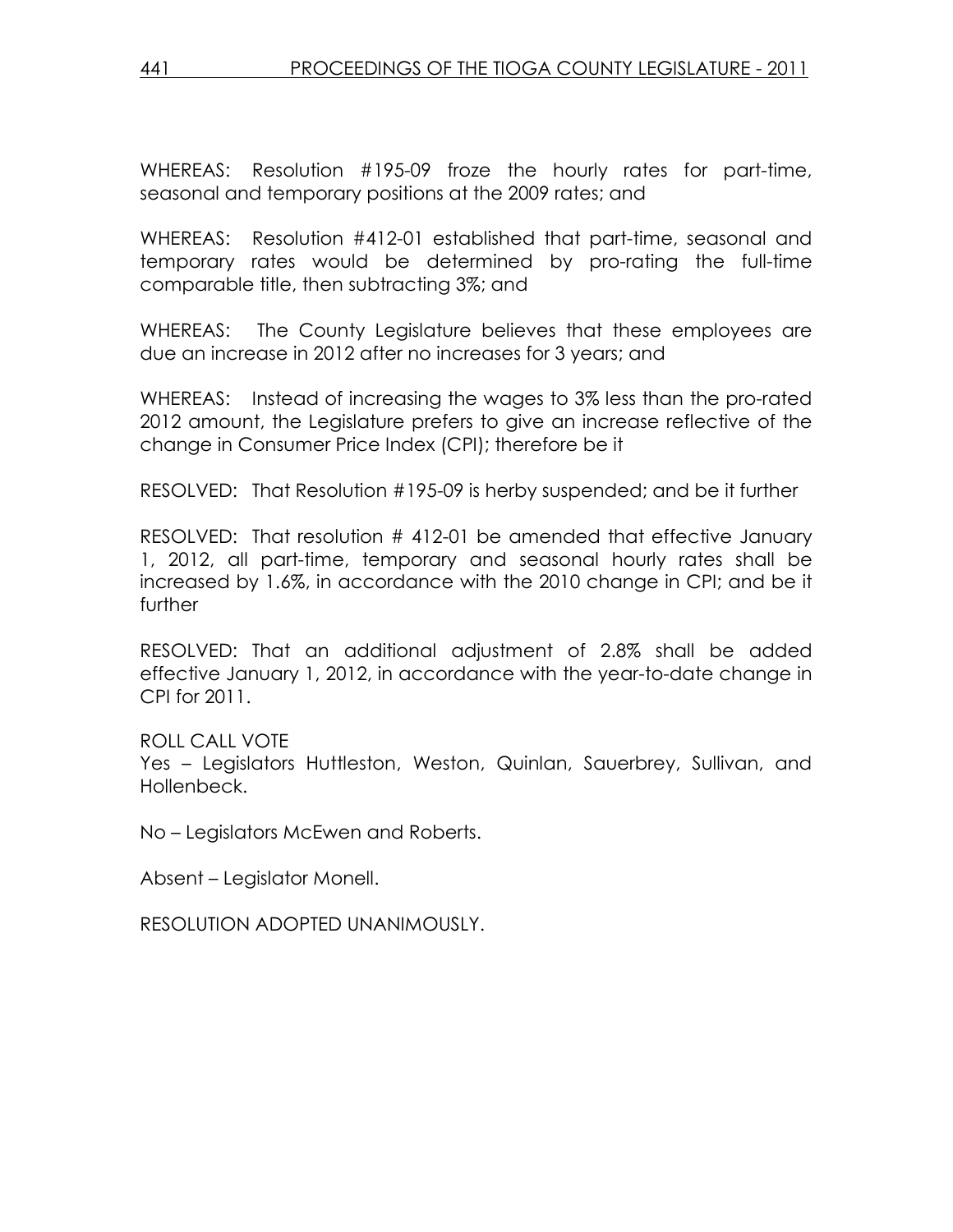Legislator Sullivan moved for the adoption of the following resolution, seconded by Legislator Sauerbrey.

| REFERRED TO:          | ADMINISTRATIVE COMMITTEE<br>PERSONNEL COMMITTEE                                                                      |
|-----------------------|----------------------------------------------------------------------------------------------------------------------|
| RESOLUTION NO. 279-11 | AUTHORIZATION OF<br><b>TWO VOTING MACHINE TECHNICIANS</b><br><b>PART-TIME POSITIONS</b><br><b>BOARD OF ELECTIONS</b> |

WHEREAS: Legislative approval is required for positions within Tioga County; and

WHEREAS: The Federal Help America Vote Act, HAVA, and enacted changes in the New York State Election Laws, resulted in the mandated use of electronic voting machines; and

WHEREAS: The voting machines require quarterly testing, running of test ballots, monthly battery maintenance, and inspection assuring proper repair of voting machines in accordance with NYS Board of Elections regulations and manufacturer warranty requirements; and

WHEREAS: Resolution 125-09 created two part-time Voting Machine Technician positions (one Democratic and one Republican) to work on an as-needed basis through December 31, 2009 to provide the technical support required on the new voting machines and for ongoing training and work thereafter on an as-needed basis; and

WHEREAS: Resolution 308-09 authorized the extension through December 21, 2010 of the two part-time Voting Machine Technician positions with a review of the continued need and said use of such positions; and

WHEREAS: The Voting Machine Technician positions are mandated according to Election Law § 3-300 and § 3-302 which allows "every Board of Elections to fix their number, prescribe their duties, fix their titles and rank and establish their salaries within the amounts appropriated therefore by the local legislative body and shall secure in the appointment of the Board of Elections equal representation of the major political parties"; and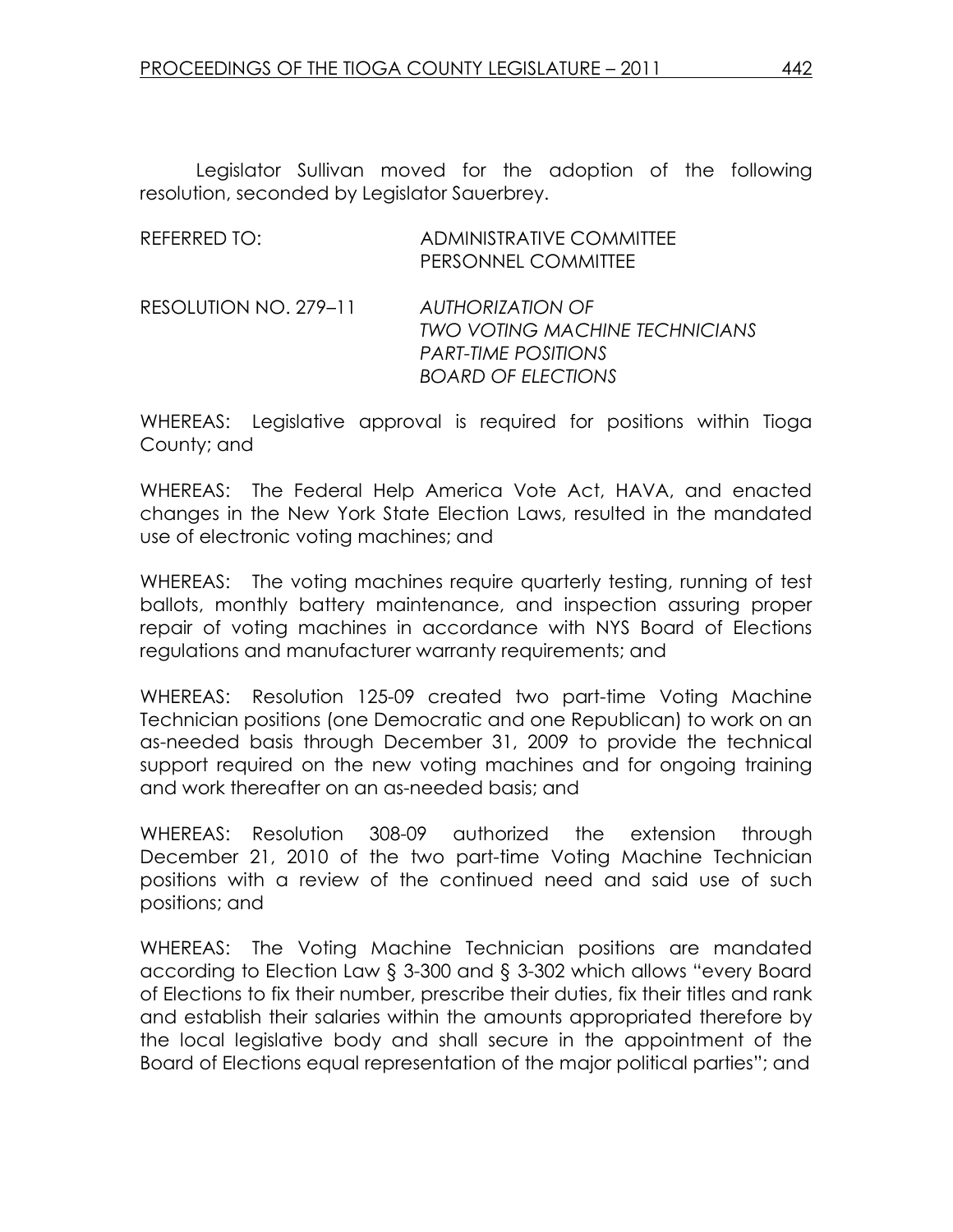WHEREAS: Resolution 228-10 authorized to maintain the two part-time Voting Machine Technician positions to work on an as-needed basis through December 31, 2011 at a rate not to exceed the 2011 budgeted amount; and

WHEREAS: The Voting Machine Technicians worked over 300 hours each in 2009, the year the positions were created, worked over 430 hours each in 2010 and retired at the end of the year. New Voting Machine Technicians were hired in April 2011, attended training from Dominion Voting and continue to meet the increasing requirements necessary for fair, honest, and legal elections and have each worked 450 hours in 2011 through the General Election; and

WHEREAS: If the state Legislature fails to move its Senate and Assembly primary, there will be three Primary Elections in New York next year and a General Election, that will require the local Board of Elections to have voting machines ready for deployment in addition to mandated testing, programming and updates to the voting machines; therefore be it

RESOLVED: That the Board of Elections be authorized to maintain two part-time Voting Machine Technician positions to work on an as needed basis at a rate not to exceed the annual budgeted amount; and be it further

RESOLVED: That the hourly rate paid to the Voting Machine Technicians does not need to conform with the guidelines for other part-time hourly positions within Tioga County; and be it further

RESOLVED: That the authorized part-time head count for the Board of Elections be continued at 2.

ROLL CALL VOTE Yes – Legislators Huttleston, McEwen, Weston, Quinlan, Roberts, Sauerbrey, Sullivan, and Hollenbeck.

No – None.

Absent – Legislator Monell.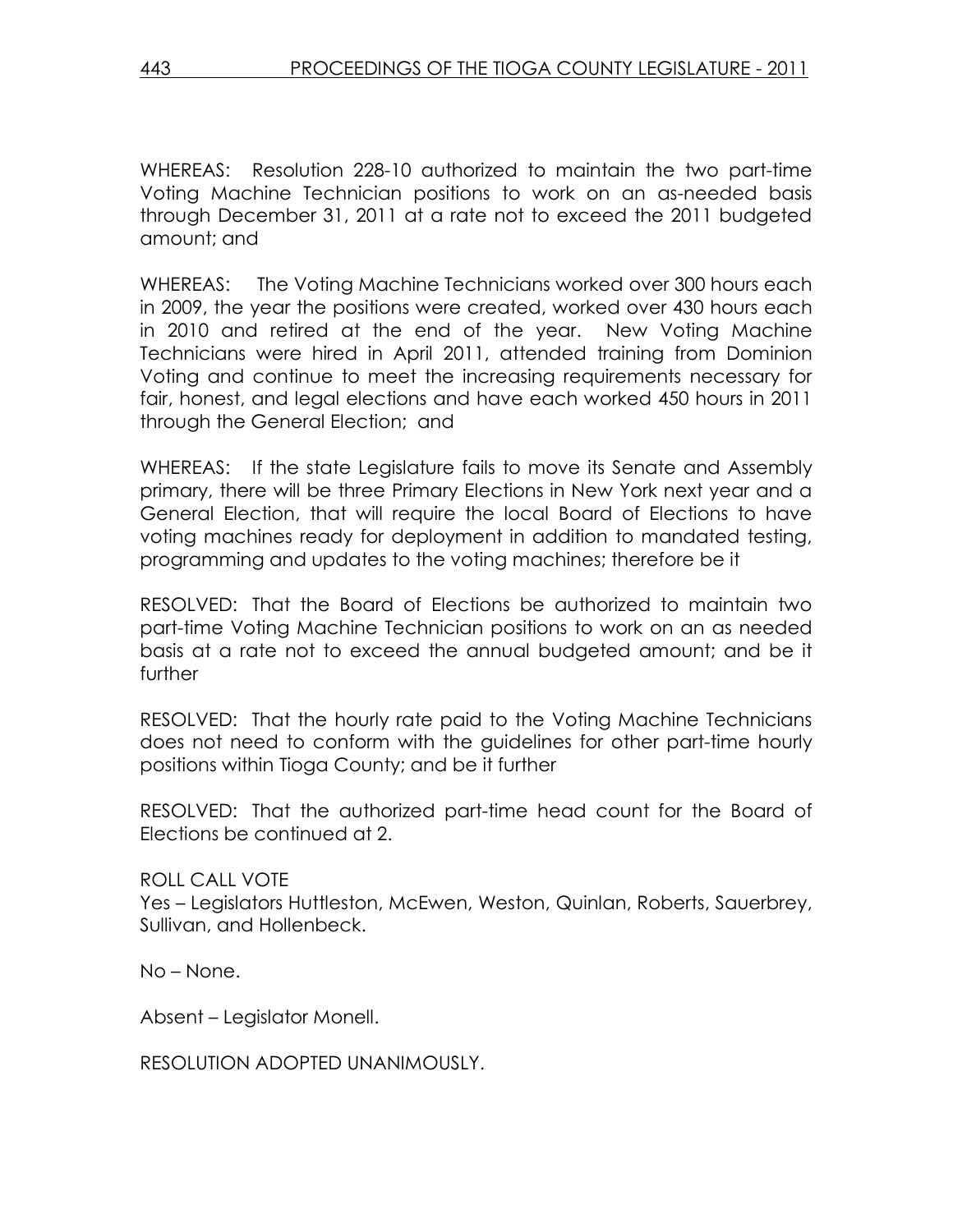Legislator Hollenbeck moved for the adoption of the following resolution, seconded by Legislator Sullivan.

REFERRED TO: PERSONNEL COMMITTEE

RESOLUTION NO. 280-11 STAFF CHANGES FOR 2012 (VARIOUS DEPARTMENTS)

WHEREAS: The Tioga County Legislature reviewed requests from various departments regarding staff changes for 2012; and

WHEREAS: These requests were considered during the 2012 Budget preparation process; therefore be it

RESOLVED: That the following position changes are effective January 1, 2012 unless noted otherwise:

| Name:                                                                                                    | Current Title/<br><b>Salary Grade:</b>         | New Title/<br><b>Salary Grade:</b>                                  | <b>Budget</b><br>Impact: |
|----------------------------------------------------------------------------------------------------------|------------------------------------------------|---------------------------------------------------------------------|--------------------------|
| L. Bogart                                                                                                | <b>Account Clerk Typist</b><br>(Grade 4)       | <b>COUNTY CLERK'S OFFICE</b><br><b>Recording Clerk</b><br>(Grade 5) | $+ $1,280$               |
|                                                                                                          | D. Stoughton Account Clerk Typist<br>(Grade 4) | <b>Recording Clerk</b><br>(Grade 5)                                 | $+ $1,280$               |
| S. Ulrich                                                                                                | <b>Account Clerk Typist</b><br>(Grade 4)       | <b>Recording Clerk</b><br>(Grade 5)                                 | $+ $1,280$               |
| <b>VACANT</b>                                                                                            | Stenographer (P.T.)                            | LAW DEPARTMENT<br>Abolish                                           | $-$ \$6,281              |
| <b>LEGISLATIVE OFFICE</b><br>Deputy Clerk to the Legislature<br>A. Howe<br>Abolish<br>(P.T.) (Non-Union) |                                                |                                                                     | $-15,114$                |
| D. Stubecki                                                                                              | Administrative Secretary (Grade 5) Abolish     | <b>MENTAL HYGIENE DEPARTMENT</b>                                    | $-$29,658$               |
| K. Saxton                                                                                                | Social Work Assistant II (Grade 11)            | Abolish                                                             | $-$40,001$               |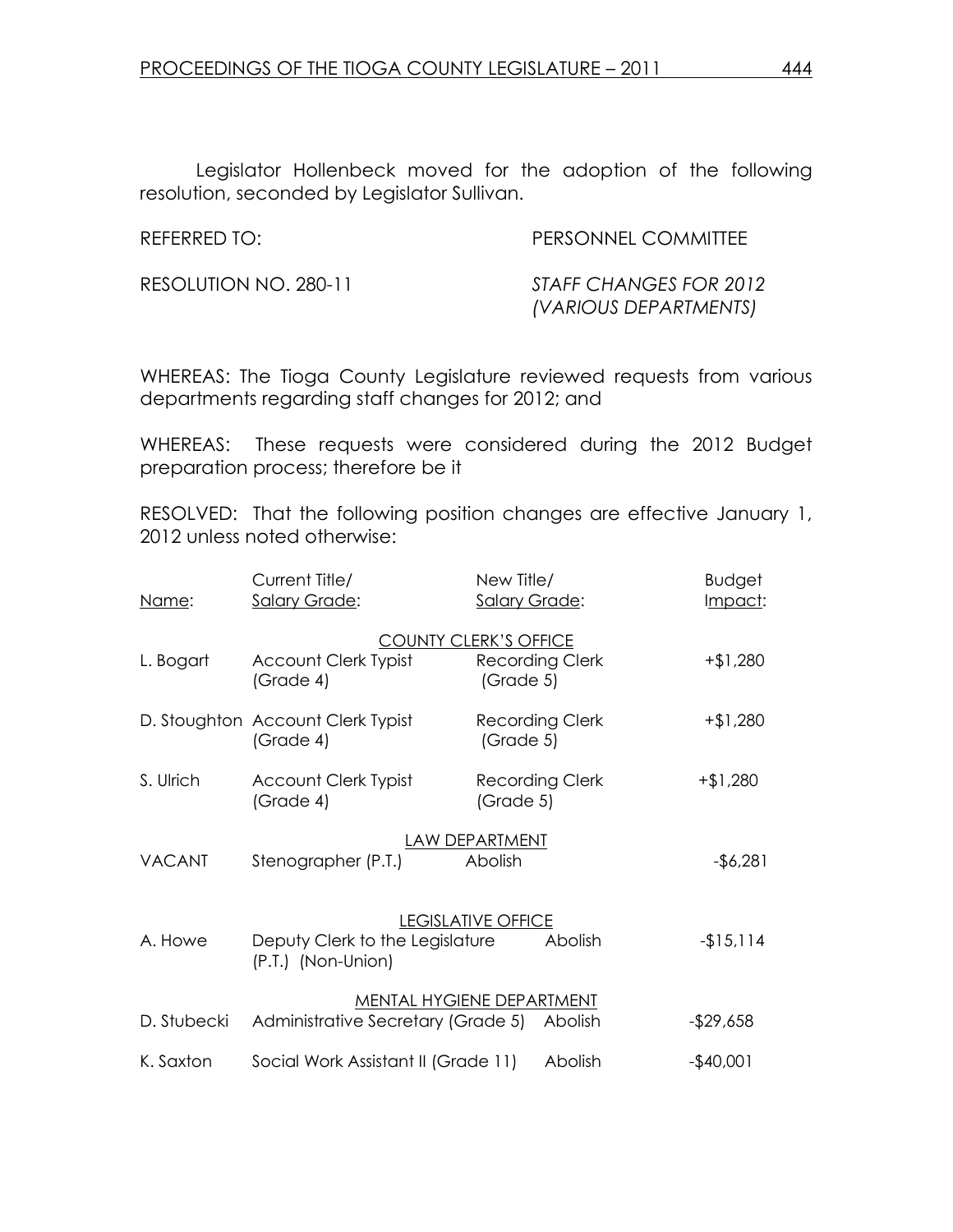#### PUBLIC WORKS DEPARTMENT

|             | V. Herrmann Account Clerk Typist, (P.T.) Abolish |                 | $-10,147$ |
|-------------|--------------------------------------------------|-----------------|-----------|
| S. Lantz    | Account Clerk Typist, (P.T.) Abolish             |                 | $-10,147$ |
| P. Lattimer | Account Clerk Typist, (P.T.) Abolish             |                 | $-10,147$ |
| C. Rudy     | Account Clerk Typist, (P.T.) Abolish             |                 | $-10.147$ |
| D. Berry    | HEO II (Grade 4)                                 | MEO I (Grade 8) | $-5,076$  |

ROLL CALL VOTE

Yes – Legislators Huttleston, McEwen, Weston, Quinlan, Roberts, Sauerbrey, Sullivan, and Hollenbeck.

No – None.

Absent – Legislator Monell.

RESOLUTION ADOPTED UNANIMOUSLY.

 Legislator McEwen moved for the adoption of the following resolution, seconded by Legislator Hollenbeck.

| REFERRED TO: | <b>FINANCE/LEGAL COMMITTEE</b> |
|--------------|--------------------------------|
|              | <b>PERSONNEL COMMITTEE</b>     |

RESOLUTION NO. 281-11 APPOINT SECRETARY TO COUNTY ATTORNEY

WHEREAS: The full-time position of Secretary to County Attorney will be vacant on January 2, 2012; and

WHEREAS: Permission was given by the Finance/Legal Committee on November 15, 2011 to hire upon vacancy; and

WHEREAS: The County Attorney has identified a candidate for the position who is willing and eligible for appointment; therefore be it

RESOLVED: That the Tioga County Legislature authorizes the County Attorney to appoint Diane Stephens as Secretary to County Attorney at an annual, non-union, salary of \$36,500, effective January 3, 2012.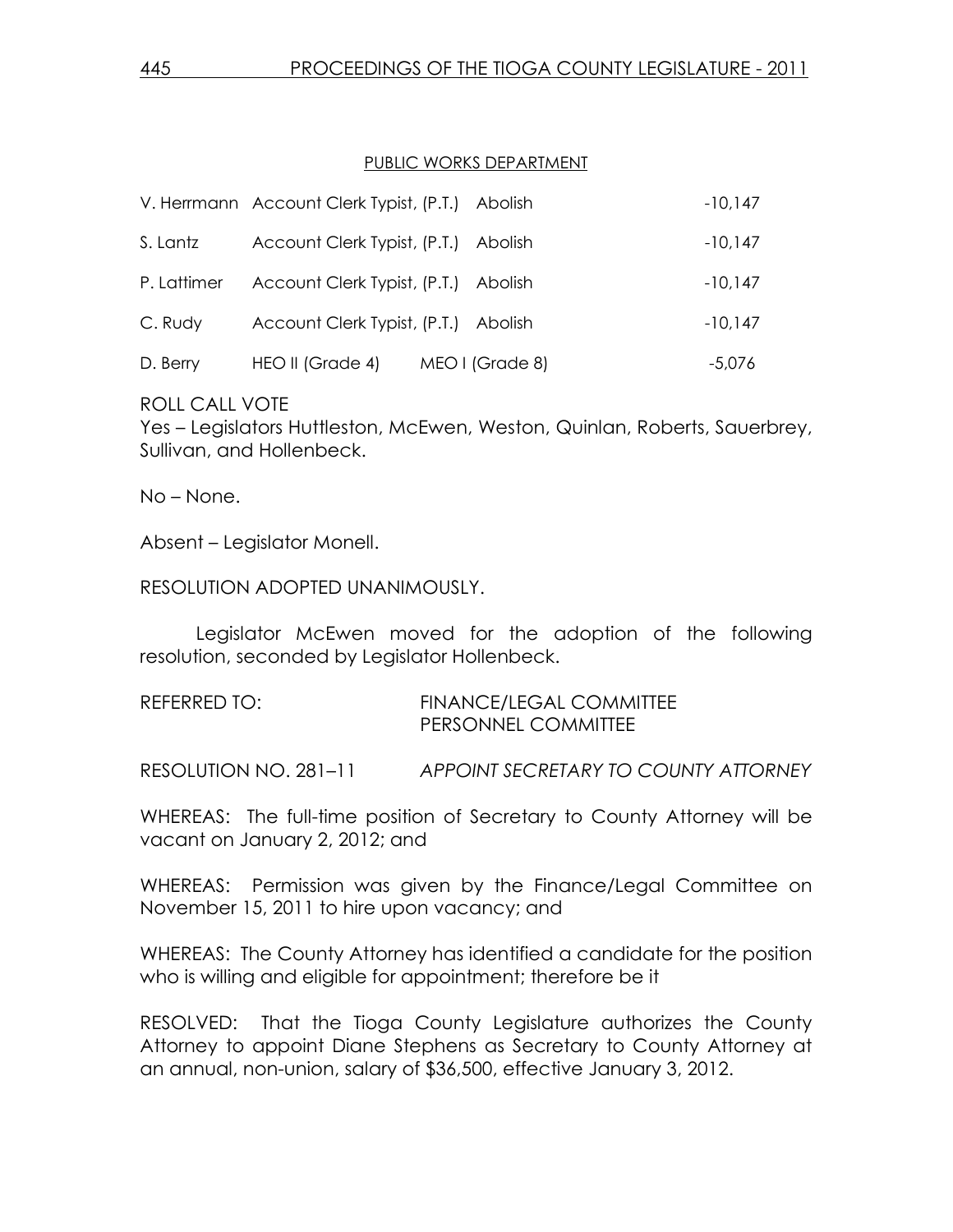Yes – Legislators Huttleston, McEwen, Weston, Quinlan, Roberts, Sauerbrey, Sullivan, and Hollenbeck.

No – None.

Absent – Legislator Monell.

RESOLUTION ADOPTED UNANIMOUSLY.

 Legislator Sullivan moved for the adoption of the following resolution, seconded by Legislator Hollenbeck.

| REFERRED TO:          | ADMINISTRATIVE SERVICES COMMITTEE<br>PERSONNEL COMMITTEE                                                                          |
|-----------------------|-----------------------------------------------------------------------------------------------------------------------------------|
| RESOLUTION NO. 282-11 | <b>AUTHORIZATION TO WAIVE 90-DAY</b><br>HIRING DELAY: BACKFILL PART TIME<br><b>REAL PROPERTY TAX SERVICE</b><br><b>TECHNICIAN</b> |

WHEREAS: The Real Property Office has a need to backfill a vacant part-time Real Property Tax Service Technician position effective January 1, 2012; and

WHEREAS: The Tioga County Legislature established a 90-day delay in backfilling vacant positions for the purpose of cost savings; and

WHEREAS: Real Property is in need of backfilling the part-time Real Property Tax Service Technician position, which has been vacant since January 2010, in order to have adequate trained staff coverage within the office; therefore be it

RESOLVED: That the Real Property Director is hereby granted a waiver from the 90-day hiring delay in order to fill the part time Real Property Tax Service Technician position; and be it further

RESOLVED: That the Tioga County Legislature authorizes the Real Property Director to fill the part time Real Property Tax Service position from the appropriate civil service list at an hourly rate of \$15.344, effective January 3, 2012.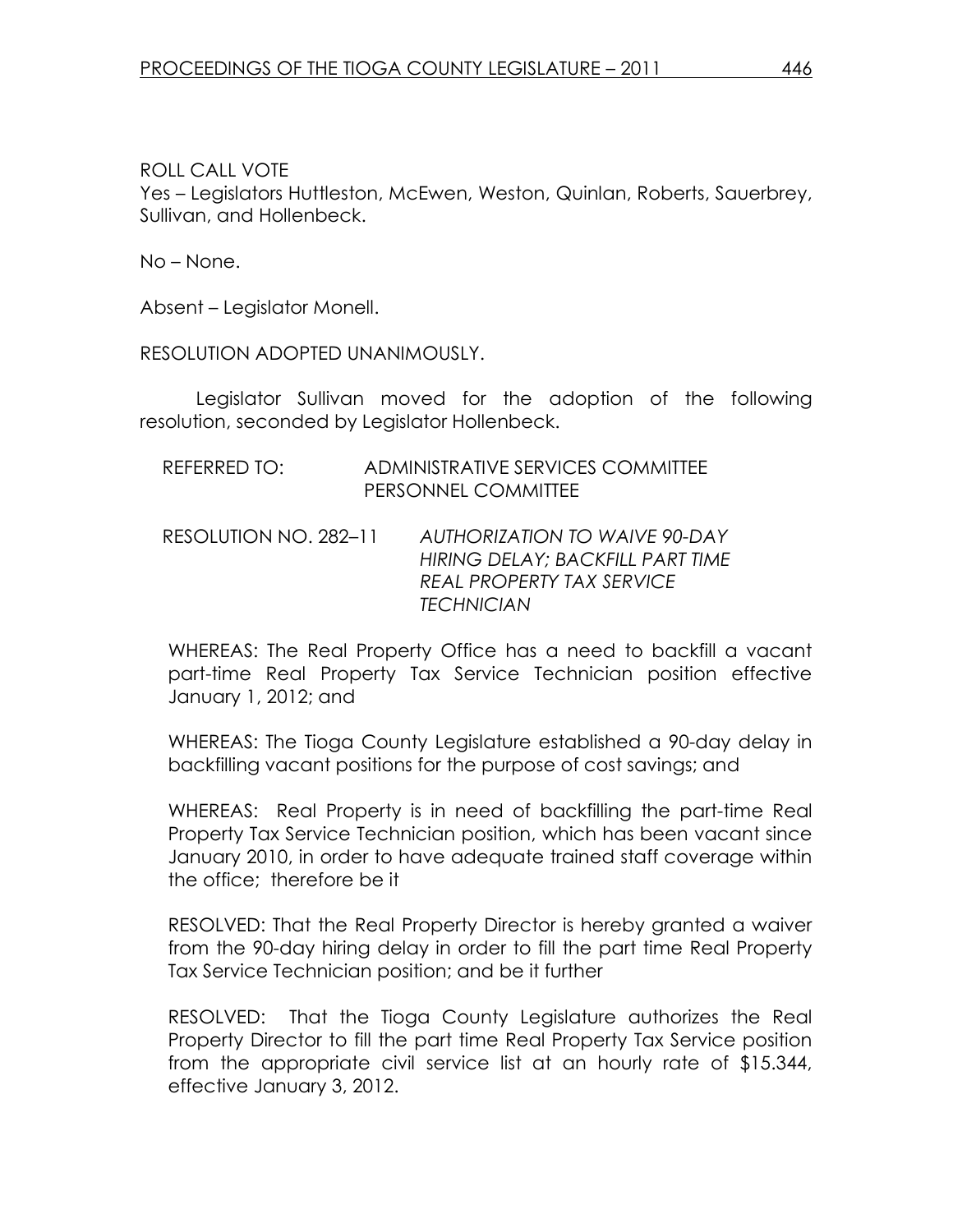Yes – Legislators Huttleston, McEwen, Weston, Quinlan, Roberts, Sauerbrey, Sullivan, and Hollenbeck.

No – None.

Absent – Legislator Monell.

RESOLUTION ADOPTED UNANIMOUSLY.

 Legislator Sullivan moved for the adoption of the following resolution, seconded by Legislator Hollenbeck.

| REFERRED TO:          | <b>PUBLIC SAFETY COMMITTEE</b><br>PERSONNEL COMMITTEE |
|-----------------------|-------------------------------------------------------|
| RESOLUTION NO. 283-11 | AUTHORIZE CONTRACTS WITH SADD<br>SCHOOL ASSOCIATES    |

WHEREAS: It is the desire of the STOP DWI Program to arrange six contracts with SADD School Associates which are defined as Independent contractors not entitled to County Employee benefits; and

WHEREAS: It is the desire to award the six SADD School Associate contracts for the calendar year 2012 to the following individuals; Matt Gelder to serve the Candor School District; Matthew Cicchetti to serve the Newark Valley School District; Joan Beck to serve the Owego Apalachin School District; Karen Curtis to serve the Spencer Van Etten School District; Janice Barto to serve the Tioga Central School District and Katie Carter-Benetiz to serve the Waverly School District; and

WHEREAS: Each SADD School Associate will be compensated \$100 each month for the ten months of the school year, but will not exceed \$1,000 for the year; and

WHEREAS: The Tioga County Attorney has approved the agreement that defines the rights and responsibilities of all the parties involved and outlines the compensation to be paid to the STOP DWI School Associates; therefore be it

RESOLVED: That said contracts for SADD School Associates be authorized for the 2012 calendar year.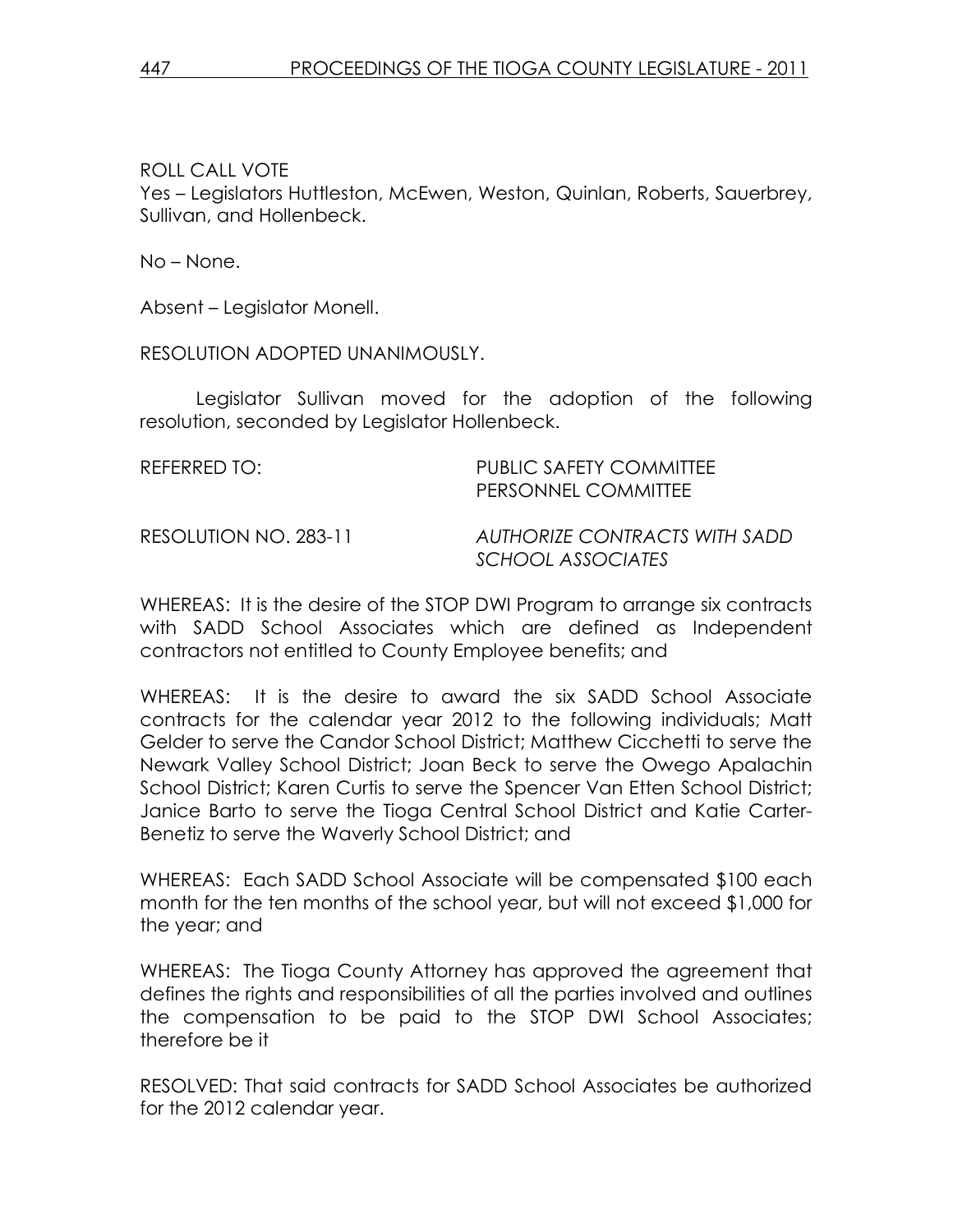Yes – Legislators Huttleston, McEwen, Weston, Quinlan, Roberts, Sauerbrey, Sullivan, and Hollenbeck.

No – None.

Absent – Legislator Monell.

RESOLUTION ADOPTED UNANIMOUSLY.

 Legislator Huttleston made a motion to have the following late-filed resolution considered, seconded by Legislator Sauerbrey and carried.

 Legislator Roberts moved for the adoption of the following resolution, seconded by Legislator Sullivan.

| REFERRED TO:          | <b>PUBLIC WORKS COMMITTEE</b><br>PERSONNEL COMMITTEE                                                                                     |
|-----------------------|------------------------------------------------------------------------------------------------------------------------------------------|
| RESOLUTION NO. 284-11 | ABOLISH VACANT HEO III POSITION<br>AND CREATE HEO I & HEO II<br><b>POSITIONS; AUTHORIZE TEMPORARY</b><br>INCREASE OF FULL-TIME HEADCOUNT |

WHEREAS: Due to a series of internal promotions within the Tioga County Highway Department, a Heavy Equipment Operator (HEO) III position has been vacant since 9/18/11; and

WHEREAS: The Commissioner of Public Works is unable to fill said vacancy due to a lack of experienced staff to promote from within his department; and

WHEREAS: There is a desire to reorganize the Highway Department to reflect the capabilities of the workers and departmental needs; therefore be it

RESOLVED: That, effective December 14, 2011, the Tioga County Legislature authorizes the Commissioner of Public Works to abolish one (1) vacant HEO IIl position at an hourly rate of \$15.550 (CSEA Grade 3) and create one (1) HEO II at an hourly rate of \$14.966 (CSEA Grade 4) and one (1) HEO I position at an hourly rate of \$14.359 (CSEA Grade 5); and be it further